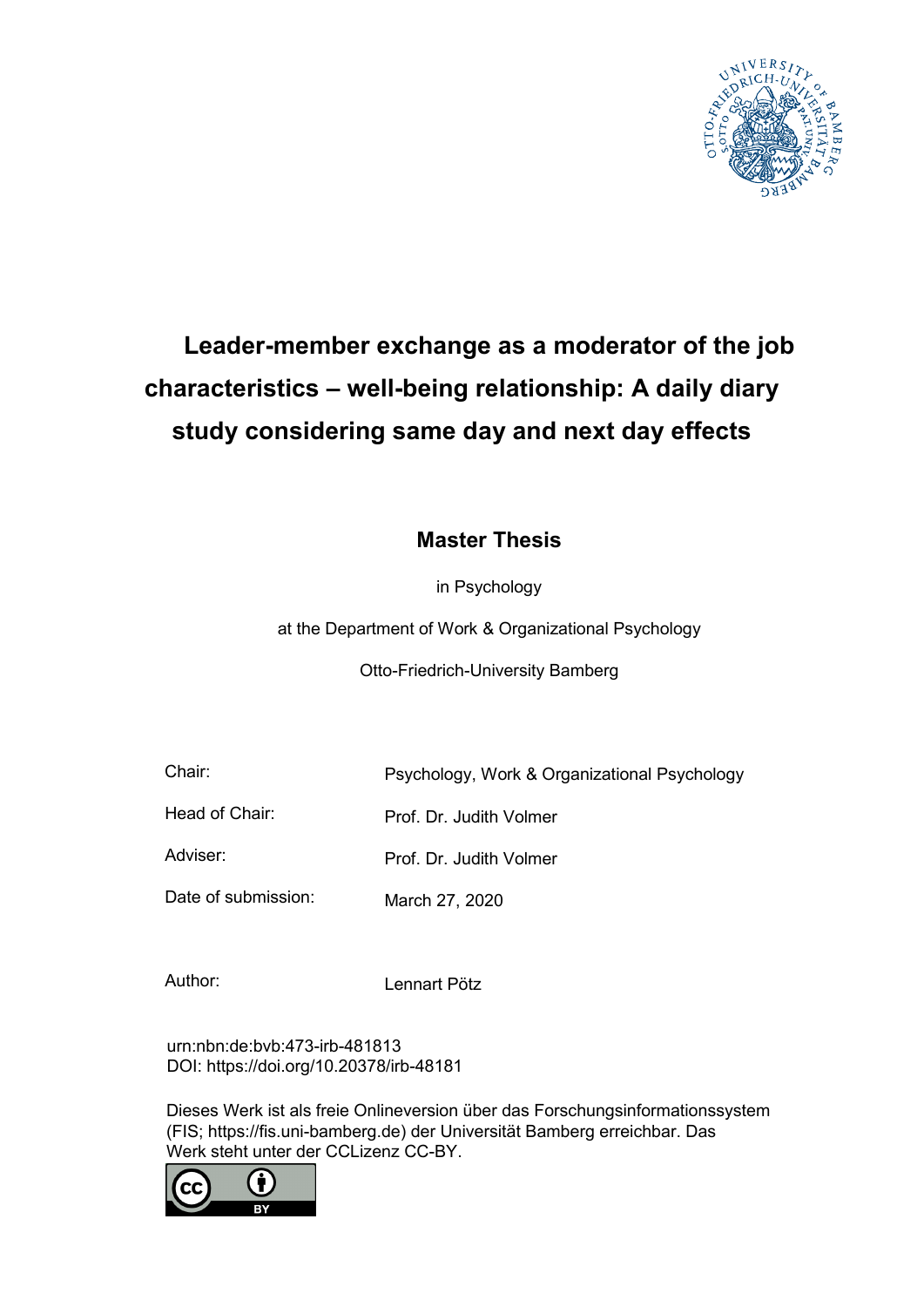# **Abstract**

Job characteristics play an essential role for the well-being of employees. Especially in situations when job characteristics cannot be changed, leader behavior becomes relevant in order to weaken negative consequences. In a daily diary study over ten consecutive working days with 112 scientific employees, it was assumed that leader-member exchange (LMX) attenuates the negative consequences of low job control and high time pressure on well-being (job satisfaction and emotional exhaustion). Additionally, it was assumed that the relationships of job characteristics, well-being and LMX cannot only be found within one day but also delayed on the next day. Findings from hierarchical linear modeling (HLM) demonstrated that on the day-level higher perceived levels of job control in the morning were associated with higher perceived job satisfaction and lower perceived emotional exhaustion in the afternoon. High perceived day-level time pressure in the morning was negatively related to perceived day-level afternoon job satisfaction and positively to perceived day-level afternoon emotional exhaustion. Within one day, perceived LMX moderated the relationship between perceived job control and perceived job satisfaction. There was no evidence for the hypothesized lagged effects on the next day. Theoretical and practical implications of the findings as well as strengths and limitations of the study will be discussed.

*Keywords:* job characteristics; well-being; leader-member exchange; conservation of resources theory; lagged effects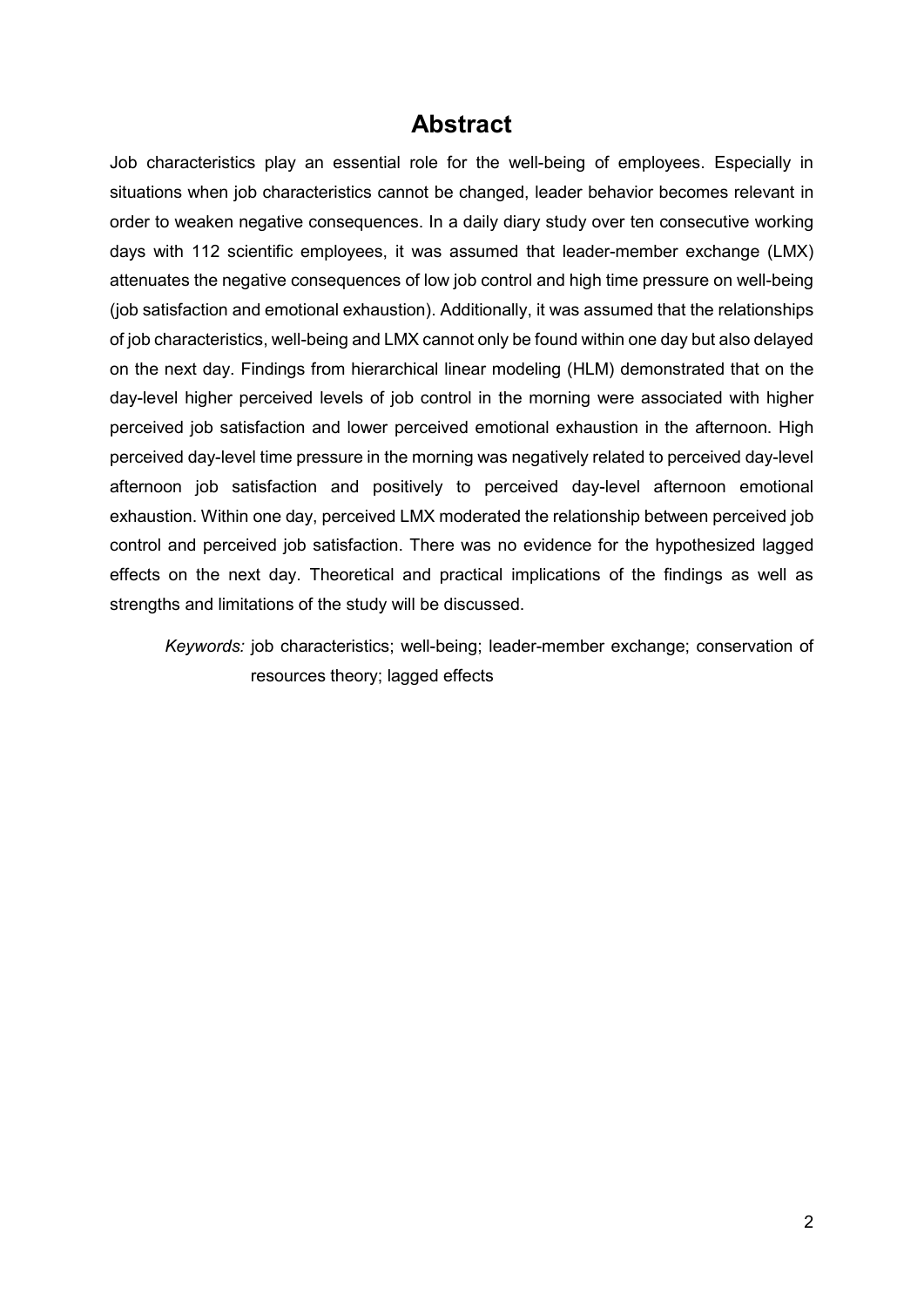# **1 Introduction**

Employees are the central component of an organization. Having energetic and satisfied employees is beneficial for organizations in several ways. Research showed that job satisfaction is positively connected to job performance and productivity (Alessandri et al., 2017; Judge et al., 2001; Wright & Cropanzano, 2000), as well as to organizational commitment (Mathieu et al., 2016) and negatively to turnover intentions (Tett & Meyer, 1993; Wright & Bonett, 2007) or (albeit the association was only small) to absenteeism (Hackett & Guion, 1985). Looking at emotional exhaustion as one of the three main symptoms of burnout, this variable is considered an indicator of impaired well-being (Bakker & Oerlemans, 2012). Besides the negative effect on employees´ well-being, exhaustion also comes along with disadvantages for the organization, for example reduced organizational commitment, increased absenteeism (Lee & Ashforth, 1996) or lower other-rated job performance (Leiter et al., 1998).

Research has shown that job characteristics have an impact on outcomes of well-being (e.g. Crawford et al., 2010). Ideally, the organization or the employees themselves should adapt job characteristics in a way that produces positive outcomes, i.e. high levels of wellbeing of the employees. Not only are the general characteristics of a job important but also the characteristics of the everyday tasks that are assigned to the employees. Therefore, the present study attempts to investigate the relationship of daily job characteristics (time pressure and job control) on daily outcomes of well-being (job satisfaction and emotional exhaustion). Time pressure is defined as "a situation in which the amount of work to be done exceeds the amount of time available for task accomplishment" (Fay & Sonnentag, 2002, p. 225). Job control is understood as a job resource and describes the range of freedom a person has when carrying out a task. According to Ulich (2011) job control refers to the possibility to decide on how to solve a task (e.g. time structuring or choice of tools and approaches), the amount of variability one has and the degree to which a person is allowed to make own decisions on which tasks to work on. One relevant outcome in the present study is job satisfaction which functions as a positive indicator of job-related well-being (Bakker & Oerlemans, 2012). Locke (1969) defines job satisfaction as "the pleasurable emotional state resulting from the appraisal of one's job as achieving or facilitating the achievement of one's job values" (Locke, 1969, p. 316). Following Spector (1997), job satisfaction can be described as both a more general feeling about one´s job as well as a set of attitudes about specific aspects of a job. Such facets can for example be salary, job security, job conditions, coworkers or appreciation. The second relevant outcome in the present study is emotional exhaustion. Following Bakker and Oerlemans (2012), emotional exhaustion is understood as an indicator of unwell-being, i.e. a negative indicator of well-being. Besides depersonalization and reduced personal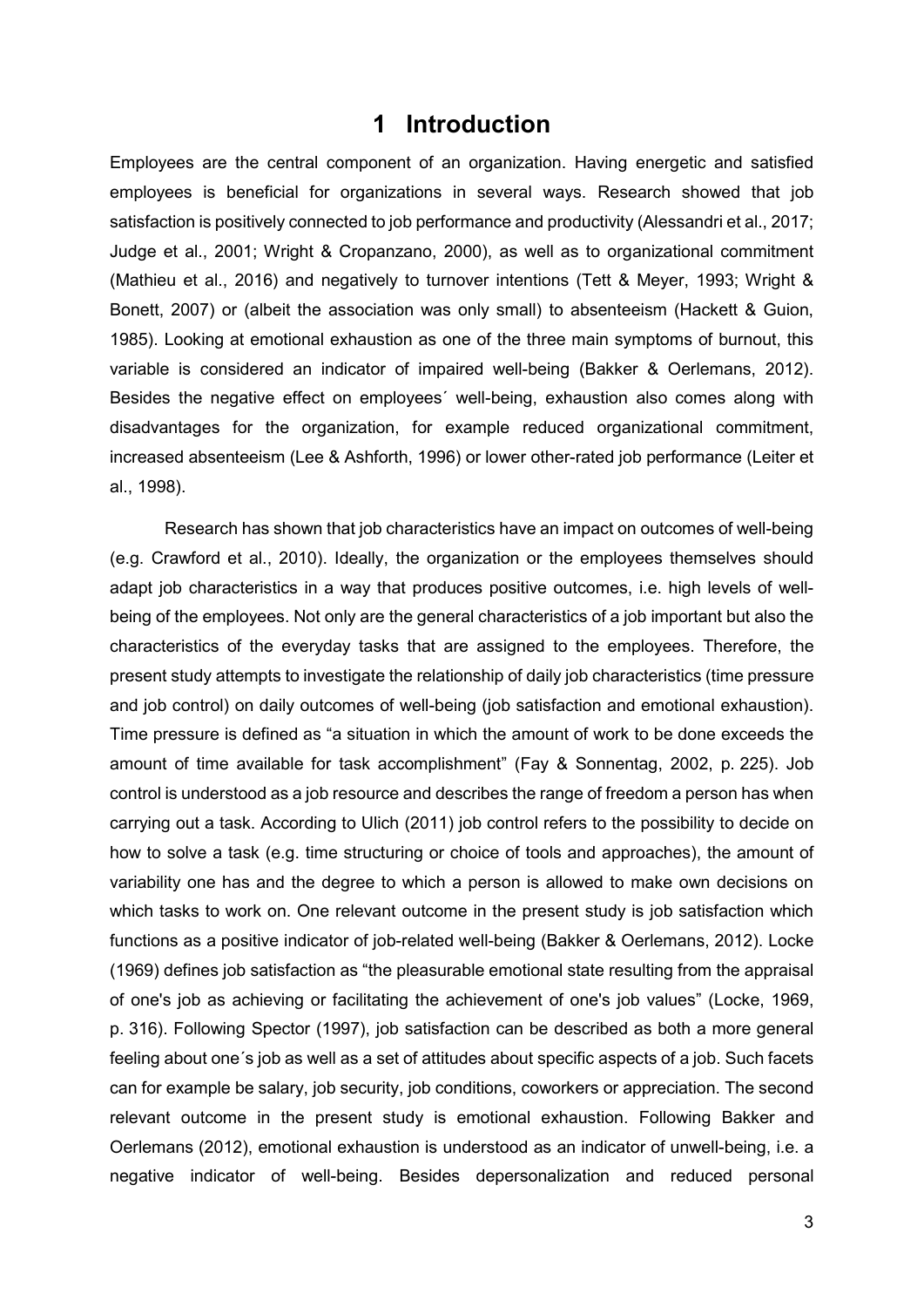accomplishment, emotional exhaustion is one of the three core components of burnout (Maslach & Zimbardo, 2003) and refers to a chronic state of being physically and emotionally depleted by one´s job demands (Shirom, 1989). According to Demerouti et al. (2001) "emotional exhaustion closely resembles traditional stress reactions that are studied in occupational stress research, such as fatigue, job-related depression, psychosomatic complaints, and anxiety" (p. 449).

As described above, jobs should always be designed in a way that is beneficial for employees. However, depending on the work setting, a beneficial work design is often not possible or only to a certain degree. In cases like that it is the supervisor´s task to ensure that unfavorable job characteristics (e.g. high time pressure or low job control) do not have a negative impact on employees´ well-being. Limiting the negative impact of stressful job characteristics can for example be reached by making sense of the situation or by showing acknowledgement of the current unfavorable work situation. In work settings or situations in which a change of job characteristics is not possible the leader might play an important role in buffering the negative consequences of job stressors on employees´ well-being by establishing good relationships with followers and by ensuring a reciprocal exchange with them. Therefore, this study sets a focus on investigating the influence of the quality of the relationship between leaders and followers (leader-member exchange, LMX) on the job characteristics – well-being link. Leader-member exchange refers to the quality of the relationship between the supervisor and the follower. In contrast to other leadership constructs, LMX does not only focus on the supervisor but especially on the dyadic relationship between supervisor and follower (Graen & Uhl-Bien, 1995) and has its roots in role-theory (Graen & Scandura, 1987) and social-exchange theory (cf. Dulebohn et al., 2012). There are different conceptualizations of LMX. On the one hand, LMX has been understood as a one-dimensional approach focusing on trust, respect and mutual obligation (Graen & Uhl-Bien, 1985). However, other researchers see LMX as a multi-dimensional construct (Liden & Maslyn, 1998) comprising the four dimensions *contribution*, i.e. the "perception of the current level of work-oriented activity each member puts forth toward the mutual goal" (Liden & Maslyn, 1998, p. 50), *loyalty*, defined as "the expression of public support for the goals and the personal character of the other member of the LMX dyad" (Liden & Maslyn, 1998, p. 50) , *affect,* i.e. "the mutual affection members of the dyad have for each other" (Liden & Maslyn, 1998, p. 50) and *professional respect*, described as the "perception of the degree to which each member of the dyad has built a reputation […] of excelling at his or her line of work" (Liden & Maslyn, 1998, p. 50).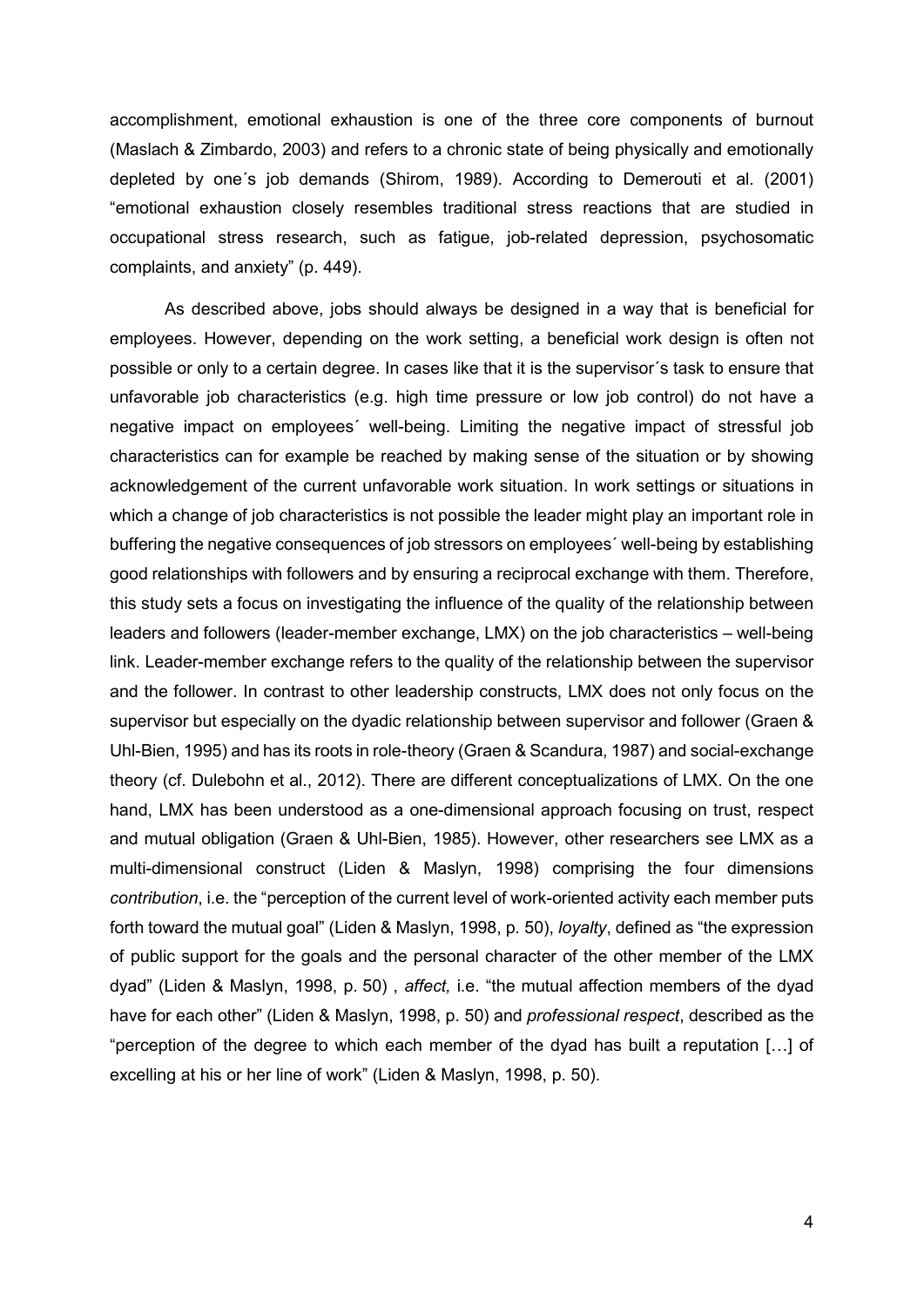In conclusion, the present study aims at answering three main questions. First, do daylevel job characteristics have an effect on day-level well-being? Second, does day-level LMX moderate the relationship between job characteristics and well-being? And last, are the direct and moderating effects limited to one day only or can lagged effects on the next day be observed?

The present study contributes to the literature on leadership, job characteristics and well-being in at least three important ways: First, this study focuses on a daily perspective of the assumed relationships. Indeed, the relationship between job stressors or job characteristics and (work-related) well-being has been profoundly studied (Humphrey et al., 2007; Loher et al., 1985; Parker, 2014; Spector, 1986). Nevertheless, a high amount of research in this field was conducted by using between-person designs. It is only in recent research history that the importance of day-level within-person studies gets more attention. Spector and Pindek (2016) analyzed that around 10 % of the studies in work and occupational health psychology between 2010 and 2014 have been diary studies. This is already a starting point and a step towards the right direction. Nevertheless, more day-level research is needed for several reasons. Pindek et al. (2019) for example demonstrated in their meta-analysis that the strength of the stressor-strain relationship on the within-person level differed significantly from the between-person level. Therefore, they concluded that it makes a difference if stressful work situations are understood as stable or episodic. This goes in line with Chen et al. (2005) who argued that findings of between-person studies should not be taken for granted when conducting studies on within-person relationships. Instead of a cross-sectional design, the present study is applying a daily diary method that allows drawing conclusions about withinperson effects. Looking at within-person effects is especially important considering a recent study showing that about half of the observed variance of certain variables in applied psychology can be attributed to within-person effects (N. P. Podsakoff et al., 2019). Additionally, concepts such as well-being are thought to fluctuate over time (Sonnentag, 2015) and the within-person variability is predictable through the measurement of events (Weiss et al., 1999). That is why well-being should not solely be considered as a stable variable. The present study therefore treats well-being as a fluctuating variable and aims at explaining why one person reports more well-being on one day than on the other day. A within-person approach can be adequate to clarify for example "why people who generally experience positive emotions on the job are sometimes having a bad day" (Ilies et al., 2015, p. 828) or to better understand day-level predictors of changes in well-being (Ilies et al., 2015). Hence, it is a possibility to find more fitting explanations for employees´ day-to-day functioning at work (Xanthopoulou, Bakker, & Ilies, 2012) and to find out optimal time frames for interventions (Pindek et al., 2019). It is important to study LMX on a daily basis as well, as relationships play a central role in the LMX concept (Graen & Uhl-Bien, 1995) and relationships go through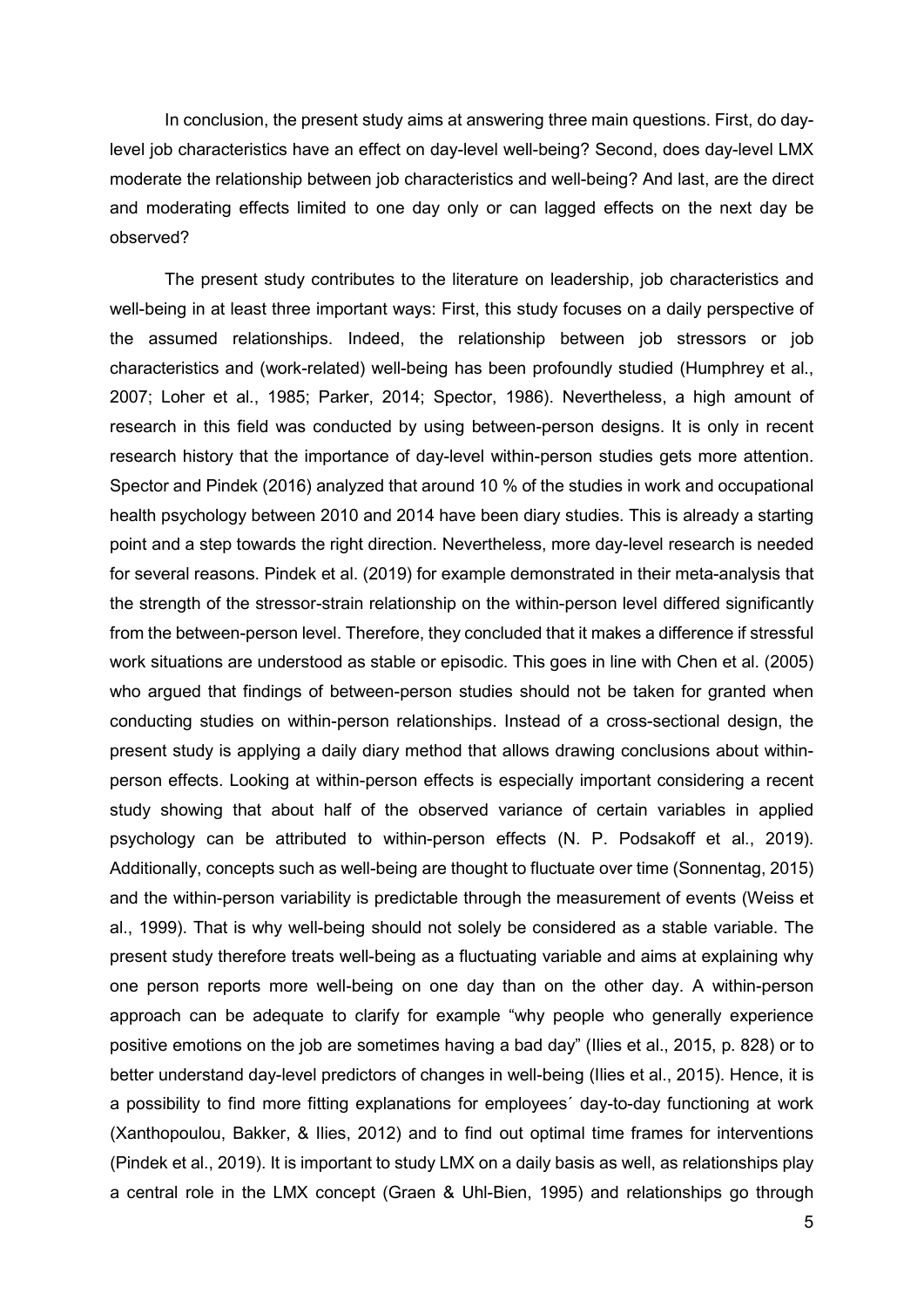different phases (Kram, 1988) and need constant care (Waldron, 1991). Therefore, it is conceivable that LMX is susceptible to a certain degree of variation. A study by Ellis et al. (2019) who demonstrated that daily perceptions of LMX quality were associated with day-level well-being as well as research on variability in other leadership concepts support this assumption (Breevaart et al., 2014).

Second, most existing research so far has concentrated on LMX as a predictor of e.g. job attitudes, workplace behaviors or well-being or antecedents of LMX, such as personality, leader and member behaviors or dyad characteristics. Thus, in most cases only the direct effects of LMX have been tested (a summary is provided e.g. in Erdogan & Bauer, 2014). Only very little research has investigated the moderating influence of LMX (e.g. Zhang et al., 2019). Considering moderator variables can help to understand the effects of certain variables better and to clarify under which conditions the strength of a relationship changes. As the moderating effect of LMX on the job characteristics – well-being relationship has only scarcely been investigated so far, this study follows a call by Sonnentag and Pundt (2016). They encouraged researchers to test the buffering role of LMX on the job characteristics – well-being link and the conceptualization of a high-quality relationship between a leader and a follower as an important job resource that might attenuate the negative effects of job stressors on well-being.

Third, the present study extends previous research on the within-person job stressor – well-being relationship (e.g. Rudolph et al., 2016) by investigating not only the effects of stressors on well-being within one day but furthermore by clarifying if these effects transfer onto the next day. Thereby, conclusions about the stability of affective (job satisfaction) or cognitive and physical (emotional exhaustion) states can be drawn.

In the next section, the theoretical reasoning for the hypotheses will be outlined. It will start with the direct same day effects of job characteristics on well-being, followed by the moderator hypotheses. After that, arguments for the next day direct and moderator effects will be presented.

# **2 Theoretical background and hypotheses**

### **2.1 Predicting same day well-being**

Job control is an important job characteristic and has been conceptualized as autonomy in the influential Job Characteristics Model (JCM) (Hackman & Oldham, 1980). Several studies have shown a positive association between autonomy and job satisfaction and there is also metaanalytic evidence showing that autonomy correlates most with job satisfaction (.46) compared to the other components of the Job Characteristics Model (Loher et al., 1985). Another study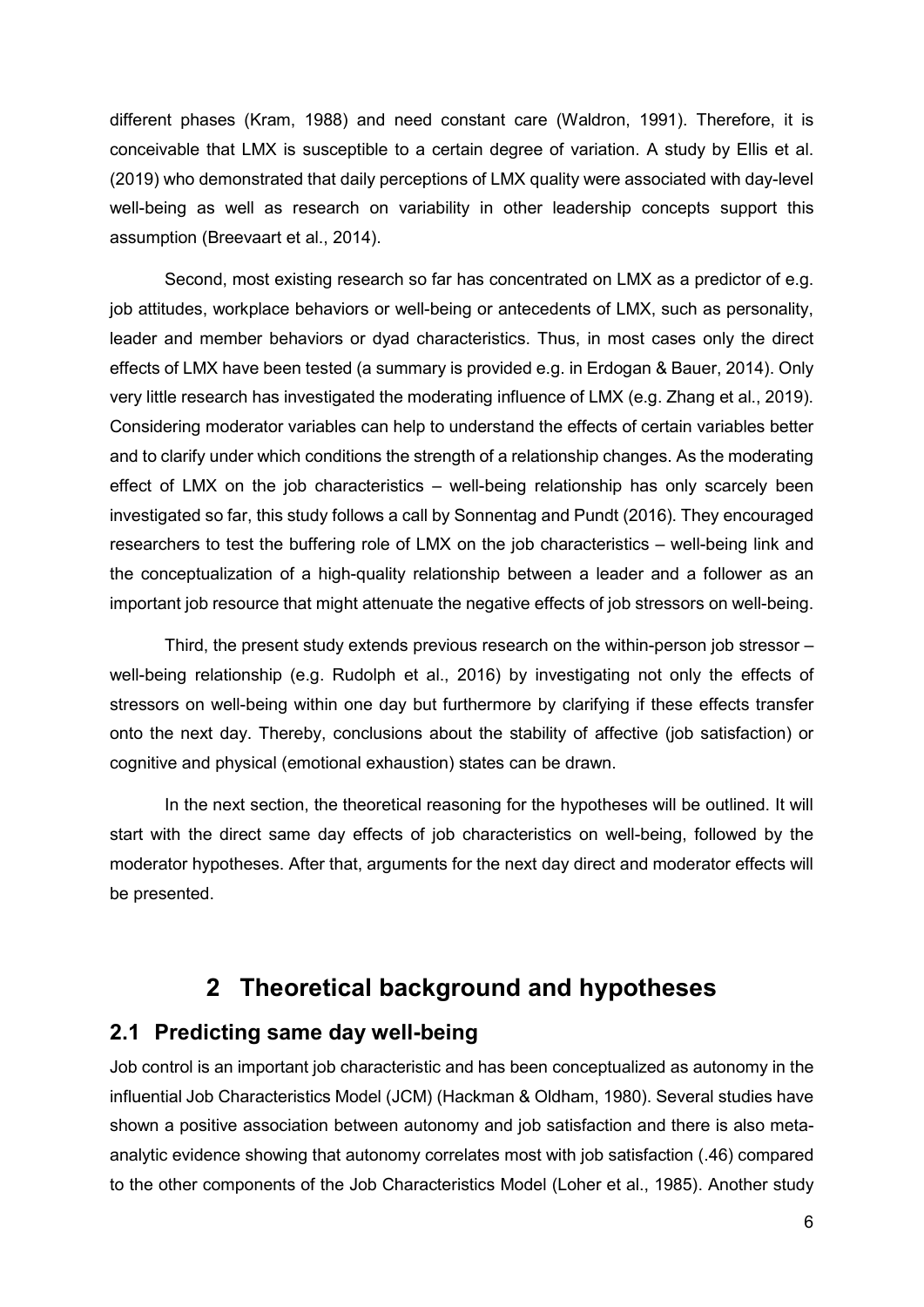reported that autonomy (together with voice) played a larger role in predicting job satisfaction than did wage (Carr & Mellizo, 2013).

In terms of emotional exhaustion as an indicator of (un)well-being, there is strong support for the important role of job control as a predictor. For example, a meta-analysis by Nahrgang et al. (2011) provided evidence for the Job Demands-Resources Model of burnout (JD-R model; Demerouti et al., 2001) finding that job resources, such as autonomy, are negatively related to burnout (-.39). In another meta-analysis, Crawford et al. (2010) as well came to the conclusion that high levels of job resources are associated with lower levels of burnout (-.24). This finding is especially relevant as emotional exhaustion has been considered the most important symptom of burnout and the one preceding the other two symptoms (Maslach et al., 2009). On the day-level, job resources such as job control were primarily found to be connected to work engagement (Kühnel et al., 2012). Work engagement in turn is negatively linked to emotional exhaustion (Halbesleben, 2011). Additionally, dealing with a lack of job control can also be understood as a job demand which is thought to have detrimental effects on daily emotional exhaustion (Bakker, 2015).

One can argue that high levels of job control ensure that individuals have the chance to perform tasks according to their own strengths and preferences. Making use of own strengths might be connected to feelings of competence or increased self-efficacy which in turn could be reflected in an increased job satisfaction. Even though deciding on how to perform a task might need some resources, less effort is needed during the actual task performance, e.g. because no additional information control processing is necessary. Less effort should be associated with a lower level of emotional exhaustion at the end of the working day.

Drawing on this argumentation and on the findings reported above, I state the following hypotheses about the influence of job control on work-related well-being:

*Hypothesis 1a:* Day-level job control in the morning is negatively related to day-level emotional exhaustion in the afternoon.

*Hypothesis 1b:* Day-level job control in the morning is positively related to day-level job satisfaction in the afternoon.

Time pressure is considered a job stressor but research about the effects of time pressure has produced mixed findings. Baethge and Rigotti (2013) for example found that on the day-level, time pressure acted as a mediator between interruptions of the workflow and the satisfaction with one´s own performance, i.e. interruptions increased the perceived time pressure which in turn led to a decrease in the satisfaction with performance. In contrast, other researchers showed that day-level task performance increased when day-level time pressure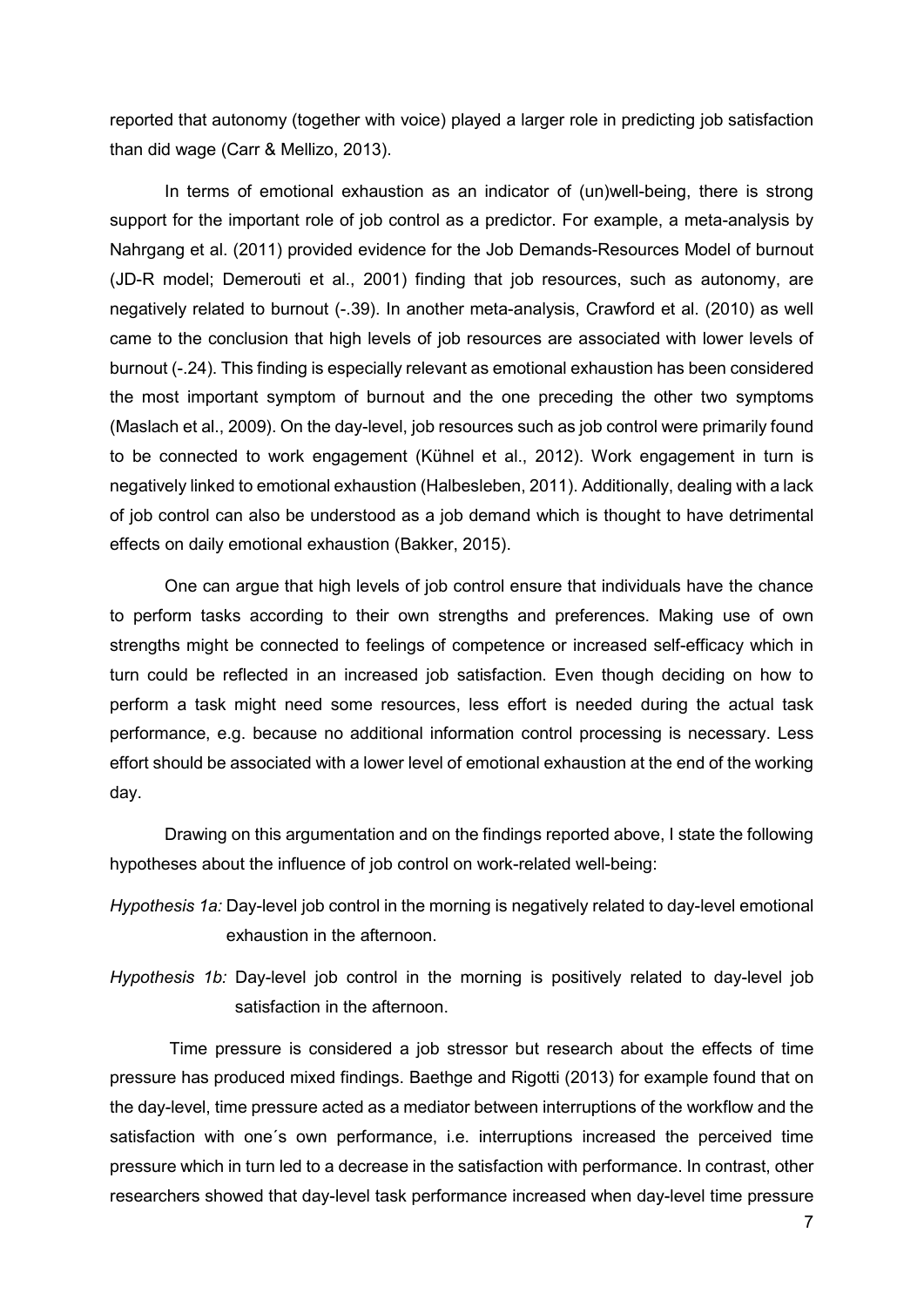increased (Binnewies et al., 2009) and that time pressure positively predicted changes in personal initiative (Fay & Sonnentag, 2002). Researching creativity and proactive behavior as outcomes, Ohly and Fritz (2010) concluded that "work characteristics such as time pressure [...] are challenging and have positive consequences" (p. 558). Baethge et al. (2018) emphasized the necessity to differentiate between short-term and long-term effects of time pressure. In their studies, they found that when controlling for strain, time pressure had positive within-person effects on work engagement on the daily and weekly level, but negative effects when looking at a six to eight weeks period. One explanation for the mixed findings of the effects of time pressure was brought forward by Cavanaugh et al. (2000) who distinguished between "challenge stressors" and "hindrance stressors". Challenge stressors are those "that people tend to appraise as potentially promoting their personal growth and achievement" (N. P. Podsakoff et al., 2007, p. 438), whereas the opposite is true for hindrance stressors. The authors conceptualized time pressure as a challenge stressor because it can be dealt with by putting more effort into a task.

Looking at emotional exhaustion as an outcome, between-person studies and metaanalyses found positive relationships of challenge stressors (e.g. time pressure), even though the effects were weaker than the effects of hindrance stressors (Jeffrey A. LePine et al., 2004; Jeffery A. LePine et al., 2005). Furthermore, negative effects of time pressure on emotional exhaustion have been shown on the day-level as well (Prem et al., 2018). Further support for the assumed positive relationship of time pressure and emotional exhaustion on the day-level comes from Pindek et al. (2019) who found a positive stressor-strain relationship on the withinperson level, even though the magnitude of the relationship was smaller than on the betweenperson level.

N. P. Podsakoff et al. (2007) contributed important findings to the work stressor literature. Looking at challenge stressors, such as time pressure, they found a positive direct effect on strain (among others captured by emotional exhaustion) which in turn had a negative effect on job satisfaction. At the same time, they found a direct positive effect on job satisfaction that was larger than the one on strain. Looking at the complete model that included some more mediators and outcome variables the authors concluded that the positive effects on job satisfaction and organizational commitment compensated the negative indirect effect on strain.

On days on which individuals face a high amount of time pressure they need to put extra effort into their task performance in order to get their work done, e.g. by working faster or doing multiple tasks at once. These increased demands are associated with psychological costs and a loss of resources, which in turn might lead to the feeling of being emotionally exhausted. At the same time, if appraised as a challenge, time pressure can go along with feelings of achievement due to an increased amount of finished work on one day or with the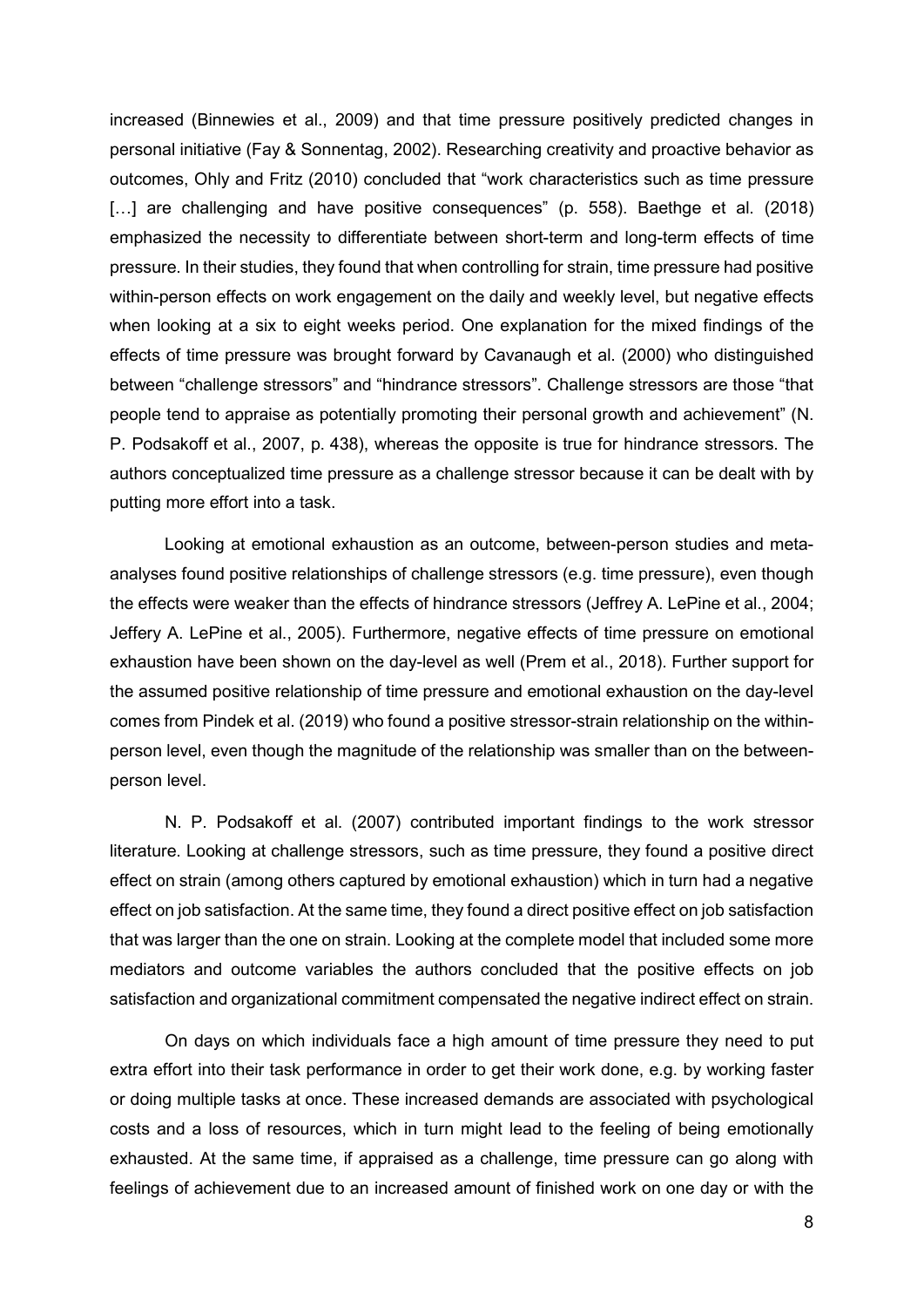perception that one has a demanding job which makes it necessary to make use of own strengths and competences. Feelings of achievement and self-competence are positive and, if attributed to the present tasks or the job, could be reflected in an increased job satisfaction.

Having these results and the line of argumentation in mind, I come to the following hypotheses about the time pressure – well-being relationship:

- *Hypothesis 1c:* Day-level time pressure in the morning is positively related to day-level emotional exhaustion in the afternoon.
- *Hypothesis 1d:* Day-level time pressure in the morning is positively related to day-level job satisfaction in the afternoon.

### **2.2 Moderation of LMX on same day effects**

When studying leadership in organizations, LMX is an essential variable to be taken into account. Gottfredson and Aguinis (2017) for example investigated the leadership behaviors – follower performance link and revealed that LMX acted as a mediator within this relationship. The authors conclude that LMX is an underlying mechanism that can explain how certain leadership behaviors lead to follower performance. Similarly, one might assume that LMX does not only play a role in explaining follower performance but also in explaining follower (workrelated) well-being. Considering the importance of LMX for well-being has already been done in the past and studies showed support for the positive effect LMX has on general and specific job satisfaction (Dulebohn et al., 2012; Gerstner & Day, 1997; Janssen & van Yperen, 2004; Volmer et al., 2011) and for the negative relationship of LMX and exhaustion (Ellis et al., 2019; Gregersen et al., 2016). Additionally, Gregersen et al. (2014) came to the conclusion that, compared to other leadership constructs, LMX was best suited to predict well-being, especially job satisfaction, and therefore encouraged future research to include LMX when studying leadership and well-being.

In contrast to considering only the direct and mediating effects of LMX, only few studies have investigated LMX as a moderator so far. In a recent study LMX was found to moderate the relationship between job-related stressors (perceptions of others´ entitlement behavior) and different outcome measures, such as job satisfaction or organizational citizenship behavior (Hackney et al., 2018). A similar moderating effect of LMX was found when looking at customer mistreatment, conceptualized as a job-related stressor, as a predictor of work to family conflict (Zhang et al., 2019). In both studies, LMX was interpreted as a resource buffering the negative consequences of work stressors on different outcome variables.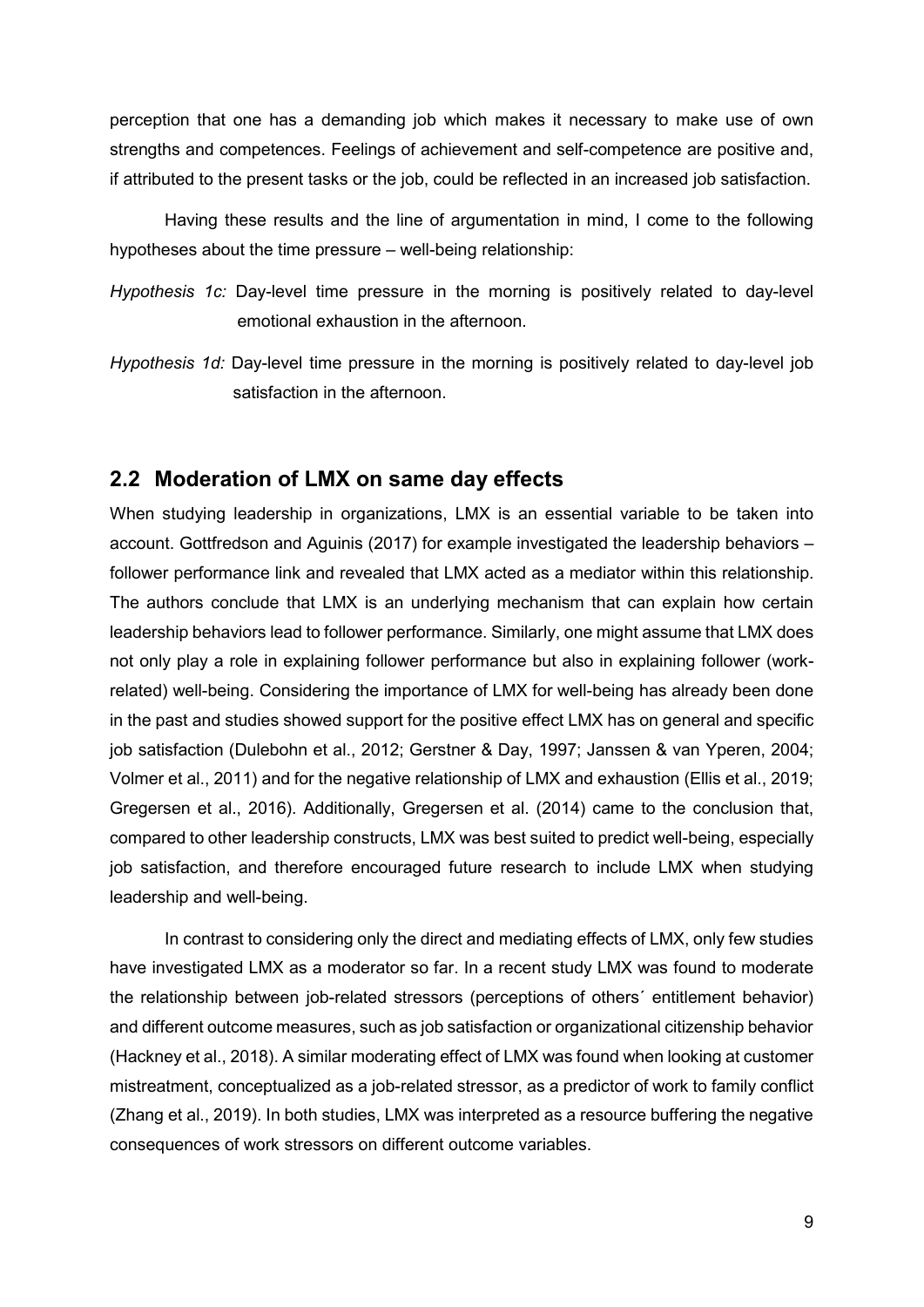Following Sonnentag and Pundt (2016), the present study will test their proposed model of the job stressor – well-being link which is moderated by LMX. The basic model for the argumentation is the Conservation of Resources (COR) theory (Hobfoll, 1989; Hobfoll et al., 2018). COR theory´s basic proposition is that individuals aim at keeping, protecting and fostering their resources. Additionally, resource loss has a greater impact on the individual than resource gain and it affects people more quickly. The second principle states that people need to invest resources in order to compensate for resource loss or to gain resources. Principle three describes the gain paradox, meaning that resource gain becomes more important when resource loss is likely.

A high-quality LMX relationship has been shown to be an important resource for employees (Breevaart et al., 2015; Lee & Ashforth, 1996; Nielsen et al., 2017; Zhang et al., 2019). In line with COR theory, one can argue that high-quality LMX can both support the conservation of one´s resources (i.e. attenuating a negative effect of job stressors on wellbeing) as well as the gain of new resources (i.e. enhancing a positive effect of job characteristics on well-being). Specifically, this can be done by appreciative and explanatory communication (e.g. sense-making of situations), trust, guidance on a work task or feedback. Employees in turn might for example be equipped with more knowledge, interpret their current stressor as challenging, accept the situation as unchangeable at this moment or be aware of the fact that the supervisor acknowledges their current stressful period.

Taken together, I hypothesize:

- *Hypothesis 2a:* Day-level LMX moderates the relationship between day-level job control and day-level emotional exhaustion, such that the relationship will be stronger for low (vs. high) LMX.
- *Hypothesis 2b:* Day-level LMX moderates the relationship between day-level job control and day-level job satisfaction, such that the relationship will be stronger for low (vs. high) LMX.
- *Hypothesis 2c:* Day-level LMX moderates the relationship between day-level time pressure and day-level emotional exhaustion, such that the relationship will be stronger for low (vs. high) LMX.
- *Hypothesis 2d:* Day-level LMX moderates the relationship between day-level time pressure and day-level job satisfaction, such that the relationship will be stronger for high (vs. low) LMX.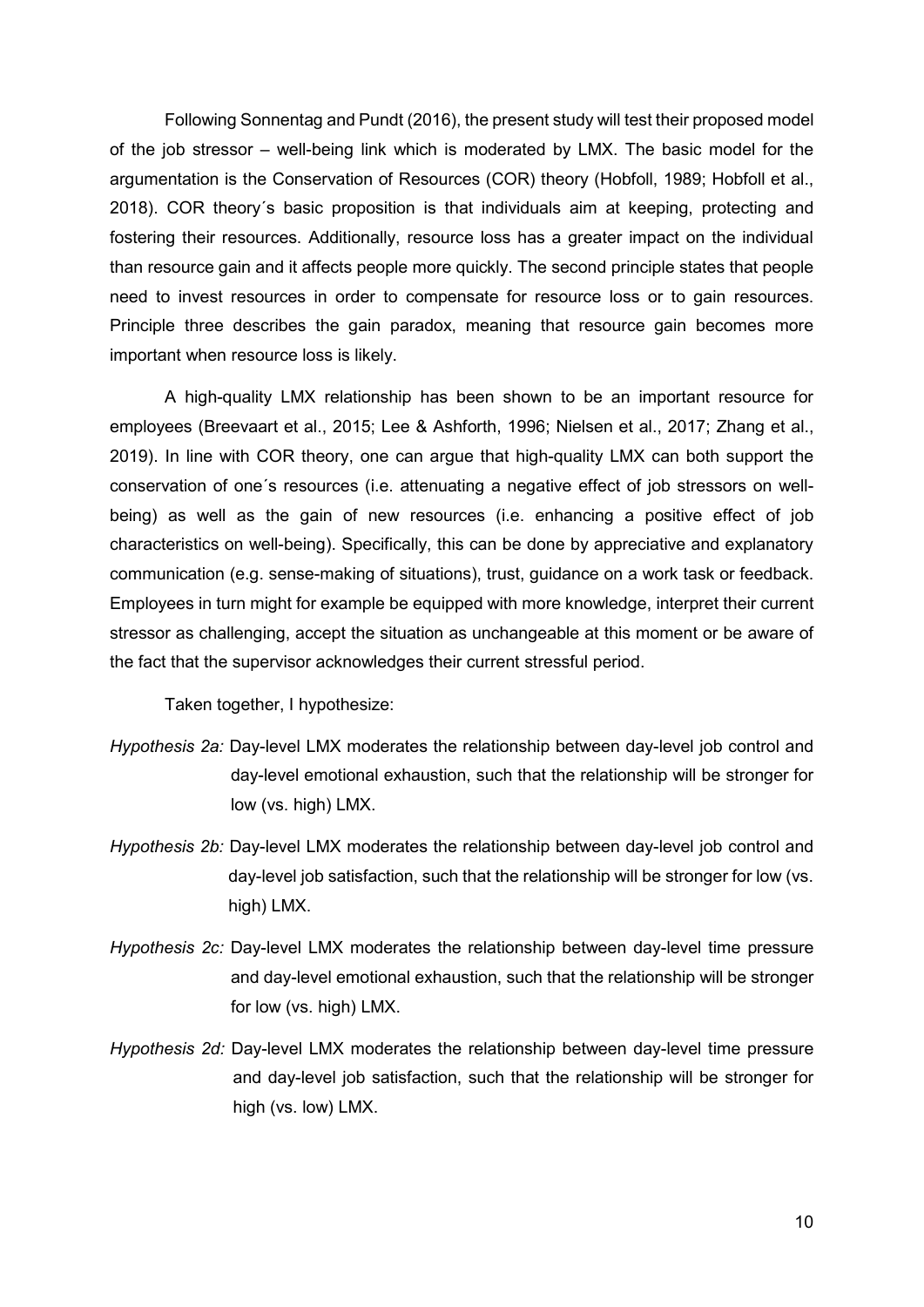Figure 1 shows the proposed model for hypotheses 1 and 2:

#### **Figure 1**

*Model of study variables and hypothesized effects (H1a-d and H2a-d)*



### **2.3 Predicting next day well-being**

Most research that has studied lagged effects of job stressors on well-being looked at an one or two year timespan. Even though one study found a causal link from emotional exhaustion on perceived stressors one year later (Hornung et al., 2013), results generally support the reverse causal direction from job characteristics on well-being (Doest & Jonge, 2006; Ford et al., 2014; Jonge et al., 2001). Regarding job stressors (e.g. time pressure), effects can especially be seen on negative indicators of well-being (e.g. exhaustion). However, job resources (e.g. job control) primarily have an effect on positive indicators of well-being (e.g. job satisfaction) (Sonnentag, 2015). Indeed, not many studies investigated these relationships from a short-term (i.e. within one day) or mid-term (i.e. within weeks) perspective. An exception is a study by Dudenhoeffer and Dormann (2013) who applied both, a diary and a panel design, to test for the effects of daily customer-related social stressors (CSS) on negative affect. They found that daily CSS predicted changes in negative affect across a time lag of a working day (i.e. after work) and a whole day (i.e. at bedtime). Next to the short-term effects, periodic CSS predicted changes in mid-term negative affect across a time lag of two weeks. Following the argumentation of these authors, studying also short-term and mid-term effects of stressors on well-being is important, as mid-term reactions to stressors can be the consequence of repeatedly occurring daily stressors. These mid-term reactions might in turn elicit long-term stress outcomes. However, research that investigates same and next day effects is more often settled in the field of recovery experiences or behavior at work and there is support for the assumption that events on one day have an effect on next day measures (e.g. Fritz &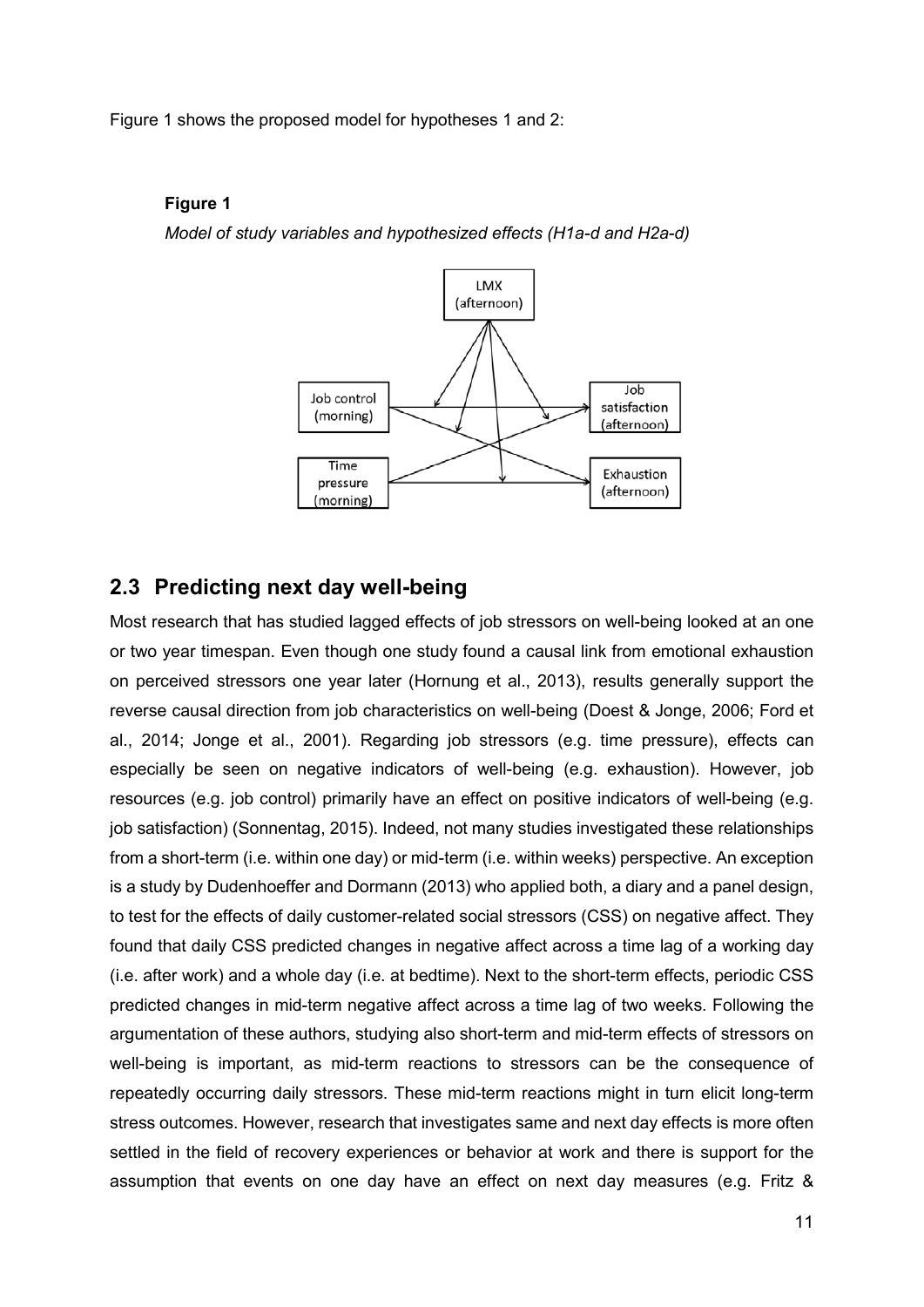Sonnentag, 2009; Nicholson & Griffin, 2015; ten Brummelhuis & Bakker, 2012). Bennett et al. (2018) demonstrated that job characteristics (i.e. hindrance stressors, challenge stressors and job resources) explain more variance in evening measures of well-being than do recovery experiences (29% vs. 18% for fatigue, 19% vs. 13% for vigor). As research showed that evening recovery has an influence on next day behavior and well-being (e.g. Chawla et al., 2019), one can argue that a certain degree of well-being, as a consequence of job characteristics, on one day has an impact on next day well-being as well. In line with COR theory, the term "gain cycle" describes a positive cycle of possessing, investing of and building resources. That means that those with available resources have a greater chance of coping with demands as well as investing and building new resources. The opposite is proposed for those who lack resources. They are more prone to a "loss cycle", meaning that resources are threatened or lost which in turn impedes resource replenishment (Ellis et al., 2019; Hobfoll, 1989).

Therefore, I propose:

- *Hypothesis 3a:* Day-level morning job control on one day is negatively related to day-level morning emotional exhaustion on the following day.
- *Hypothesis 3b:* Day-level morning job control on one day is positively related to day-level morning job satisfaction on the following day.
- *Hypothesis 3c:* Day-level morning time pressure on one day is positively related to day-level morning emotional exhaustion on the following day.
- *Hypothesis 3d:* Day-level morning time pressure on one day is positively related to day-level morning job satisfaction on the following day.

### **2.4 Moderation of LMX on next day effects**

Studies that report lagged effects of LMX on the day- or week-level are scarce in number. Ellis et al. (2019) found a negative direct link of LMX on one day and exhaustion on the next day and therefore state that a good relationship with a leader enhances employees´ well-being, even persisting until the next day. Looking at LMX as a moderator, another study demonstrated that high-quality LMX attenuated the detrimental effects of feelings of violation at work during one week and undesirable employee outcomes during the next week (Griep et al., 2016).

Based on their finding that job demands, such as time pressure, increase the likelihood of employees´ insufficient recovery, Chawla et al. (2019) argue for the important role leaders can play in enhancing the process of effective employee recovery (e.g. by signaling that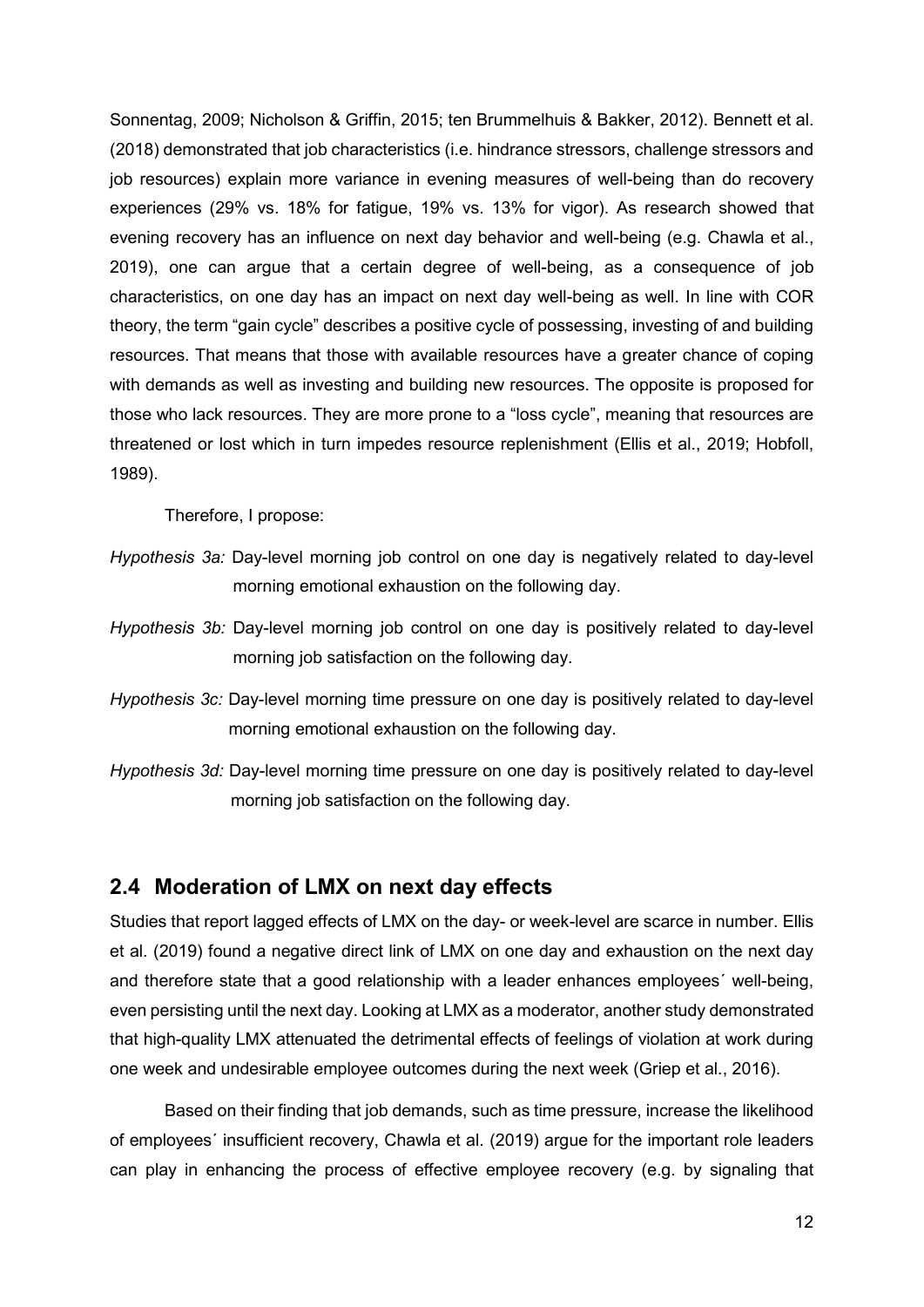working in the evening is not expected and that employees should take their time to recover) which in turn will have positive effects on next day behavior and well-being.

In conclusion, I assume:

- *Hypothesis 4a:* Day-level LMX on one day moderates the relationship between day-level job control on one day and day-level emotional exhaustion on the next day, such that the relationship will be stronger for low (vs. high) LMX.
- *Hypothesis 4b:* Day-level LMX on one day moderates the relationship between day-level job control on one day and day-level job satisfaction on the next day, such that the relationship will be stronger for low (vs. high) LMX.
- *Hypothesis 4c:* Day-level LMX on one day moderates the relationship between day-level time pressure on one day and day-level emotional exhaustion on the next day, such that the relationship will be stronger for low (vs. high) LMX.
- *Hypothesis 4d:* Day-level LMX on one day moderates the relationship between day-level time pressure on one day and day-level job satisfaction on the next day, such that the relationship will be stronger for high (vs. low) LMX.

Figure 2 shows the proposed model for hypotheses 3 and 4:

### **Figure 2**

*Model of study variables and hypothesized effects (H3a-d and H4a-d)*

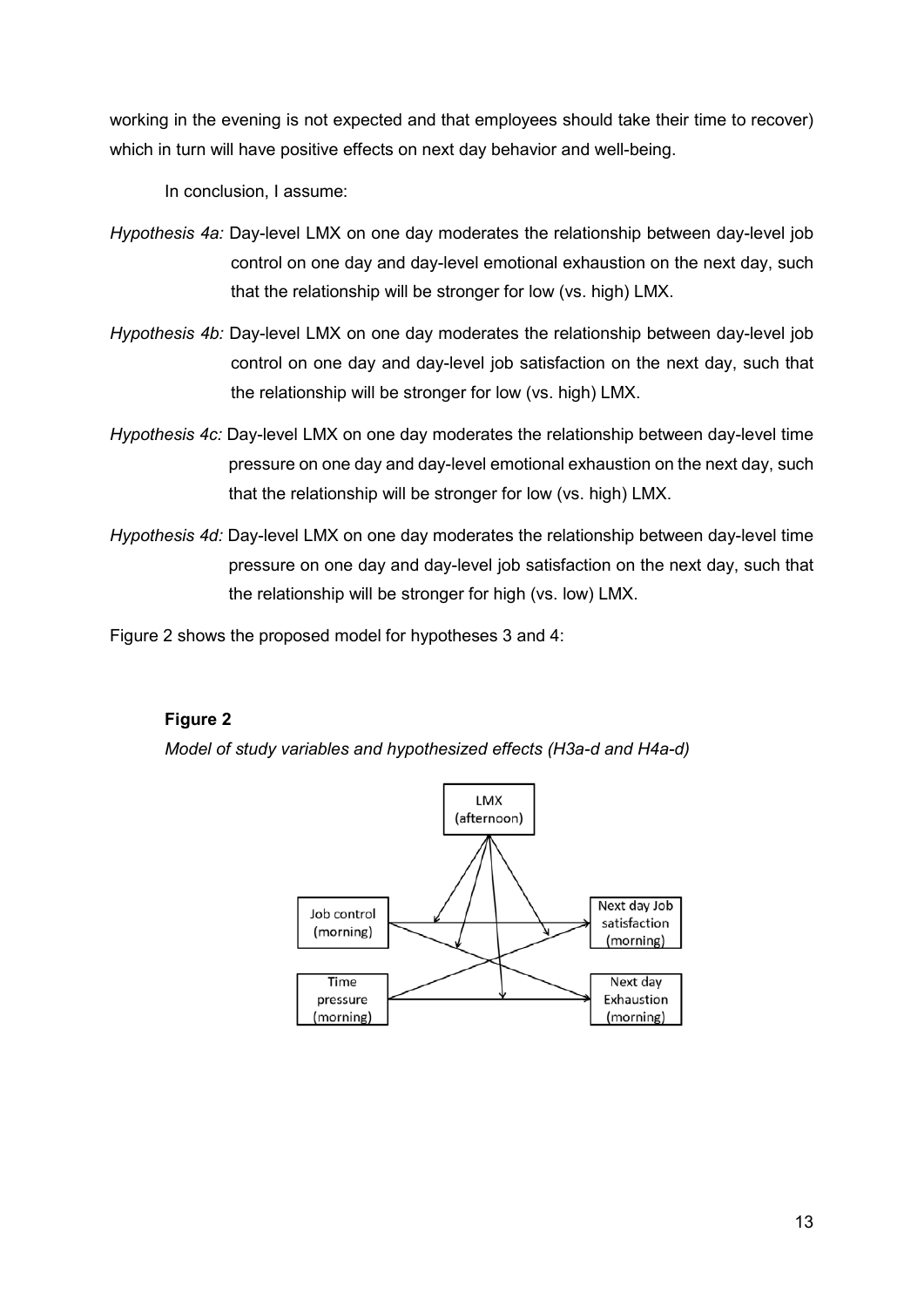# **3 Method**

### **3.1 Procedure**

Data collection for this study was done in 2013 as part of a larger research project on the relationship of job characteristics, leadership and well-being. The study consisted of a single paper-pencil questionnaire assessing trait and demographic variables and an online daily diary design, assessing state variables on a day-level.

Prior to the daily surveys participants were asked to complete an one-time paper and pencil survey (general survey) which was used to collect demographic data and trait variables of the same constructs also used in the daily measures (see section "Measures" for details). Completing the general survey took around 15 minutes. Voluntariness and anonymity have been assured. To match the data of the different measurement points, participants created an individual code that they specified at the beginning of every survey. The participants were asked to send back the completed survey to the researchers by using an enclosed and stamped return envelope.

In the week after completing the general survey, the participants started the daily diary assessments by using a smartphone, which was provided by the researchers. On ten consecutive working days, participants rated questions on the quality of leader-follower relationship and several other variables on job characteristics, affective states and well-being. The precise variables will be described in detail in the section "Measures". Data collection took place twice a day, before noon (11 am, t1) and before the end of the working day (3 pm, t2). An automatic alarm signal was set up on the smartphone to remind participants to complete the questionnaires. Participants were granted an expense allowance of  $25 \in \mathbb{R}$  in exchange for participating in the study.

### **3.2 Participants**

112 people participated in the study with 64% of them being female. The mean age of the participants was 30.37 years (*SD* = 5.29, range: 24-52). The sample consisted of scientific staff working at universities (84.8%) and other research institutions (15.2%). The participants came from different professions, e.g. social and economic sciences (34.8%), linguistic and cultural studies (13.4%), natural sciences (10.7%), engineering (2.7%) or law (1.8%). On average, participants worked in research for 3.63 years (*SD* = 3.45, range: .08-22). The vast majority (73.2%) named a master´s or diploma as their highest degree, 13.4% a Ph.D. and 1.8% a habilitation. Only a minority (15.2%) of the participants held a supervisory position. On average, participants were in contact with their supervisor once to twice a day (*M* = 1.69, *SD* = 1.25).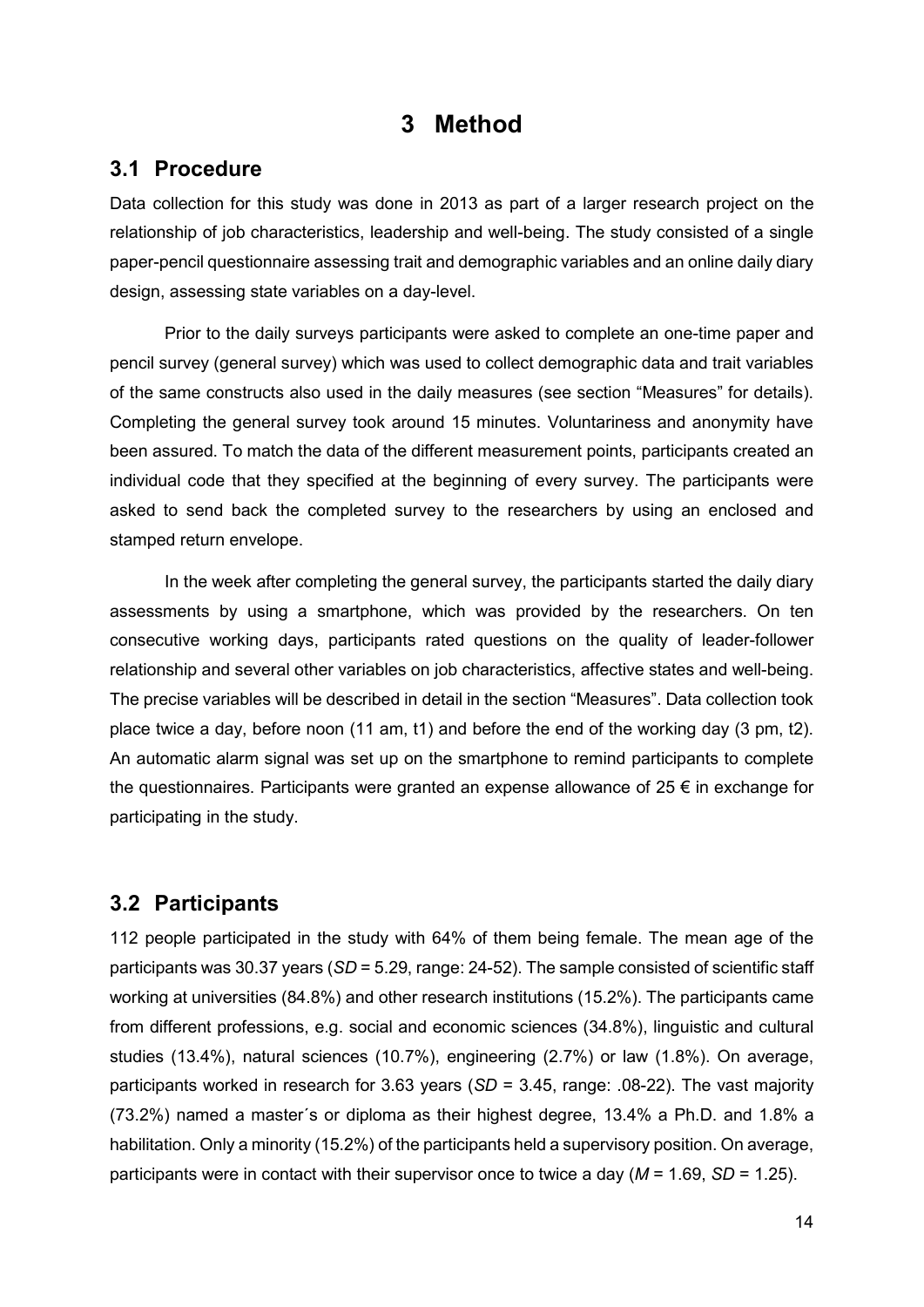### **3.3 Measures**

All measures were assessed in German language. Only the variables that are relevant for the present study will be described in the following section.

#### **General survey**

*Demographic data.* As demographic data age, gender, highest level of education, occupation, weekly working hours, number of years in research, and several questions on the work at the research institution were assessed. In addition, participants were asked about leadership responsibilities, the duration of cooperation with their supervisor and the number and duration of contact points with their supervisor per day.

*Job control*. Job control was assessed on a five-point Likert scale with four items of the Instrument for stress-related job analysis (ISTA) (Semmer et al., 1999). Sample items include "Normally I can decide for myself how to do my job." or "Normally my work offers me many opportunities to make my own decisions." Cronbach's alpha was .80.

*Time pressure*. A four-item scale of the same questionnaire as for job control (Semmer et al., 1999) was used to measure time pressure. Example items are "In general, I am under time pressure." or "Often I have to leave work late because of too much work." Cronbach's alpha was .82.

*Leader-member exchange (LMX).* A seven-item scale (Schyns, 2002) was applied to measure LMX. Ratings were given on a five-point scale. The names of the scale points were adapted to the respective item. Examples for the items are "How well does your supervisor understand your professional problems and needs?" or "I have enough confidence in my supervisor to defend his/her decisions." Cronbach's alpha was .89

*Job satisfaction*. General satisfaction with the job was assessed with the question "How satisfied are you with your work in general?". Ratings were given on a seven-point scale ranging from *"extremely dissatisfied"* to *"extremely satisfied"*. Following Kaplan et al. (2009) the named scale points were matched with a face scale (Kunin, 1955) as this proved to be the most balanced measure assessing cognitive as well as affective elements of job satisfaction.

*Emotional exhaustion*. In order to measure emotional exhaustion, participants were asked to rate on a four-point scale to what extent eight items generally apply to them (from *"does not apply at all"* to *"applies completely"*). Items were taken from the Oldenburg Burnout Inventory (OLBI) (Demerouti et al., 2003) which has the advantage of using positively as well as negatively phrased items. In the OLBI, affective, physical and cognitive aspects of exhaustion are covered. Sample items include "The strain of my work is quite bearable." or "I increasingly feel emotionally exhausted in my work." Cronbach's alpha was .85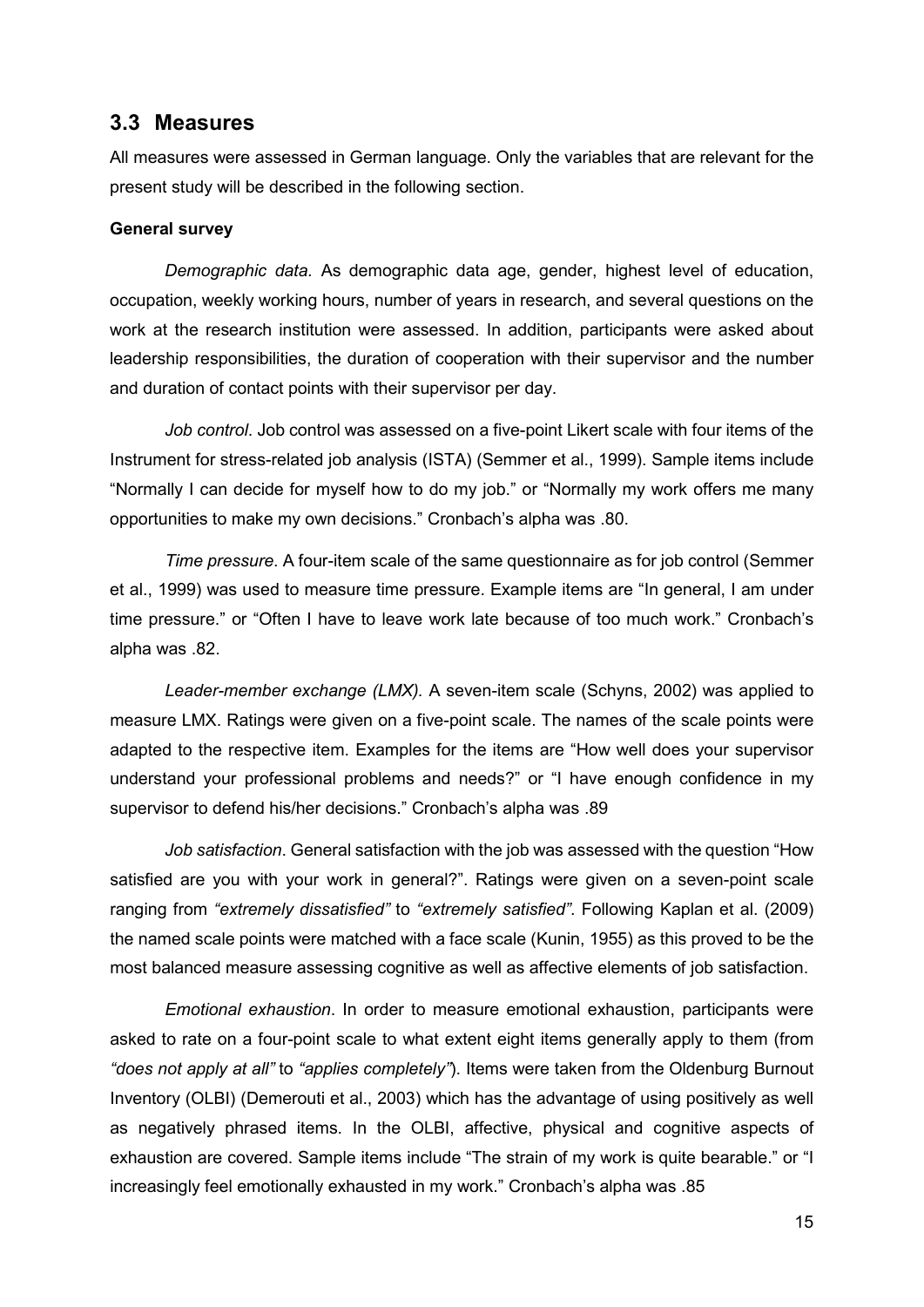#### **Daily diary surveys**

*Job control.* Job control was assessed with the same items as in the general survey. The only difference was that the item formulation was adapted to the day level and to the time of the assessment. In particular, "normally" was replaced by "today morning/ today afternoon". Cronbach's alpha ranged from .73 to .92, indicating satisfactory to high internal consistency.

*Time pressure*. Three items of the same measure as in the general survey were used to assess time pressure. The item "Today I had to leave work late because of too much work." which was used in the general survey was not used in the daily surveys, as this was usually not answerable at this time of the day. Again, the wording was adapted in the same manner as for job control. Internal consistency was good with a Cronbach's alpha ranging from .79 to .87.

*Leader-member exchange (LMX).* LMX was measured with the same scale as in the general survey. Item wording was adapted in order to fit to the daily assessment. Examples are "Today, my supervisor helped me." or "Today, I had confidence in my supervisor´s decisions." Items were specified for the time of assessment, i.e. the term "in the morning" was added for t1 and "in the afternoon" for t2. Cronbach's alpha ranged from .89 to .95, indicating high internal consistency.

*Job satisfaction.* Current satisfaction with work was assessed with the question "How satisfied are you currently with your work?" The same rating scale as in the general survey was used.

*Emotional exhaustion*. Seven items of the same measure as in the general survey were used to measure emotional exhaustion. The item "After work I am still fit for my leisure activities." which was used in the general survey was not used in the daily surveys as this was usually not answerable at the time of the assessment. The phrasing of the items was adapted to the day level and to the time of the assessment by adding "today morning/ today afternoon". Cronbach's alpha ranged from .79 to .87, indicating good internal consistency.

# **4 Results**

### **4.1 Analytic strategy**

There are two levels of analysis in a diary study: the person-level (Level 2) and the day-level (Level 1). Person-level data refer to those measures, which are thought not to vary over time, such as demographic data and trait variables. In this study, all the variables assessed with the general survey can be considered person-level variables. In contrast, all the variables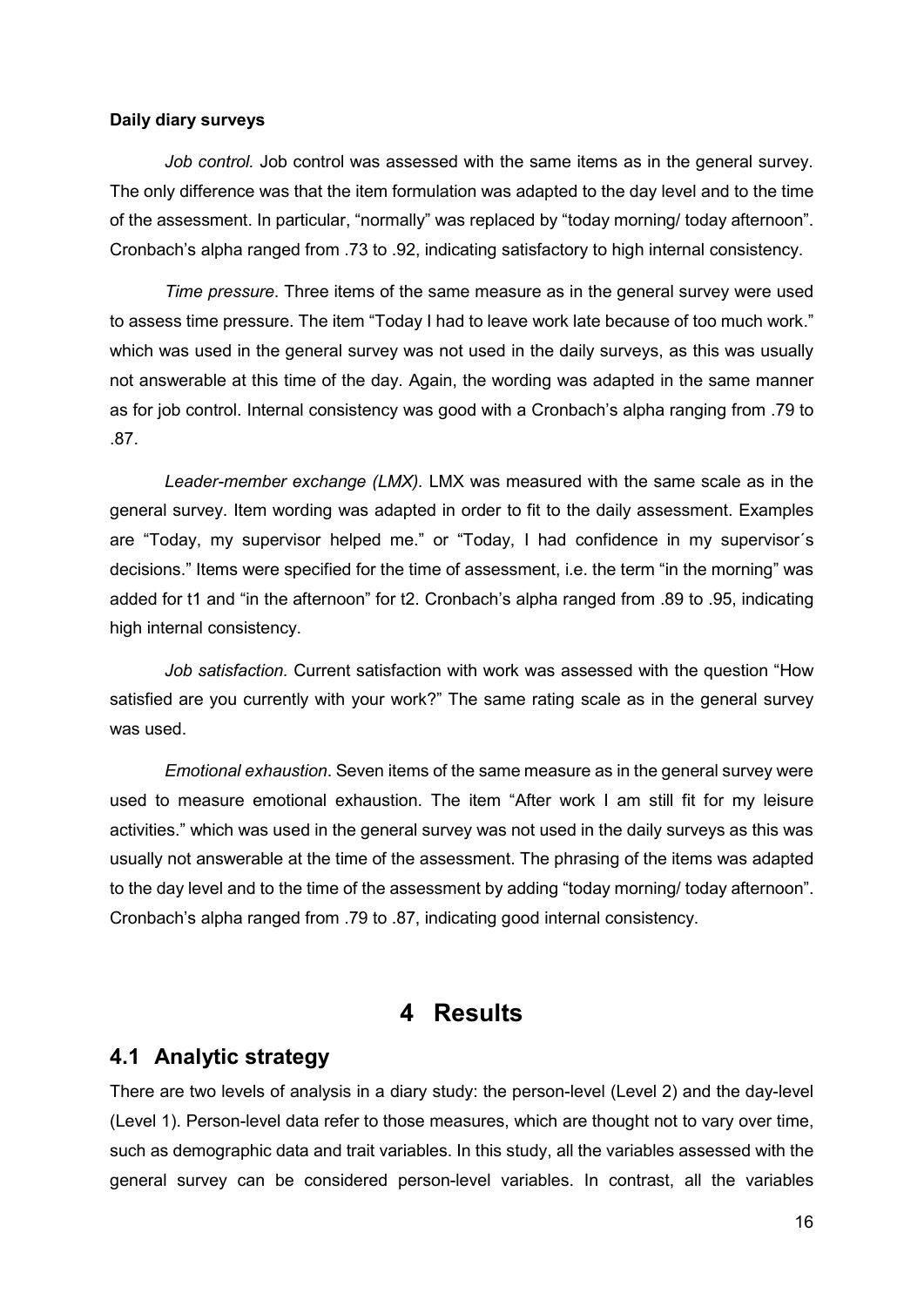assessed with the daily diary survey have been measured on the day-level. They are presumed to differ intraindividually across the measurement points. The daily scores are nested within individuals.

In order to consider the multilevel structure of the data, the analysis of choice for this study is hierarchical linear modeling (HLM) (Raudenbush & Bryk, 2002). Furthermore, this strategy takes into account that observations in the data set are not independent from each other. This is important as the day-level measurements are nested within each person (Snijders & Bosker, 2012). As HLM does not allow missing data on Level 2, missing values in the general survey have been replaced by the respective scale mean.

Data have been analyzed using the programs IBM SPSS Statistics 25 and HLM 7.03 (Raudenbush et al., 2011). Person-level and control variables have been centered at the grand mean and day-level predictors have been centered at the respective person-mean, i.e. the mean across days for each person, as the focus was on within-person effects.

### **4.2 Descriptive results**

Means, standard deviations and zero-order correlations of the Level 2 study variables are shown in Table 1. Means, standard deviations and correlations of the group-mean centered Level 1 study variables are shown in Table 2.

On a descriptive basis, participants reported relatively low daily levels of time pressure and emotional exhaustion but relatively high daily levels of job control and job satisfaction. The reported daily LMX quality was slightly lower than the scale mean. Interestingly, the reported daily LMX quality was around one scale point lower than the reported general LMX quality. At first glance, correlational data mostly supported the assumed direct effects of job characteristics on well-being within one day. An exception was the time pressure – job satisfaction link, which showed to have a negative instead of a positive direction.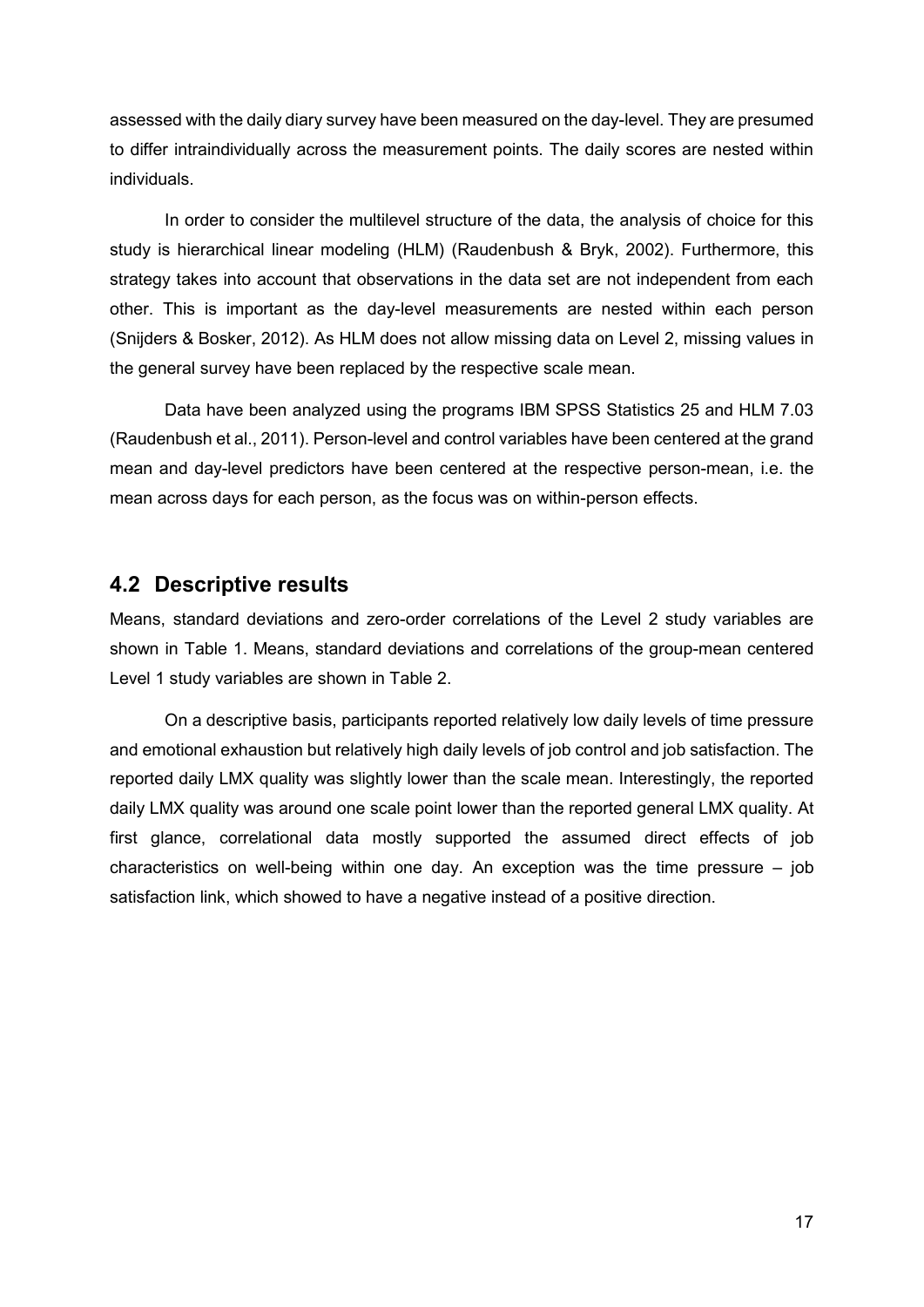|                           | M     | <b>SD</b> | $\mathbf{1}$  | $\overline{2}$ | 3      | $\overline{\mathbf{4}}$ | 5        | 6           | $\overline{7}$ | 8 |
|---------------------------|-------|-----------|---------------|----------------|--------|-------------------------|----------|-------------|----------------|---|
| 1 Gender <sup>a</sup>     | 1.35  | .48       | 1             |                |        |                         |          |             |                |   |
| 2 Age                     | 30.37 |           | $5.29$ .26**  | $\mathbf 1$    |        |                         |          |             |                |   |
| 3 Dyad tenure             | 2.86  |           | $2.57$ .24*   | $.52**$        | 1      |                         |          |             |                |   |
| 4 Job control             | 3.99  | .71       | $-0.06$       | $-.12$         | .03    | 1                       |          |             |                |   |
| 5 Time<br>pressure        | 3.07  | .87       | $-0.06$       | $.20*$         | .05    | $-.20*$                 | 1        |             |                |   |
| 6 LMX                     | 3.58  | .79       | $-.11$        | $-.15$         | $-.11$ | $.53**$                 | $-0.04$  | $\mathbf 1$ |                |   |
| 7 Job<br>satisfaction     | 5.23  |           | $1.14 - 0.05$ | $-15$          | $-.09$ | .54**                   | $-.25**$ | $.57**$     | 1              |   |
| 8 Emotional<br>exhaustion | 2.19  | .60       | .06           | .09            | .10    | $-44**$                 | $.50**$  | $-.38**$    | $-.73**$       | 1 |

*Means (M), standard deviations (SD) and correlations of Level 2 study variables*

*Note.* a female = 1, male = 2. *N* = 112.

*\* p* < .05. \*\* *p* < .01.

**Table 1**

# **4.3 Preliminary analysis**

In order to use HLM as a method there needs to be sufficient variance in the Level 1 outcome variables, i.e. within-person variance. To examine if this precondition is met, the intra-class correlation (ICC) can be calculated. Statistically, the ICC is the ratio of the between-person variance to the total variance. The amount of between-person variance in the dependent variables can be examined by running a null model to predict job satisfaction and emotional exhaustion, respectively. In HLM, a null model is a regression of the dependent variable without any Level 1 or Level 2 predictors. For job satisfaction, the ICC was .65, meaning that 65% of the variance of job satisfaction was on the between-person level and 35% of the variance was on the within-person level. The ICC for emotional exhaustion was .41, indicating that 41% of the variance of emotional exhaustion was on the between-person level and 59% of the variance was on the within-person level. The ICC for LMX was .54, indicating that 54% of the variance of LMX was on the between-person level whereas 46% of the variance was on the within-person level. These results are fairly comparable to the ones that N. P. Podsakoff et al. (2019) reported. As the ICC indicates a nontrivial amount of variance on the day-level, the use of HLM for hypotheses testing is justified.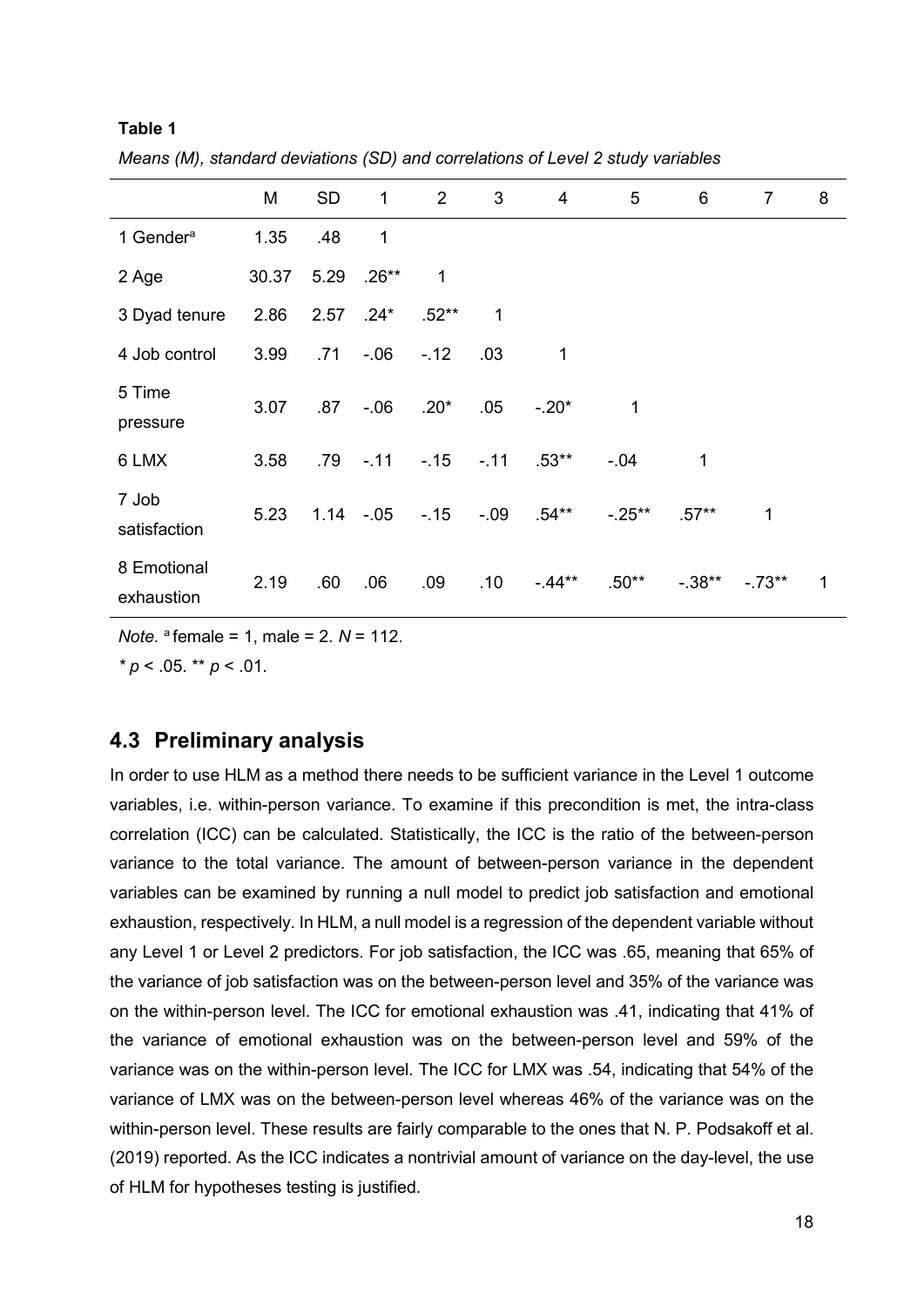|               | M    | <b>SD</b> | $\mathbf 1$ | $\overline{2}$ | 3        | $\overline{\mathbf{4}}$ | 5       | 6       | $\overline{7}$ | 8           | 9       | 10 |
|---------------|------|-----------|-------------|----------------|----------|-------------------------|---------|---------|----------------|-------------|---------|----|
| $1$ JC $(m)$  | 3.84 | .97       | 1           |                |          |                         |         |         |                |             |         |    |
| $2$ JC (a)    | 3.77 | .98       | $.61***$    | $\mathbf 1$    |          |                         |         |         |                |             |         |    |
| $3$ TP (m)    | 2.22 | 1.04      | $-.31***$   | $-.24**$       | 1        |                         |         |         |                |             |         |    |
| 4 TP(a)       | 2.32 | 1.06      | $-.24**$    | $-.31**$       | $.61**$  | $\mathbf{1}$            |         |         |                |             |         |    |
| $5$ LMX (m)   | 2.60 | 1.17      | .01         | $-.02$         | .07      | .04                     | 1       |         |                |             |         |    |
| $6$ LMX (a)   | 2.48 | 1.16      | .03         | $-.04$         | .00.     | $.11***$                | $.23**$ | 1       |                |             |         |    |
| $7$ JS (m)    | 5.07 | 1.15      | $.23**$     | $.13***$       | $-.11**$ | $-11**$                 | $.23**$ | .07     | 1              |             |         |    |
| 8 JS (a)      | 4.99 | 1.16      | $.22**$     | $.25***$       | $-14**$  | $-14**$                 | .06     | $.22**$ | $.45***$       | $\mathbf 1$ |         |    |
| $9$ EXH $(m)$ | 1.92 | .62       | $-.25**$    | $-.17**$       | $.27**$  | $.17***$                | $-.04$  | $-.05$  | $-0.53**$      | $-.38**$    | 1       |    |
| 10 EXH (a)    | 2.04 | .60       | $-.20**$    | $-.24**$       | $.21***$ | $.29**$                 | .06     | $-.03$  | $-.36**$       | $-.49**$    | $.62**$ | 1  |

*Means (M), standard deviations (SD) and correlations of group-mean centered Level 1 study variables*

**Table 2**

*Note*. *n* = 584-941. JC = Job control; TP = Time pressure; LMX = Leader-member exchange; JS = Job satisfaction; EXH = Emotional exhaustion. m = assessment in the morning. a = assessment in the afternoon. \*\*  $p < .01$ .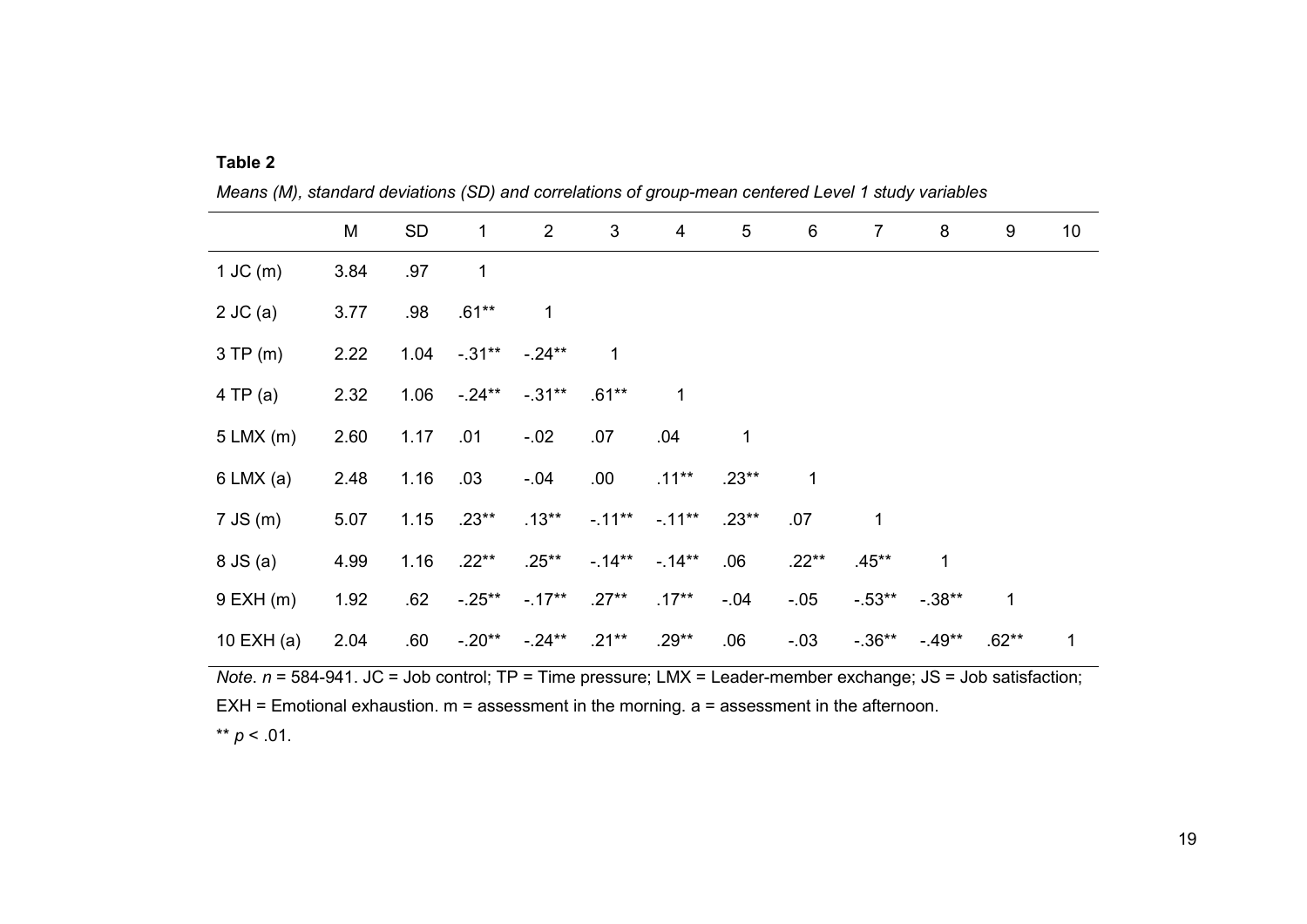### **4.4 Test of hypotheses**

Hypotheses testing was done using full maximum likelihood estimation. For hypotheses testing, four different models were compared: First, a null model containing only the intercept was analyzed. Then control variables (i.e. age, gender, trait job satisfaction respectively trait emotional exhaustion and dyad tenure) were entered in Model 1 as previous research reported links of age (Schulte, 2006) and gender (Clark, 1997) with job satisfaction and of dyad tenure with LMX (Bernerth et al., 2018). The core model for testing hypotheses 1a-d is Model 2 for which the predictor variables time pressure respectively job control were entered. For testing hypotheses 2a-d Model 4 was of interest, containing both the direct effect of LMX (Model 3) as well as the LMX by time pressure respectively the LMX by job control interaction. Testing hypotheses 3a-d was done similarly to testing hypothesis 1 using Model 2 except that the next day variables were used as dependent variables. The test of hypotheses 4a-d was done similarly to testing hypothesis 2 using Model 4 except that the next day variables were used as dependent variables.

Tables 3-6 show results from HLM analyses, including standardized parameter estimates, variance components for all models, model fit information (i.e. –2\*log, deviance values) and differences between the deviance values of the different models to be compared (i.e. difference of  $-2^*$ log). The difference is submitted to a  $X^2$ -test. A significant decline in the deviance, by adding a predictor variable, indicates an improved model fit compared to the previous model. Tables A1-A4 display the results of the analyses of the lagged effects and can be found in the appendix.

#### *Same day job satisfaction as dependent variable*

Adding control variables to the null model significantly improved the model fit (Δ –2\*log = 91.97, *p* < .001). Results indicated that only trait job satisfaction was a significant predictor of daily job satisfaction (*γ* = .65, *SE* = .07, *t*(106) = 9.87, *p* < .001). In the next model (Model 2) the predictor variables job control respectively time pressure were entered. The models including job control respectively time pressure fit the data better than the previous one (for job control: Δ –2\*log = 185.26, *p* < .001; for time pressure: Δ –2\*log = 135.38, *p* < .001). Job control was significantly and positively predicting job satisfaction (*γ* = .21, *SE* = .05,  $t(110) = 4.25$ ,  $p < .001$ ), therefore confirming hypothesis 1b as more job control in the morning went along with more job satisfaction in the afternoon. Job satisfaction was also significantly predicted by time pressure (*γ* = -.12, *SE* = .04, *t*(110) = -2.88, *p* < .01). Counter to my hypothesis, both variables were negatively related, therefore hypothesis 1d was not supported. To test hypotheses 2b and 2d, Model 2 was first extended by LMX (Model 3) and then by the LMX by job control respectively the LMX by time pressure interaction (Model 4). Compared to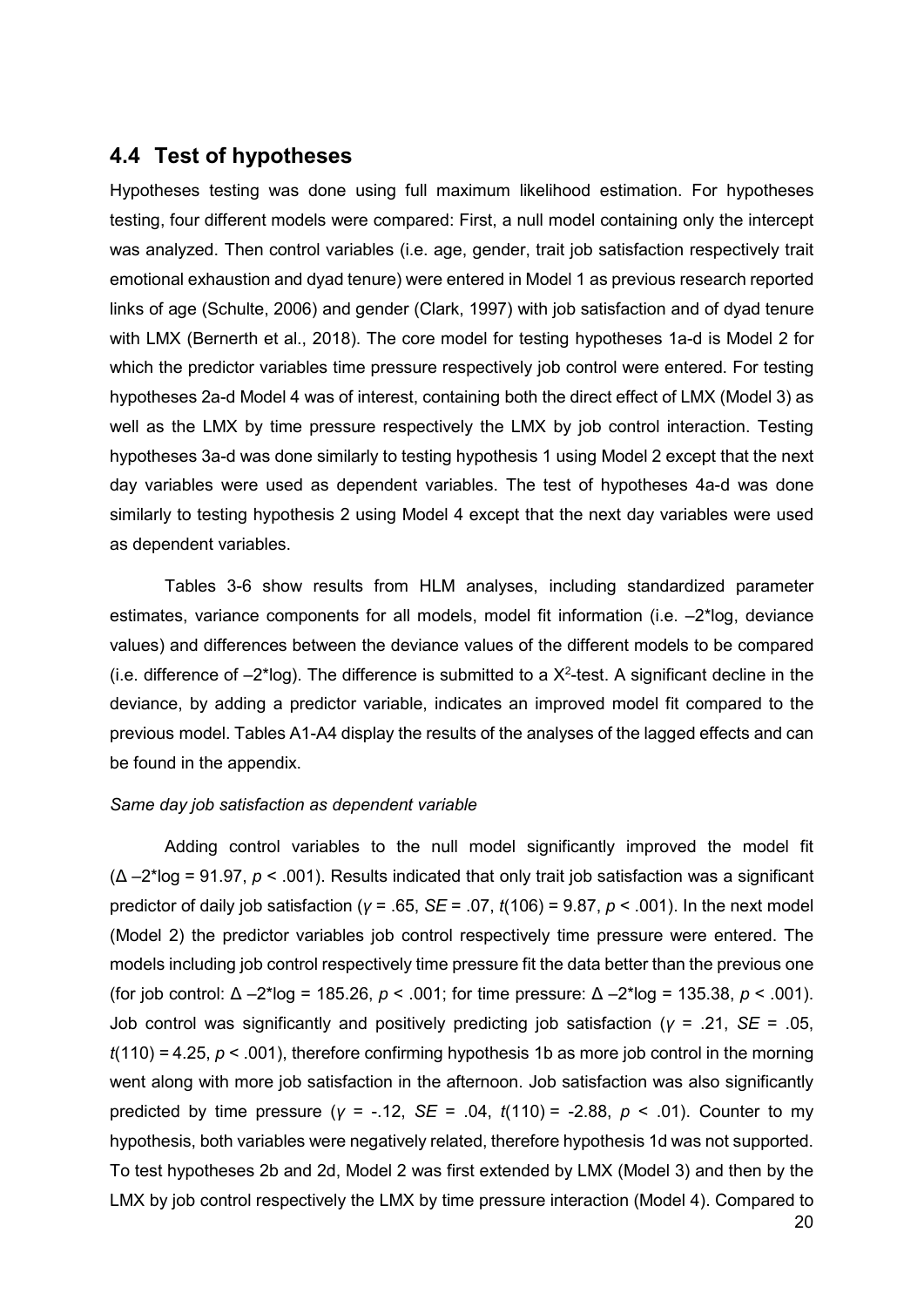Model 3, Model 4 did not show a better model fit (Δ –2\*log = 7.19, *p* = .21). However, the LMX by job control interaction showed to be a significant predictor of job satisfaction (*γ* = -.13, *SE* = .04,  $t(102)$  = -2.88,  $p < .01$ ). The nature of the interaction effect is displayed in Figure 3. As can be seen, the relationship of job control and job satisfaction is stronger for low LMX quality. Thus, hypothesis 2b was supported by the data. However, there was no support for hypothesis 2d as including the LMX by time pressure interaction (Model 4) did not result in a better model fit (Δ –2\*log = 2.11, *p* > .50). Furthermore, the interaction term failed to reach significance (*γ* = .00, *SE* = .04, *t*(102) = .11, *p* = .92).

#### **Figure 3**



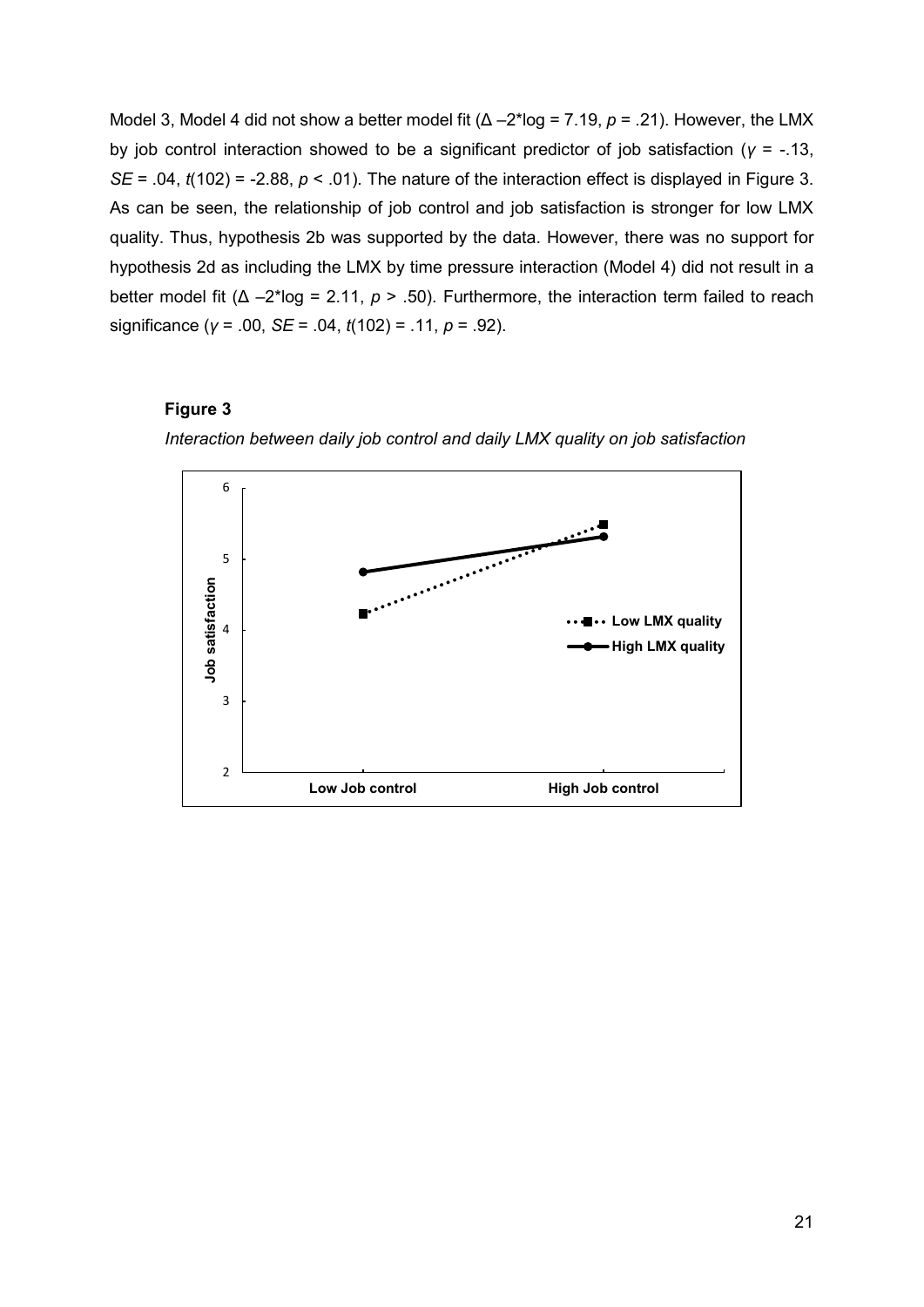### **Table 3**

### *Multilevel regression analysis predicting same day afternoon job satisfaction*

|                                     | Null model |            |       | Model 1    |            |         | Model 2   |            |         | Model 3   |            |         | Model 4   |            |         |
|-------------------------------------|------------|------------|-------|------------|------------|---------|-----------|------------|---------|-----------|------------|---------|-----------|------------|---------|
|                                     | Est        | <b>SE</b>  | t     | Est        | <b>SE</b>  | t       | Est       | <b>SE</b>  | t       | Est       | <b>SE</b>  | t       | Est       | <b>SE</b>  | t       |
| Intercept                           | $5.00***$  | 0.09       | 54.14 | $5.00***$  | 0.06       | 82.29   | $5.01***$ | 0.06       | 82.53   | $5.01***$ | 0.07       | 74.50   | $5.01***$ | 0.07       | 74.73   |
| Age <sup>a</sup>                    |            |            |       | 0.01       | 0.01       | 0.84    | 0.01      | 0.01       | 0.76    | $-0.00$   | 0.01       | $-0.35$ | 0.00      | 0.02       | 0.20    |
| Gender <sup>a</sup>                 |            |            |       | $-0.05$    | 0.15       | $-0.32$ | $-0.05$   | 0.15       | $-0.32$ | 0.01      | 0.16       | 0.01    | 0.01      | 0.17       | 0.05    |
| Dyad Tenure <sup>a</sup>            |            |            |       | 0.01       | 0.03       | 0.25    | 0.01      | 0.03       | 0.32    | 0.04      | 0.03       | 1.16    | 0.03      | 0.03       | 1.00    |
| Trait Job satisfaction <sup>a</sup> |            |            |       | $0.65***$  | 0.07       | 9.87    | $0.65***$ | 0.06       | 10.21   | $0.68***$ | 0.07       | 9.90    | $0.68***$ | 0.07       | 9.78    |
| Job control <sup>b</sup>            |            |            |       |            |            |         | $0.21***$ | 0.05       | 4.25    | $0.18***$ | 0.06       | 3.26    | $0.16**$  | 0.05       | 3.12    |
| <b>LMXb</b>                         |            |            |       |            |            |         |           |            |         | $0.20***$ | 0.04       | 4.82    | $0.17***$ | 0.05       | 3.67    |
| Job control*LMX <sup>b</sup>        |            |            |       |            |            |         |           |            |         |           |            |         | $-0.13**$ | 0.04       | $-2.88$ |
| $-2$ *log (lh)                      |            | 2199.26    |       |            | 2107.29    |         |           | 1922.03    |         |           | 1264.47    |         |           | 1263.24    |         |
| Difference of -2*log (lh)           |            |            |       |            | 91.97***   |         |           | 185.26***  |         |           | 657.56***  |         |           | 7.19       |         |
| df <sup>c</sup>                     |            |            |       |            | 4          |         |           | 3          |         |           | 4          |         |           | $\sqrt{5}$ |         |
| Level 1 intercept variance (SE)     |            | 0.48(0.02) |       | 0.48(0.02) |            |         |           | 0.42(0.02) |         |           | 0.41(0.03) |         |           | 0.40(0.03) |         |
| Level 2 intercept variance (SE)     |            | 0.88(0.13) |       |            | 0.35(0.06) |         |           | 0.35(0.05) |         |           | 0.37(0.07) |         |           | 0.37(0.07) |         |

*Note.* <sup>a</sup> Predictors at the person-level. <sup>b</sup> Predictors at the day level. <sup>c</sup> df refers to the number of parameters added to the model.

\*\* *p* < .01. \*\*\* *p* < .001.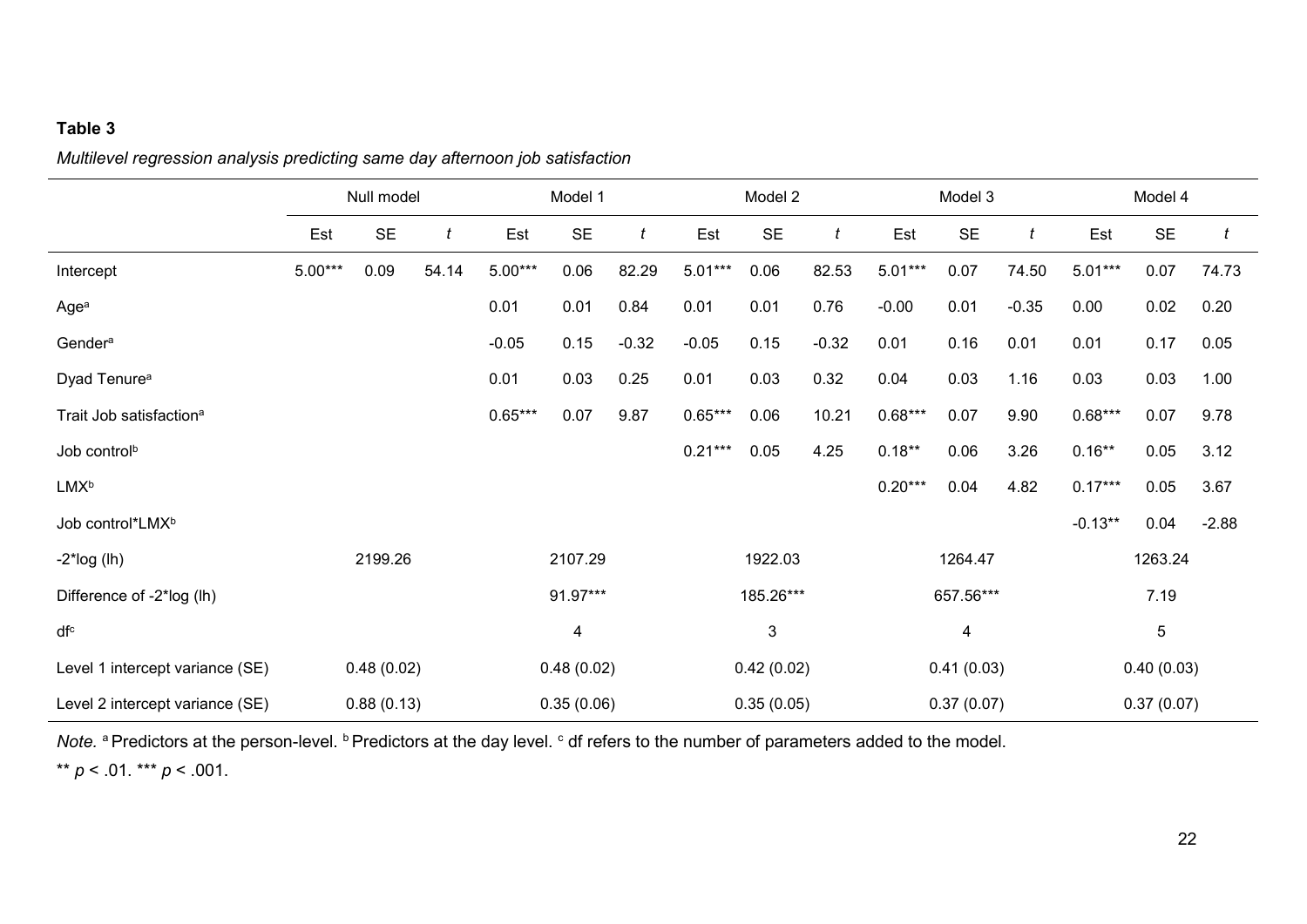### **Table 4**

*Multilevel regression analysis predicting same day afternoon job satisfaction*

|                                     | Null model |            |       | Model 1    |            |         | Model 2   |            |         | Model 3   |            |         | Model 4   |            |         |
|-------------------------------------|------------|------------|-------|------------|------------|---------|-----------|------------|---------|-----------|------------|---------|-----------|------------|---------|
|                                     | Est        | <b>SE</b>  | t     | Est        | <b>SE</b>  | t       | Est       | <b>SE</b>  | t       | Est       | <b>SE</b>  | t       | Est       | <b>SE</b>  |         |
| Intercept                           | $5.00***$  | 0.09       | 54.14 | $5.00***$  | 0.06       | 82.29   | $5.01***$ | 0.06       | 82.57   | $5.00***$ | 0.07       | 74.10   | $5.00***$ | 0.07       | 74.11   |
| Agea                                |            |            |       | 0.01       | 0.01       | 0.84    | 0.01      | 0.01       | 0.85    | $-0.00$   | 0.01       | $-0.30$ | $-0.00$   | 0.01       | $-0.40$ |
| Gender <sup>a</sup>                 |            |            |       | $-0.05$    | 0.15       | $-0.32$ | $-0.04$   | 0.15       | $-0.25$ | 0.04      | 0.16       | 0.26    | 0.04      | 0.16       | 0.25    |
| Dyad Tenure <sup>a</sup>            |            |            |       | 0.01       | 0.03       | 0.25    | 0.00      | 0.03       | 0.13    | 0.03      | 0.03       | 0.90    | 0.03      | 0.03       | 0.93    |
| Trait Job satisfaction <sup>a</sup> |            |            |       | $0.65***$  | 0.07       | 9.87    | $0.65***$ | 0.07       | 9.97    | $0.67***$ | 0.07       | 9.03    | $0.67***$ | 0.07       | 9.05    |
| Time pressure <sup>b</sup>          |            |            |       |            |            |         | $-0.12**$ | 0.04       | $-2.88$ | $-0.08*$  | 0.04       | $-2.08$ | $-0.08*$  | 0.04       | $-2.08$ |
| <b>LMX</b> <sup>b</sup>             |            |            |       |            |            |         |           |            |         | $0.22***$ | 0.05       | 4.51    | $0.22***$ | 0.05       | 4.73    |
| Time pressure*LMX <sup>b</sup>      |            |            |       |            |            |         |           |            |         |           |            |         | 0.00      | 0.04       | 0.11    |
| $-2$ *log (lh)                      |            | 2199.26    |       |            | 2107.29    |         |           | 1971.91    |         |           | 1293.31    |         |           | 1291.20    |         |
| Difference of -2*log (lh)           |            |            |       |            | 91.97***   |         |           | 135.38***  |         |           | 678.60***  |         |           | 2.11       |         |
| dfc                                 |            |            |       | 4          |            |         |           | 3          |         |           | 4          |         |           | $\sqrt{5}$ |         |
| Level 1 intercept variance (SE)     |            | 0.48(0.02) |       | 0.48(0.02) |            |         |           | 0.44(0.02) |         |           | 0.44(0.03) |         |           | 0.43(0.03) |         |
| Level 2 intercept variance (SE)     |            | 0.88(0.13) |       |            | 0.35(0.06) |         |           | 0.34(0.05) |         |           | 0.36(0.07) |         |           | 0.37(0.07) |         |

*Note.* <sup>a</sup> Predictors at the person-level. <sup>b</sup> Predictors at the day level. <sup>c</sup> df refers to the number of parameters added to the model.

\* *p* < .05. \*\* *p* < .01. \*\*\* *p* < .001.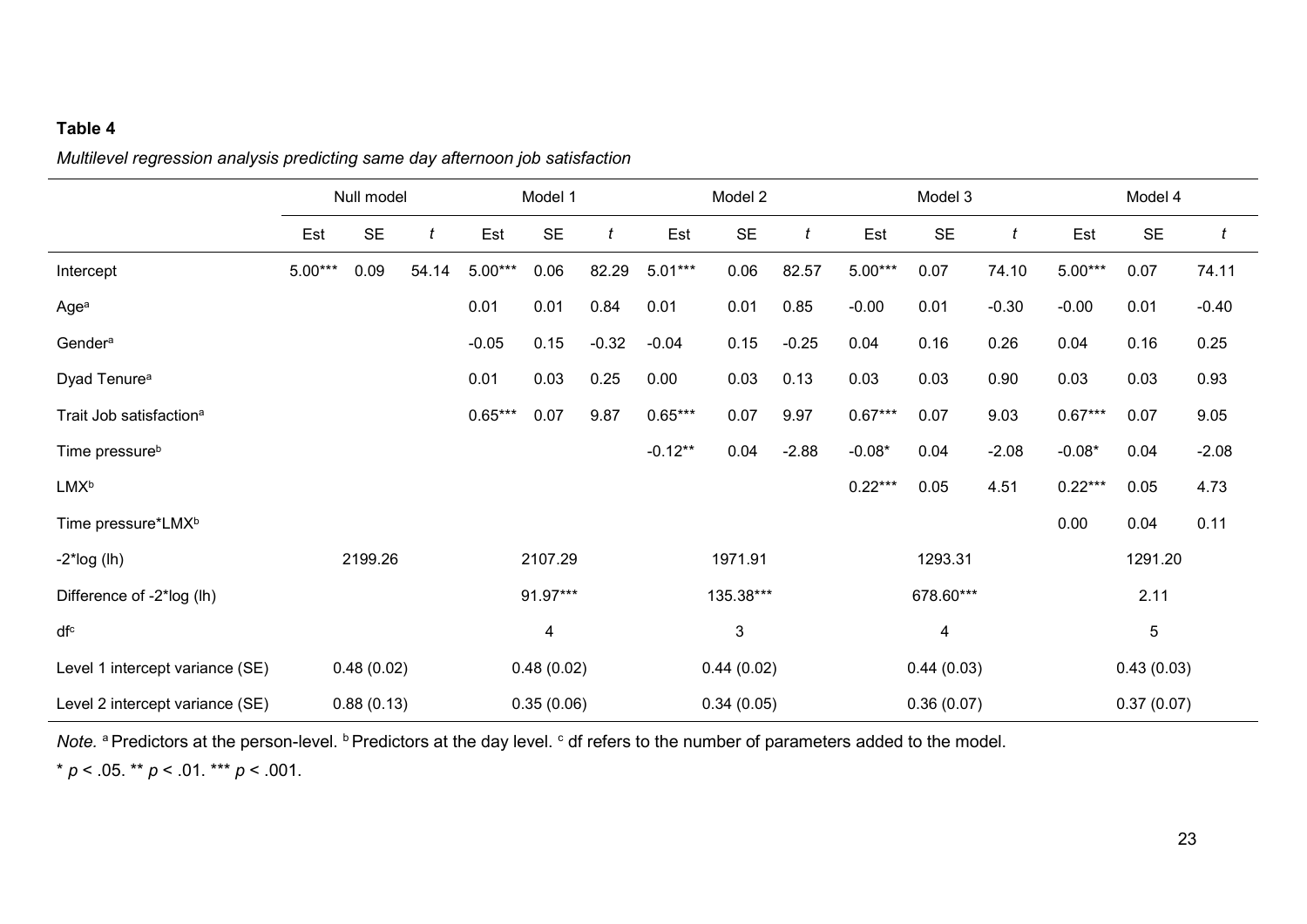#### *Same day emotional exhaustion as dependent variable*

When predicting emotional exhaustion, adding control variables to the null model improved the model fit (Model 1)  $(\Delta - 2^{\ast} \log = 50.17, p < .001)$ . However, only the trait emotional exhaustion showed to be a significant predictor of state emotional exhaustion (*γ* = .42, *SE* = .06, *t*(106) = 7.53, *p* < .001). Hypothesis 1a was supported as entering job control to the model (Model 2) significantly improved the model fit (Δ –2\*log = 105.79, *p* < .001) and job control was significantly and negatively related to emotional exhaustion (*γ* = -.13, *SE* = .03, *t*(110) = -4.76, *p* < .001). Hypothesis 1c stated that more time pressure in the morning is related to more emotional exhaustion in the afternoon. Results supported this hypothesis as adding time pressure to Model 1 significantly improved the model fit (Δ –2\*log = 96.63, *p* < .001) and time pressure showed to be significantly and positively related to emotional exhaustion (*γ* = .12, *SE* = .02, *t*(110) = 4.81, *p* < .001). To test hypotheses 2a and 2c, Model 2 was first extended by LMX (Model 3) and then the LMX by job control respectively the LMX by time pressure interaction (Model 4). There was no support of hypotheses 2a and 2c by the data as neither of the two models showed a better fit compared to Model 3 (for job control: Δ –2\*log = 2.11, *p* > .50; for time pressure: Δ –2\*log = 2.05, *p* > .50). Furthermore, neither the LMX by job control interaction (*γ* = .01, *SE* = .03, *t*(102) = .36, *p* = .72) nor the LMX by time pressure interaction (*γ* = .02, *SE* = .02, *t*(102) = .93, *p* = .36) significantly predicted emotional exhaustion.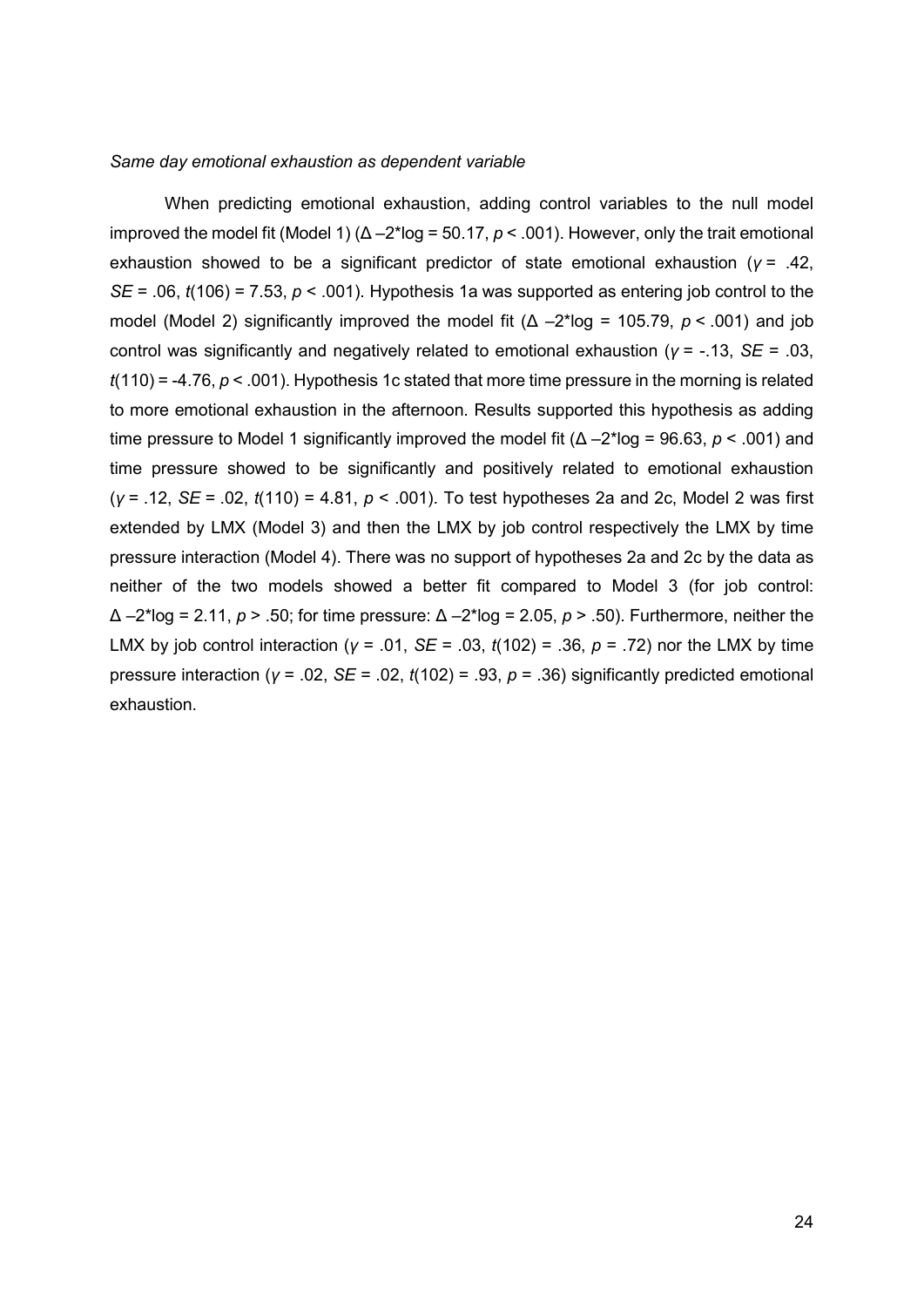### **Table 5**

*Multilevel regression analysis predicting same day afternoon emotional exhaustion*

|                                         | Null model |            |            | Model 1    |           |                | Model 2    |            |         | Model 3    |            |         | Model 4    |            |         |
|-----------------------------------------|------------|------------|------------|------------|-----------|----------------|------------|------------|---------|------------|------------|---------|------------|------------|---------|
|                                         | Est        | <b>SE</b>  | t          | Est        | <b>SE</b> | $\mathfrak{t}$ | Est        | <b>SE</b>  | t       | Est        | <b>SE</b>  | t       | Est        | <b>SE</b>  |         |
| Intercept                               | $2.04***$  | 0.04       | 51.63      | $2.04***$  | 0.03      | 64.45          | $2.04***$  | 0.03       | 63.34   | $2.05***$  | 0.03       | 58.91   | $2.05***$  | 0.03       | 58.98   |
| Agea                                    |            |            |            | $-0.01$    | 0.01      | $-1.39$        | $-0.01$    | 0.01       | $-1.63$ | $-0.01$    | 0.01       | $-1.89$ | $-0.01$    | 0.01       | $-2.04$ |
| Gender <sup>a</sup>                     |            |            |            | $-0.04$    | 0.08      | $-0.45$        | $-0.04$    | 0.08       | $-0.54$ | 0.04       | 0.08       | 0.46    | 0.04       | 0.08       | 0.43    |
| Dyad Tenure <sup>a</sup>                |            |            |            | 0.02       | 0.02      | 1.43           | 0.02       | 0.02       | 1.59    | 0.01       | 0.02       | 0.54    | 0.01       | 0.02       | 0.67    |
| Trait Emotional exhaustion <sup>a</sup> |            |            |            | $0.42***$  | 0.06      | 7.53           | $0.41***$  | 0.06       | 7.10    | $0.42***$  | 0.06       | 6.76    | $0.41***$  | 0.06       | 6.76    |
| Job control <sup>b</sup>                |            |            |            |            |           |                | $-0.13***$ | 0.03       | $-4.76$ | $-0.12***$ | 0.03       | $-4.23$ | $-0.12***$ | 0.03       | $-4.33$ |
| <b>LMXb</b>                             |            |            |            |            |           |                |            |            |         | $-0.00$    | 0.04       | $-0.08$ | 0.00       | 0.04       | 0.05    |
| Job control*LMX <sup>b</sup>            |            |            |            |            |           |                |            |            |         |            |            |         | 0.01       | 0.03       | 0.36    |
| $-2$ *log (lh)                          |            | 1391.47    |            |            | 1341.30   |                |            | 1235.50    |         |            | 763.02     |         |            | 760.91     |         |
| Difference of -2*log (lh)               |            |            |            |            | 50.17***  |                |            | 105.79***  |         |            | 472.48***  |         |            | 2.11       |         |
| dfc                                     |            |            |            | 4          |           |                |            | 3          |         |            | 4          |         |            | 5          |         |
| Level 1 intercept variance (SE)         |            | 0.22(0.01) |            | 0.22(0.01) |           |                |            | 0.21(0.01) |         |            | 0.17(0.01) |         |            | 0.17(0.01) |         |
| Level 2 intercept variance (SE)         |            | 0.15(0.02) | 0.08(0.01) |            |           |                |            | 0.09(0.02) |         |            | 0.08(0.02) |         |            | 0.08(0.02) |         |

*Note.* <sup>a</sup> Predictors at the person-level. <sup>b</sup> Predictors at the day level. <sup>c</sup> df refers to the number of parameters added to the model.

\*\*\* *p* < .001.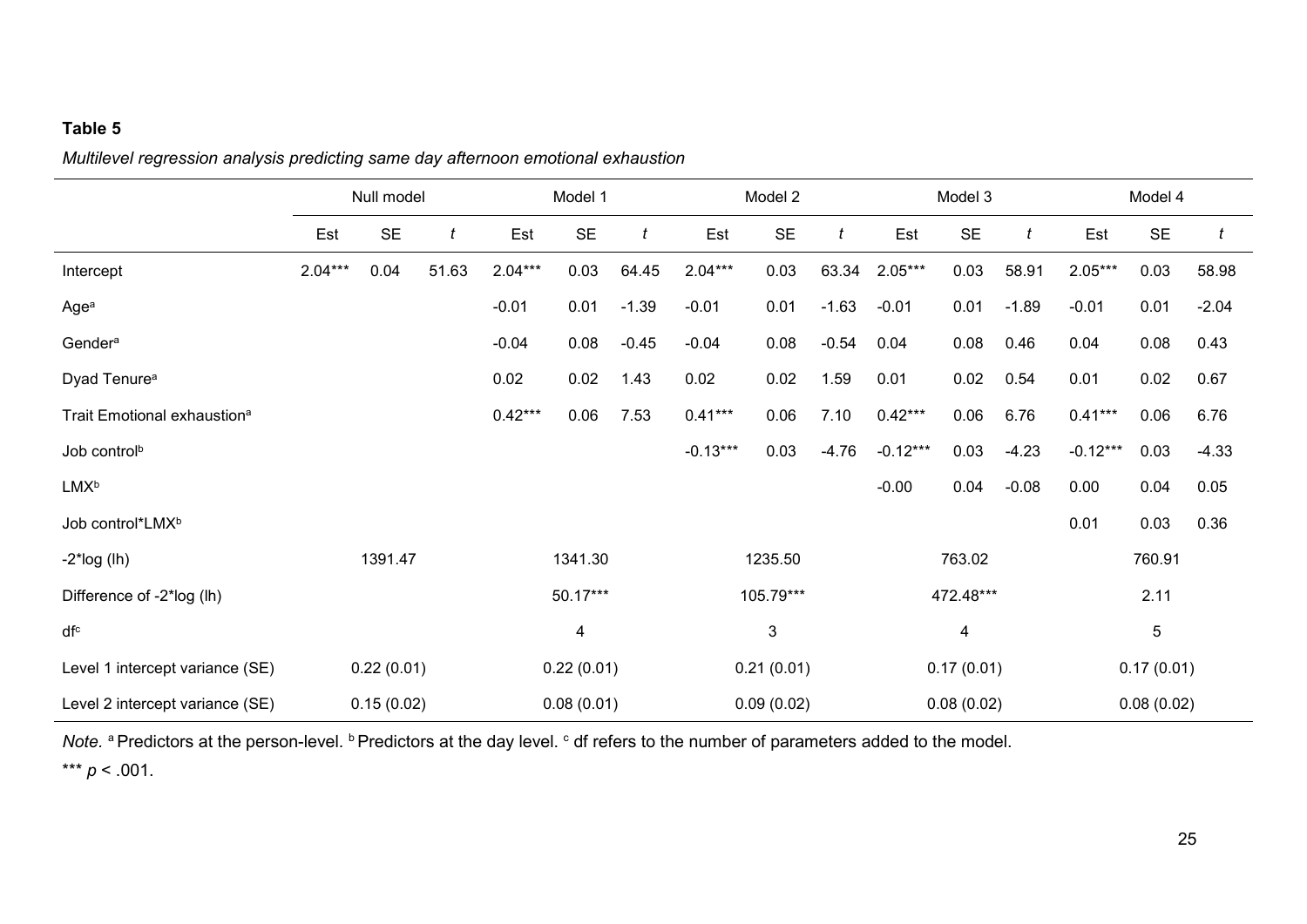### **Table 6**

*Multilevel regression analysis predicting same day afternoon emotional exhaustion*

|                                         | Null model |            |       | Model 1    |           |         | Model 2   |            |         | Model 3   |            |         | Model 4   |            |         |
|-----------------------------------------|------------|------------|-------|------------|-----------|---------|-----------|------------|---------|-----------|------------|---------|-----------|------------|---------|
|                                         | Est        | <b>SE</b>  | t     | Est        | <b>SE</b> | t       | Est       | <b>SE</b>  | t       | Est       | <b>SE</b>  | t       | Est       | <b>SE</b>  |         |
| Intercept                               | $2.04***$  | 0.04       | 51.63 | $2.04***$  | 0.03      | 64.45   | $2.04***$ | 0.03       | 63.52   | $2.05***$ | 0.03       | 59.03   | $2.05***$ | 0.03       | 59.02   |
| Age <sup>a</sup>                        |            |            |       | $-0.01$    | 0.01      | $-1.39$ | $-0.01$   | 0.01       | $-1.48$ | $-0.01$   | 0.01       | $-1.88$ | $-0.01$   | 0.01       | $-1.86$ |
| Gender <sup>a</sup>                     |            |            |       | $-0.04$    | 0.08      | $-0.45$ | $-0.04$   | 0.08       | $-0.45$ | 0.04      | 0.08       | 0.47    | 0.04      | 0.08       | 0.46    |
| Dyad Tenure <sup>a</sup>                |            |            |       | 0.02       | 0.02      | 1.43    | 0.02      | 0.02       | 1.54    | 0.01      | 0.02       | 0.54    | 0.01      | 0.02       | 0.52    |
| Trait Emotional exhaustion <sup>a</sup> |            |            |       | $0.42***$  | 0.06      | 7.53    | $0.41***$ | 0.06       | 7.14    | $0.42***$ | 0.06       | 6.81    | $0.42***$ | 0.06       | 6.83    |
| Time pressure <sup>b</sup>              |            |            |       |            |           |         | $0.12***$ | 0.02       | 4.81    | $0.12***$ | 0.02       | 5.30    | $0.13***$ | 0.02       | 5.57    |
| <b>LMXb</b>                             |            |            |       |            |           |         |           |            |         | $-0.02$   | 0.04       | $-0.50$ | $-0.02$   | 0.04       | $-0.45$ |
| Time pressure*LMX <sup>b</sup>          |            |            |       |            |           |         |           |            |         |           |            |         | 0.02      | 0.02       | 0.93    |
| $-2$ *log (lh)                          |            | 1391.47    |       |            | 1341.30   |         |           | 1244.67    |         |           | 748.68     |         |           | 746.63     |         |
| Difference of -2*log (lh)               |            |            |       |            | 50.17***  |         |           | 96.63***   |         |           | 495.99***  |         |           | 2.05       |         |
| dfc                                     |            |            |       | 4          |           |         |           | 3          |         |           | 4          |         |           | 5          |         |
| Level 1 intercept variance (SE)         |            | 0.22(0.01) |       | 0.22(0.01) |           |         |           | 0.20(0.01) |         |           | 0.17(0.01) |         |           | 0.17(0.01) |         |
| Level 2 intercept variance (SE)         |            | 0.15(0.02) |       | 0.08(0.01) |           |         |           | 0.09(0.02) |         |           | 0.09(0.02) |         |           | 0.09(0.02) |         |

*Note.* <sup>a</sup> Predictors at the person-level. <sup>b</sup> Predictors at the day level. <sup>c</sup> df refers to the number of parameters added to the model. \*\*\**p* < .001.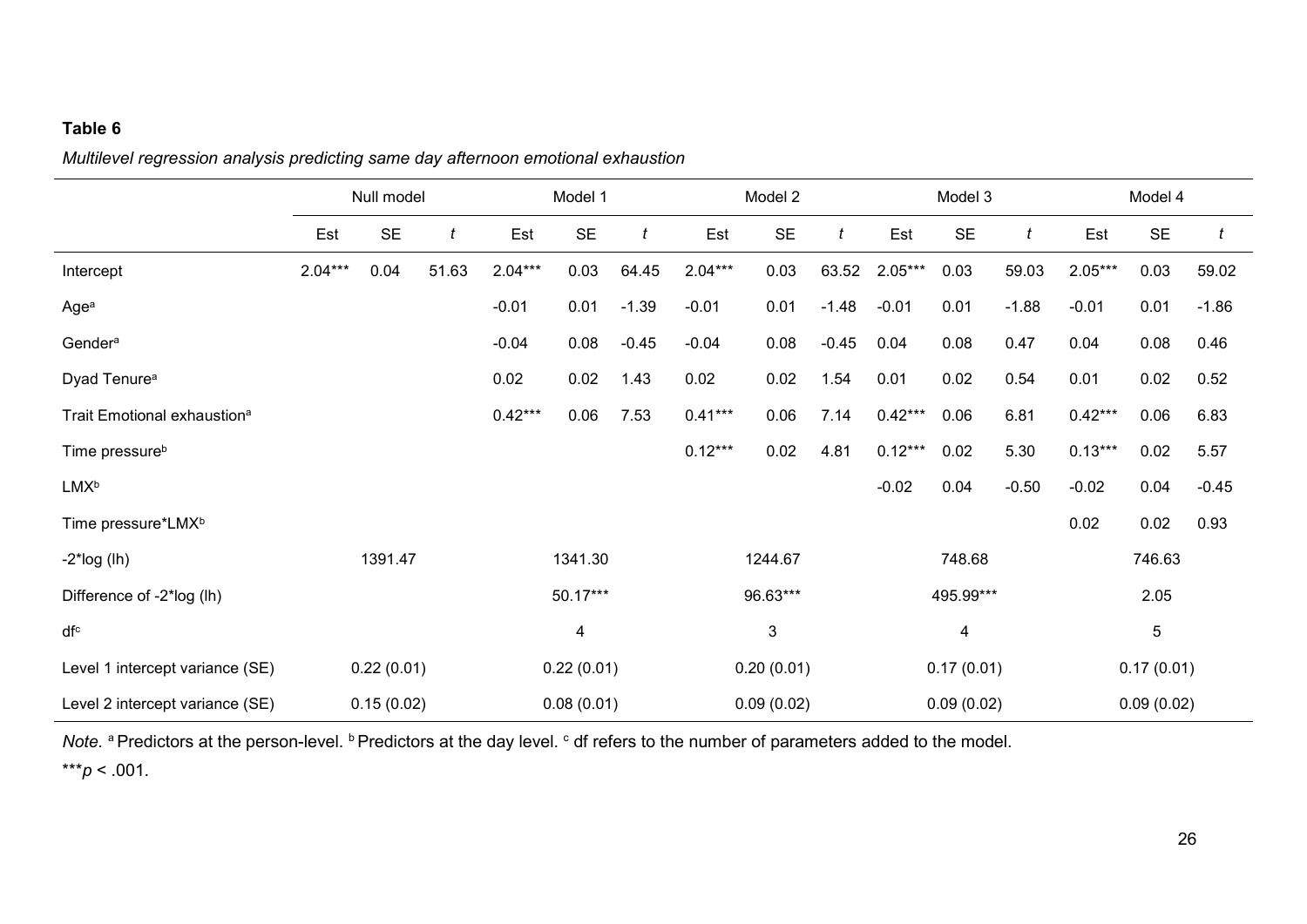#### *Next day job satisfaction as dependent variable*

Hypotheses 3b and 3d stated that job characteristics on one day are related to morning job satisfaction on the next day. Compared to the null model predicting next day morning job satisfaction, the model fit improved by adding control variables (Δ –2\*log = 86.67, *p* < .001). However, only the trait job satisfaction was significantly related to next day morning job satisfaction (*γ* = .58, *SE* = .06, *t*(107) = 9.05, *p* < .001). Adding job control as a predictor to that model resulted in an improved model fit (Δ –2\*log = 457.42, *p* < .001), but counter to hypothesis 3b job control on one day did not significantly predict job satisfaction on the following day (*γ* = .02, *SE* = .05, *t*(109) = .44, *p* = .66). Adding time pressure to the control variables-only model as well led to a better model fit (Δ –2\*log = 429.46, *p* < .001) but the predictor also did not reach significance (*γ* = -.02, *SE* = .04, *t*(109) = -.41, *p* = .68). Therefore, hypothesis 3d could not be supported. To test hypotheses 4b and 4d LMX was added to the model first. Second, the model was extended by the LMX by job control interaction respectively the LMX by time pressure interaction to predict next day job satisfaction. Adding the interaction term to the previous model did not improve the model fit for either of the models (for job control: Δ –2\*log = 5.05, *p* = .41; for time pressure: Δ –2\*log = 2.65, *p* > .5). The interaction terms did not reach significance (for the LMX by job control interaction: *γ* = -.07, *SE* = .05, *t*(99) = -1.51, *p* = .13; for the LMX by time pressure interaction: *γ* = .05, *SE* = .05, *t*(99) = .99, *p* = .32). Therefore, there was no support for hypotheses 4b and 4d.

#### *Next day emotional exhaustion as dependent variable*

Hypotheses 3a and 3c stated that job characteristics on one day are related to morning emotional exhaustion on the next day. Compared to the null model predicting next day morning emotional exhaustion, the model fit improved by adding control variables ( $\Delta - 2$ \*log = 52.33, *p* < .001). However, only trait emotional exhaustion was significantly related to next day morning job satisfaction (*γ* = .40, *SE* = .05, *t*(107) = 7.82, *p* < .001). In model 2, job control on one day did not significantly predict emotional exhaustion on the following day (*γ* = .01, *SE* = .03, *t*(109) = .38, *p* = .71) even though adding the predictor to the previous model resulted in a better model fit  $(\Delta - 2^* \log = 305.66, p < .001)$ . The same turned out to be true for time pressure as a predictor of next day emotional exhaustion: The model fit improved (Δ –2\*log = 294.24, *p* < .001) but the predictor did not reach significance (*γ* = .04, *SE* = .03, *t*(109) = 1.29, *p* = .20). Thus, neither hypothesis 3a nor 3c was supported by the data. To test hypotheses 4a and 4c the same model test, as described above, was used with the only difference that next day emotional exhaustion was the dependent variable. Neither did adding the interaction terms to the respective model result in a better model fit (for job control: Δ –2\*log = 2.60, *p* > .5; for time pressure: Δ –2\*log = 2.32, *p* > .5) nor did the interaction terms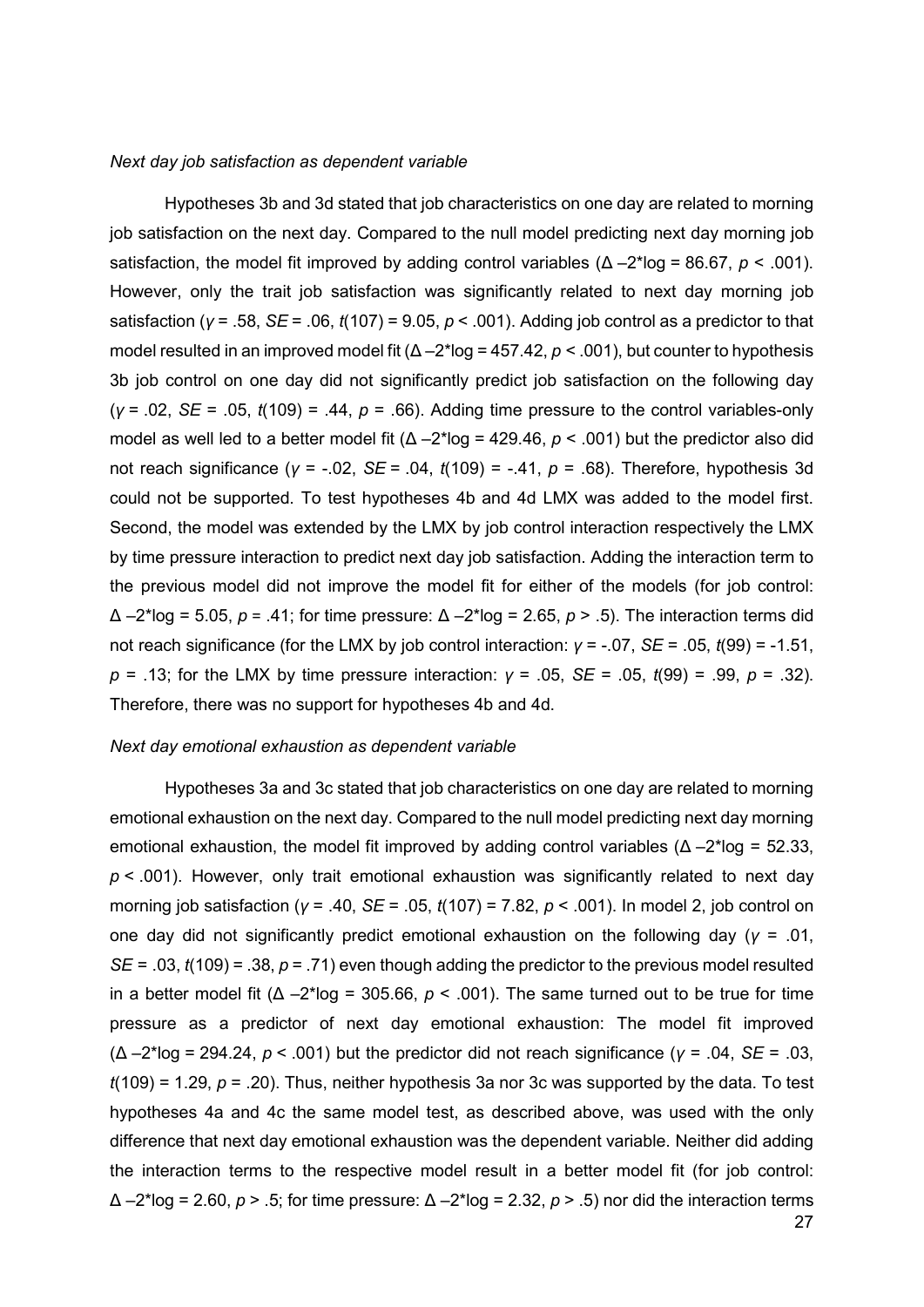reach statistical significance in predicting next day emotional exhaustion (for the LMX by job control interaction: *γ* = .02, *SE* = .04, *t*(99) = .42, *p* = .68; for the LMX by time pressure interaction: *γ* = -.04, *SE* = .03, *t*(99) = -1.34, *p* = .18). Thus, data did not support hypotheses 4a and 4b.

### **4.5 Additional analyses**

As some authors propose non-linear effects of time pressure on well-being (Reis et al., 2017), I tested for a curvilinear relationship of time pressure and job satisfaction as well. Results showed that the squared time pressure variable was not a significant predictor of job satisfaction (*γ* = .01, *SE* = .03, *t*(110) = .21, *p* = .83) and the model fit did not improve compared to a model only containing the linear time pressure variable as a predictor  $(\Delta - 2^* \log = 0.52)$ , *p* > .50). On an exploratory basis, the cross-level interactions of trait LMX on Level 2 and job control respectively time pressure on Level 1 were tested. Only the cross-level interaction of LMX and job control on job satisfaction resulted in an improved model fit  $(\Delta - 2^* \log = 7.00)$ . *p* < .01). Trait LMX significantly moderated the effect of job control on job satisfaction (*γ* = -.16, *SE* = .05,  $t(109)$  = -2.94,  $p < .01$ ). Further analyses demonstrated that the relationship of job control and job satisfaction was stronger for low vs. high LMX.

### **5 Discussion**

### **5.1 Summary of findings**

By applying a daily diary design this study aimed at investigating the day-level relationship of job characteristics (job control and time pressure), well-being (job satisfaction and emotional exhaustion) and leadership behavior (leader-member exchange). Overall, the hypotheses were partly confirmed by the data. As expected, on days on which participants experienced greater job control in the morning they also reported more job satisfaction and a lower level of emotional exhaustion in the afternoon. Additionally, on days when participants perceived more time pressure in the morning they also reported a higher level of emotional exhaustion in the afternoon. Counter to my hypothesis, perceived job satisfaction in the afternoon was not higher but lower on days with more perceived time pressure in the morning. Day-level LMX showed to moderate the relationship of morning job control on job satisfaction in the afternoon. On days on which participants reported lower degrees of daily LMX, the relationship of job control and job satisfaction was stronger than on days with higher ratings of daily LMX. Therefore, on days participants reported lower levels of job control but a high quality relationship with their leader they reported higher job satisfaction than on days with lower levels of job control and a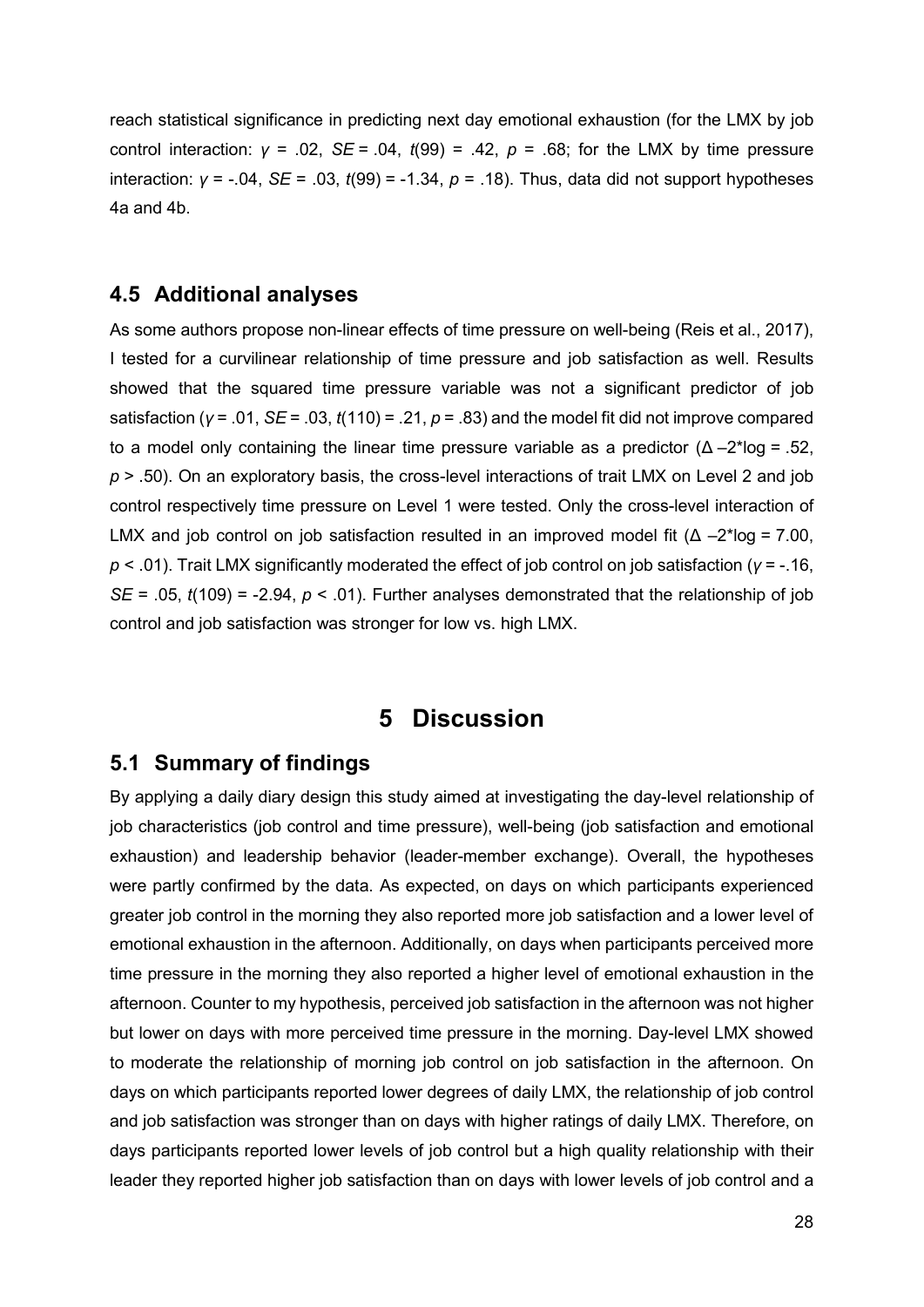lower-quality relationship with their supervisor. The assumed moderation effect of LMX on the job control – emotional exhaustion, the time pressure – job satisfaction and the time pressure – emotional exhaustion relationship could not be found. Additionally, the proposed lagged effects could not be detected: neither morning job control nor morning time pressure on one day were related to morning job satisfaction or morning emotional exhaustion on the following day. Furthermore, LMX on one day did not moderate the relationship between morning job characteristics on one day and morning well-being on the following day.

### **5.2 Limitations and strengths of the study**

No study is without limitations. Thus, four shortcomings of this study need to be taken into consideration. First, only self-ratings by employees have been used in the study. Using only self-ratings is an adequate approach for measuring perceptions and internal states, which I was interested in most. However, I cannot completely rule out the issue of common-method bias (P. M. Podsakoff et al., 2012). Especially when looking at LMX with the dyadic nature as the core of the concept it might also be interesting to take the leader´s view of the quality of the relationship into account and check for the overlap of the leader´s and the employee´s view. Research suggests that the perceptions of the quality of a relationship might differ between leaders and employees (Sin et al., 2009). Therefore, future studies could also include leader perceptions of LMX and build upon existing research (Schyns & Day, 2010) that demonstrated that "the amount of agreement itself embraces important information about the relationship quality" (Sonnentag & Pundt, 2016, p. 190).

Second, the design of the study does not allow for causal inferences as no experimental manipulation and no control of third variables was conducted. Nevertheless, by assessing the predictor variables (morning) and the dependent variables (afternoon) at different times of the day I was able to bring in a temporal dimension. A temporal separation of the measurement of the predictor and the criterion variables was suggested as a possibility to control for artificially inflated relationships (P. M. Podsakoff et al., 2003).

Third, participants filled out the questions twice a day over ten consecutive working days. Hence, this design was quite demanding for participants and one might argue that the repeated answering itself led to some form of reactivity, e.g. by an increased focus of the participants on their own well-being or by actively trying to change their job characteristics (e.g. find ways to reduce the time pressure).

The last aspect concerns the sample of the study, as it consisted only of scientific employees. Scientific employees, especially those working in universities, can be a special sample as for example the degree of autonomy usually is very high (which is also reflected in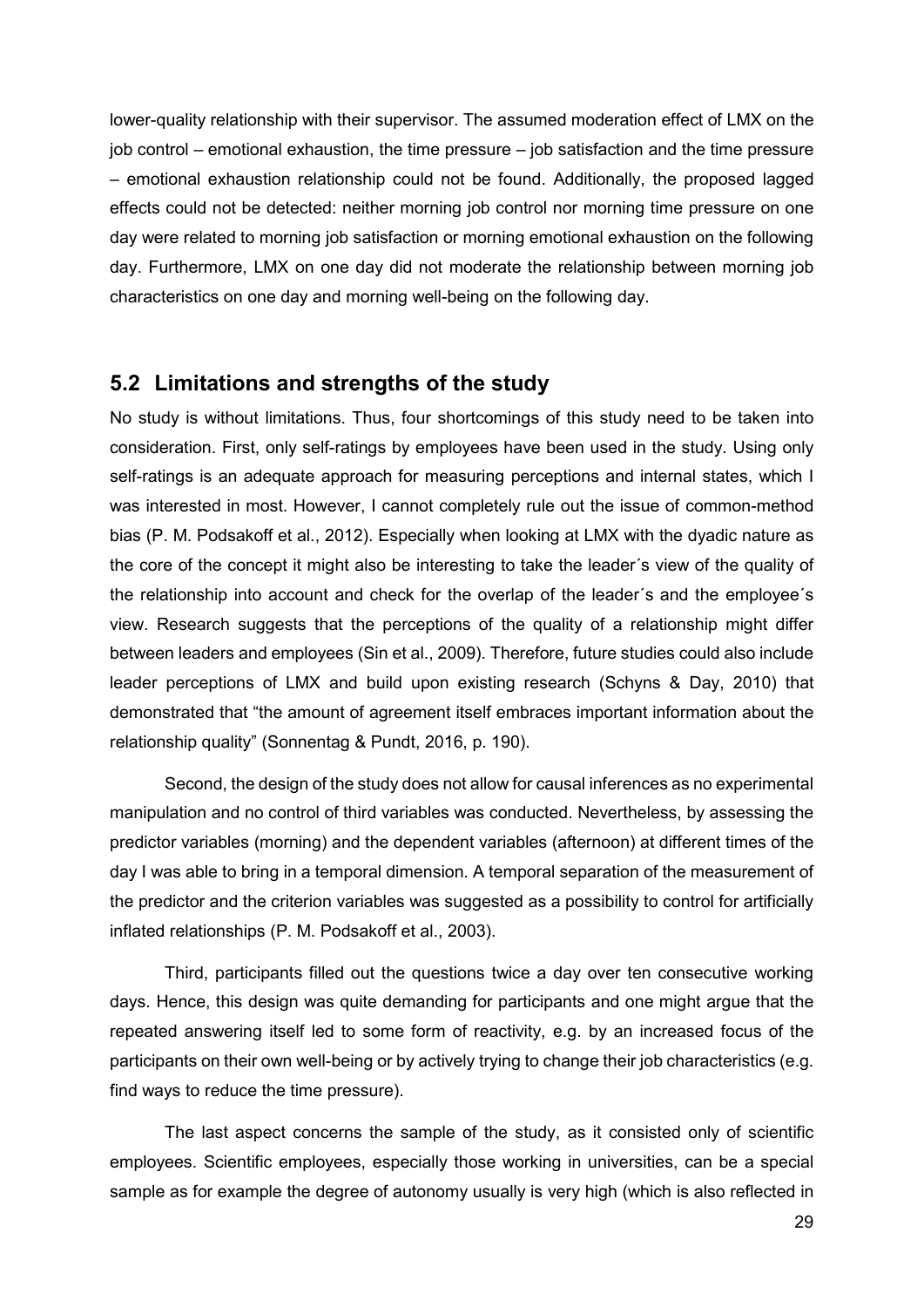the present study with a mean job control score of four on a one to five scale) and the contact to the supervisor might not be that important and not that frequent. Therefore, the generalizability of the findings might be limited. Future research could investigate the moderating role of LMX in a sample that has a greater variance in job control and time pressure and in which employees´ contact to their supervisor is more important and more frequent. An interesting sample to study could for example be workers at an assembly line, as one might find the combination of low job control and high time pressure there.

Nevertheless, the limitations of the study should be considered in relation to its strengths. The study applied a daily diary design. One advantage of this design is that job characteristics, LMX and well-being have been measured in their natural surroundings, therefore implying high external validity, and participants had to recall their perceptions of job characteristics, LMX and well-being only within a few hours, therefore limiting the risk of retrospective bias (Ohly et al., 2010). Additionally, with a sample of 112 persons and measurements on ten consecutive working days the power of the study should have been large enough to detect also small effects (Arend & Schäfer, 2019). Furthermore, two measurements per day have been taken with a time lag of four hours. In line with Pindek et al. (2019) this can be considered a strength as they found that the magnitude of the stressor– strain relationship was stronger when the stressor was measured prior to the strain but within the same day. Consequently, they concluded that the manifestation of stressor-strain effects might take some time. By measuring the stressors in the morning and well-being in the afternoon, I increased the chance to detect these effects. Furthermore, the advantages of the multilevel structure of the data have been used. Therefore, it was possible to control for between-person differences and at the same time focus on within-person effects. Consequently, it was feasible to draw conclusions about links between the variables on the day-level. Studying within-person effects can be considered important as a not negligible part of the total variance in variables can be attributed to within-person effects (N. P. Podsakoff et al., 2019) and concepts such as well-being are thought to fluctuate over time (Sonnentag, 2015).

### **5.3 Theoretical implications and future research**

### *Daily job control and daily well-being*

In line with my hypothesis and past research, job control was positively related to job satisfaction. Therefore, by demonstrating that the effect can also be seen on the day-level, the present study goes beyond existing cross-sectional findings that showed that people with a higher degree of autonomy in their job report higher job satisfaction than people with a lower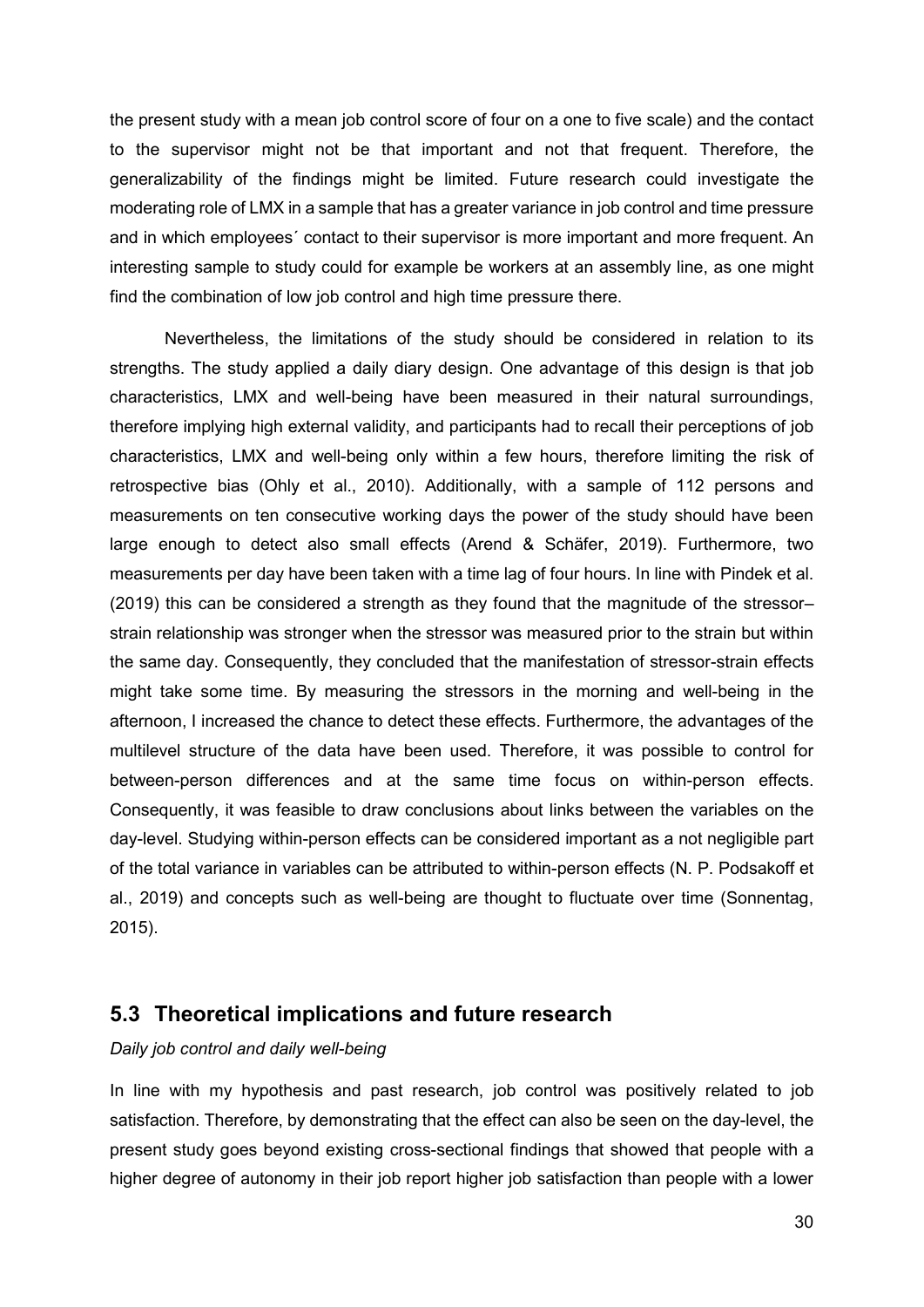degree of autonomy (Loher et al., 1985) and also beyond within-person findings of a study that demonstrated the relationship of job control and job satisfaction on the week-level (Totterdell et al., 2006). This finding shows that it is not only the general level of control in the job one has that is important but also the daily, task-based level of autonomy. Data in this study also supported this view as around half of the total variance in job control could be attributed to daylevel variability. Additionally, previous findings showed that daily feelings of autonomy have an effect on several outcomes, such as innovative behavior (Orth & Volmer, 2017). These findings can now be extended to job satisfaction as an outcome as well.

Testing the job demand – job control model (Karasek & Theorell, 1999), some studies found that job control is a moderator of the stressor – well-being relationship (e.g. Fernet et al., 2004). However, the majority of the studies reported only weak or no support for the moderating role of job control on the stressor – well-being relationship (Haeusser et al., 2010). Therefore, the finding of the current study once more supports the view that job control is not so much buffering the negative effects of work stressors on well-being but more importantly has direct positive effects on job satisfaction, for example through increased feelings of responsibility (Hackman & Oldham, 1980). Another hint for a possible explanation for this effect can be found in a study of Xanthopoulou, Bakker, Demerouti, and Schaufeli (2012) who reported that daily job resources, such as autonomy, are linked to positive emotions which in turn are connected to daily personal resources (e.g. self-efficacy or self-esteem). Having a job that is leading to higher degrees of self-efficacy or self-esteem increases the chance of experiencing high levels of job satisfaction.

Job control is not only relevant for job satisfaction but also for other outcomes, such as emotional exhaustion. The present study demonstrated that people feel less emotionally exhausted on days they perceive greater job control than on days with less job control. Therefore, previous meta-analytic findings on cross-sectional research (Crawford et al., 2010; Nahrgang et al., 2011) are confirmed by the results. Additionally, the finding contributes to the current literature on job resources and burnout by showing that the day-level variation of the degree of job control is related to daily changes in the amount of feelings of exhaustion. Therefore, it is not only the *general* amount of job control that is important for affective, physical and cognitive well-being. *Daily* job control as well seems to be a resource for employees.

#### *Daily time pressure and daily well-being*

One job demand that has been suggested to be negatively related to health-related outcomes is time pressure. In line with previous research (Jeffery A. LePine et al., 2005; Prem et al., 2018), the present study demonstrated a negative impact of high time pressure on emotional exhaustion. Daily changes in the perceived amount of time pressure were connected to daily changes in the level of emotional exhaustion. It was proposed that in order to deal with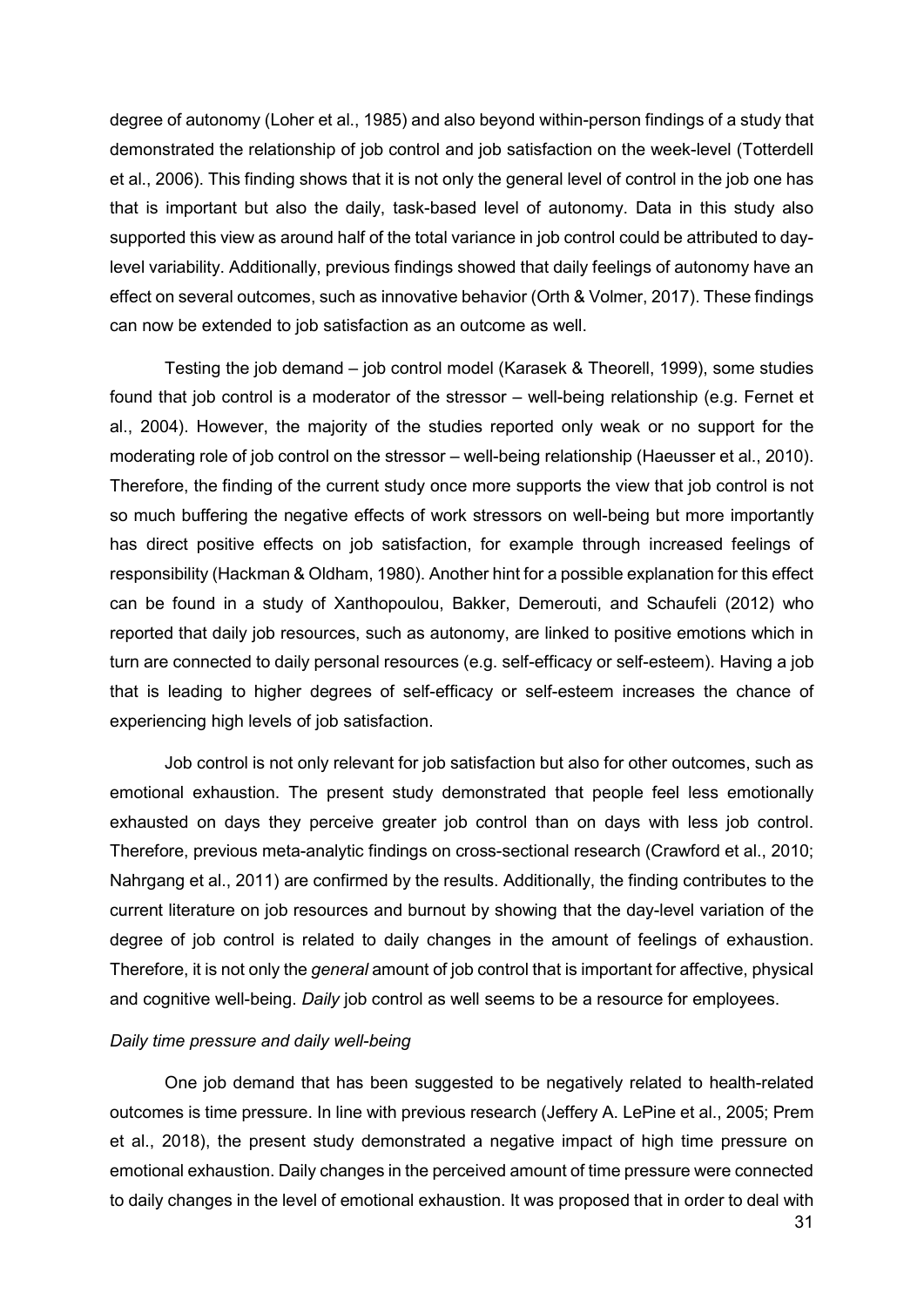high time pressure, workers need to put extra cognitive or mental effort into their task which in turn is connected to psychological costs, such as exhaustion (Demerouti et al., 2001). Therefore, the results of the study go along with Jeffery A. LePine et al.'s (2005) findings that challenge stressors (e.g. time pressure) have negative effects on employees´ feelings of strain and exhaustion and with meta-analytic within-person results (Pindek et al., 2019) that did not show differences between the effects of challenge and hindrance stressors on strain.

In the present study, no beneficial effects of daily time pressure on daily job satisfaction have been observed which contradicts the conceptualization of challenge and hindrance stressors. In contrast to hindrance stressors (e.g. role conflict) challenge stressors (e.g. time pressure) are thought to be beneficial for employees´ performance, motivation, satisfaction or organizational commitment (Jeffery A. LePine et al., 2005; N. P. Podsakoff et al., 2007) as they are "opportunities for personal growth and task accomplishment" (N. P. Podsakoff et al., 2007, p. 441). However, data in this study did not support these previous findings. Contrary to my assumption, results in this study demonstrated that daily time pressure was not associated with higher but instead with lower job satisfaction. Especially in the light of the day-level perspective the present study focused on, this finding is surprising. In line with Baethge et al. (2018) who emphasized the necessity to differentiate between short-term and long-term effects of time pressure, long-term negative effects of time pressure on job satisfaction would not have been surprising as it is obvious that constantly exceeding own limits for a longer period of time is not beneficial for employees´ job satisfaction. Thus, it was expected to find short-term positive effects of time pressure on job satisfaction, as high time pressure might lead to the feeling of being challenged at work, to a greater amount of completed tasks or increased selfesteem through goal achievement during the workday (Widmer et al., 2012).

Two reasons for not finding a positive effect of time pressure on job satisfaction are conceivable: First, participants might have been content with the *amount* of tasks they finished during the day but not with the *quality*, for example because they did not have the time to run over it again. However, this would contradict the result of other researchers (Binnewies et al., 2009) that day-level time pressure was positively related to day-level quality of task performance. A second possible explanation can be found in appraisal theories (Lazarus & Folkman, 1984). Following those, not the objective stressor itself has negative consequences but the appraisal of the stressor as being stressful and the feeling of not being able to cope with it lead to negative effects. Precisely, in order to draw positive consequences from a stressor it needs to be appraised as challenging and a person needs to be sure to be able to cope with it, e.g. by putting more effort into a task. Indeed, Ohly and Fritz (2010) showed that challenge appraisals mediated the relationship of daily time pressure on daily creativity and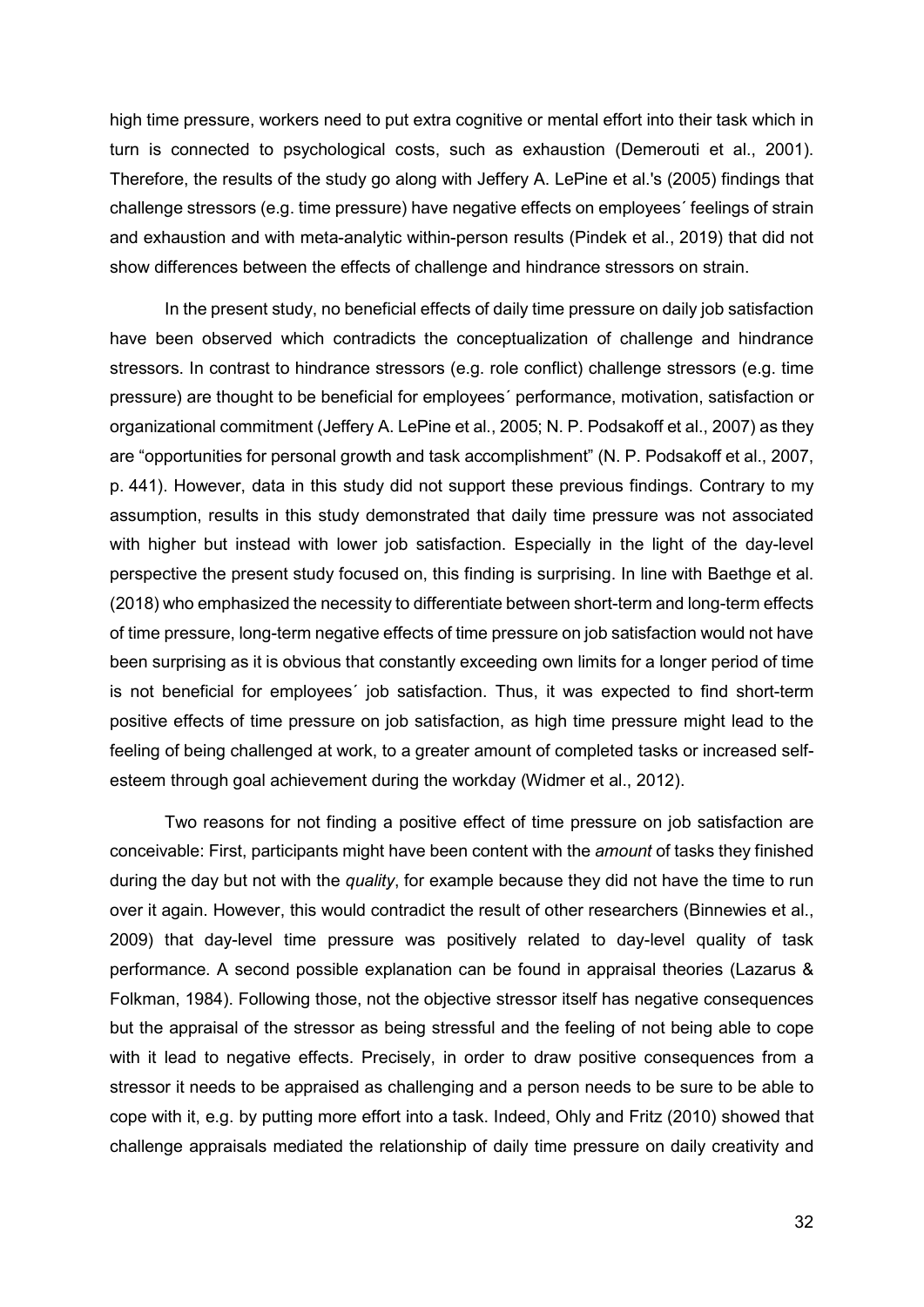proactive behaviors. Another diary study also supports this view as the distinct appraisals of stressors were related differently to well-being (Tuckey et al., 2015).

Two recommendations for future studies on the day-level relationship of time pressure and job satisfaction can be derived from this discussion: As challenge appraisals have not been assessed in the current study, future research could address this issue by explicitly measuring challenge appraisals. One could assume that time pressure indeed is positively related to job satisfaction but only when time pressure is appraised as challenging. Additionally, following the approach of Baethge et al. (2018) who found that when controlling for strain, daily time pressure had positive within-person effects on daily work engagement, future studies could include the level of daily exhaustion as a moderator of the day-level time pressure – wellbeing link. It is conceivable that the positive link between time pressure and job satisfaction can only be found when the level of exhaustion is low.

#### *Moderating role of daily LMX*

To my knowledge, this study is the first to investigate the moderating role of LMX on the job characteristics – well-being link on the day-level. Data confirmed the hypothesis that daily perceptions of a high-quality LMX buffer the negative consequences of low job control on job satisfaction. This finding mirrors existing literature on the important role of a high-quality LMX as a resource for employees which makes coping with stressors easier for employees (Hackney et al., 2018; Zhang et al., 2019). In line with COR theory (Hobfoll, 1989), LMX seems to be an organizational resource that helps to protect own valuable resources (e.g. health or well-being) when facing actual or impending resource loss, e.g. triggered by unfavorable working conditions. As resource loss has much greater impact than resource gain (Hobfoll et al., 2018), leaders play an important role for maintaining employees´ well-being by buffering the negative consequences of (perhaps unchangeable) working conditions. Against the background of the third principle of COR theory (resource gains become more important when resource loss circumstances are high, i.e. the value of resource gains increases) (Hobfoll et al., 2018), it would be an interesting aspect to study if employees become more proactive and actively search for resources their leaders could provide them with in unfavorable working situations.

The result extends previous research on LMX as a resource for employees in at least two important ways: First, contrary to the aforementioned studies, the immediate, daily effects were examined. Therefore, this study is one of few that investigated LMX not as a trait but as a state variable. Comparable to the findings of Ellis et al. (2019) who demonstrated that perceptions of LMX are not stable but prone to day-to-day variability, employees´ daily perceptions of the quality of LMX play a role in buffering the negative consequence, i.e. reduced job satisfaction, that is associated with a low level of job control. Hence, the perception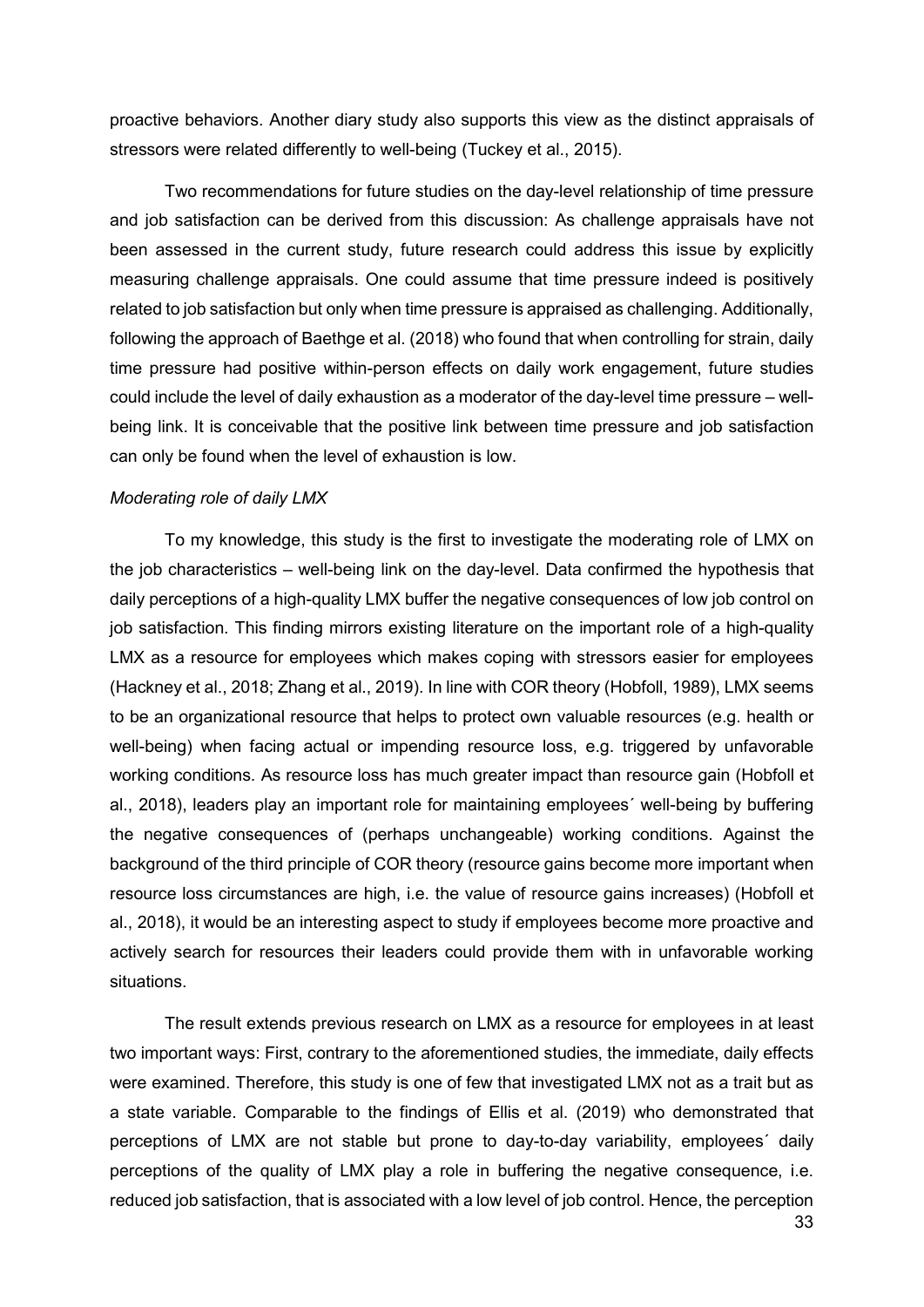of how supportive the leader is *today* concerning today´s tasks (e.g. by giving advice and guidance on a work task (Wayne et al., 1997) or through sense-making processes (Harris & Kacmar, 2006)) is important for maintaining employees´ job satisfaction when facing tasks with low job control. Additionally, this finding is consistent with other research on leadership that demonstrated that leaders´ daily transactional and transformational behavior influences the daily work environment (Breevaart et al., 2014). Interestingly, additional analyses showed that not only differences in state LMX, i.e. within-person differences, but also trait LMX, i.e. differences between participants with a high-quality LMX compared to participants with a lowquality LMX, buffered the relationship of daily job control on daily job satisfaction. That means that participants who *generally* perceive their relationship to their supervisor as rather good almost maintain their temporary level of job satisfaction even when momentarily facing tasks with low control compared to participants who report their general LMX quality to be rather low. Second, contrary to the studies of Hackney et al. (2018) who used a social stressor as predictor (i.e. perceptions of other´s entitlement behavior) the present study used aspects of work design, i.e. rather task-related stressors. Investigating the effects of task-related stressors is important because in line with other findings (cf. Dormann & Zapf, 2002), the strength of effects of social stressors differs from those of task-related stressors.

An interesting aspect for future research to study could be to examine if leader perceptions of a high-quality LMX are not only beneficial for their employees but also for leaders themselves (Wilson et al., 2010). As the idea of LMX is that it is a dyadic relationship with a focus on mutual exchange (Graen & Uhl-Bien, 1995), leaders might also benefit from the certainty of having a good relationship with their followers, e.g. by being able to rely on their employees when facing stress at work and thereby maintaining their level of job satisfaction.

One core question is why the moderating role of LMX could not be observed when using emotional exhaustion as an outcome or when using time pressure as a predictor. Looking at the relationships with emotional exhaustion as an outcome, one can argue that the nature of the task, e.g. low job control, cannot be changed by the leader in situations when a task needs to be performed in a specific way. What can be influenced by the leader is the way employees cope with the nature of the task (e.g. leaders can acknowledge the unfavorable situation and promise that the next task will include more job control again). Having this in mind, employees might find it easier to cope with the current situation and therefore their attitude to their job, e.g. their job satisfaction, might not change much. Nevertheless, it is the nature of that task that depletes the physical, psychological or cognitive resources and therefore leads to emotional exhaustion. When facing a task with low job control employees for instance need to perform the task in a way that is not their preferred way or there is no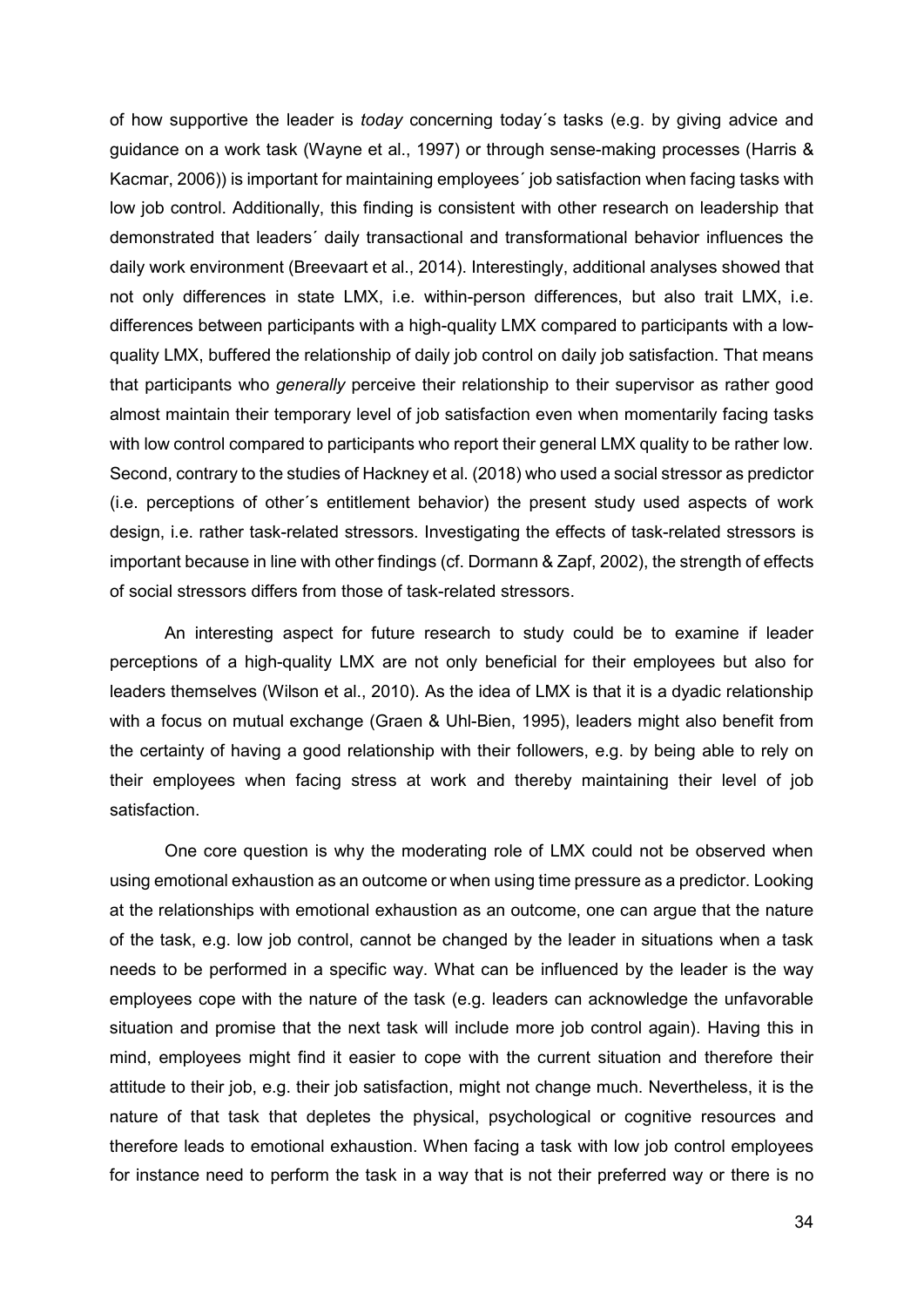chance to build on own strengths. Following the control model of demand management (Hockey, 1995), environmental stressors make people apply performance-protection strategies, e.g. actively controlling information processing, which increases the subjective effort (Demerouti et al., 2001). Consequently, task performance is more demanding which is reflected in a greater level of emotional exhaustion.

Two possible explanations for not finding the moderating role of LMX when using time pressure as a predictor of well-being will be discussed. First, when comparing job control with time pressure, it is noticeable that both job characteristics can be influenced to different degrees by the leader and his or her behavior. Job control might be a job characteristic that is more connected to leader behavior. Leaders have the ability to give their employees the necessary degrees of freedom that they need in order to be able to perform a task according to own preferences or strengths and thereby to experience the feeling of a high level of job control. When facing a task with low job control, e.g. because the nature of the task does not allow for the freedom to decide on how to perform the task, leaders in a high-quality relationship might be aware of that situation and therefore offer support for their employees, e.g. by acknowledging the situation and the needs of the employee or by sharing material or informational resources (Erdogan & Bauer, 2014). Contrary to job control, time pressure might be less associated with leader behavior or characteristics. Of course, leaders can also be responsible for high time pressure of their employees, for example by delegating many tasks or requiring short deadlines. Nevertheless, the feeling of being under time pressure might be something that is not so much attributed towards the leader but more towards the employee him- or herself (e.g. due to a lack of time management strategies or a lack of competences).

The second possible explanation might be found in the consequences of a very high LMX quality. Some research suggests that there is a "too much of a good thing" (Harris & Kacmar, 2006). In their study, Harris and Kacmar (2006) found a curvilinear relationship between LMX and stress, i.e. stress was highest in LMX relationships with very low or very high quality. The authors argued that employees in high-quality relationships might feel obliged to put extra effort into their work in order to meet the leader´s expectations and to not disappoint him or her. Following this argumentation, time pressure would not decrease but increase when LMX quality increases. In line with the multidimensional concept of LMX (Liden & Maslyn, 1998) the individual contribution and commitment to a shared goal might make an employee "go the extra mile" for the leader in order to reach the goal. Therefore, one can assume that in certain situations a high-quality relationship between a leader and an employee is not a job resource but rather a job stressor. Future research might want to clarify which situational characteristics lead to LMX being perceived as either a stressor or a resource.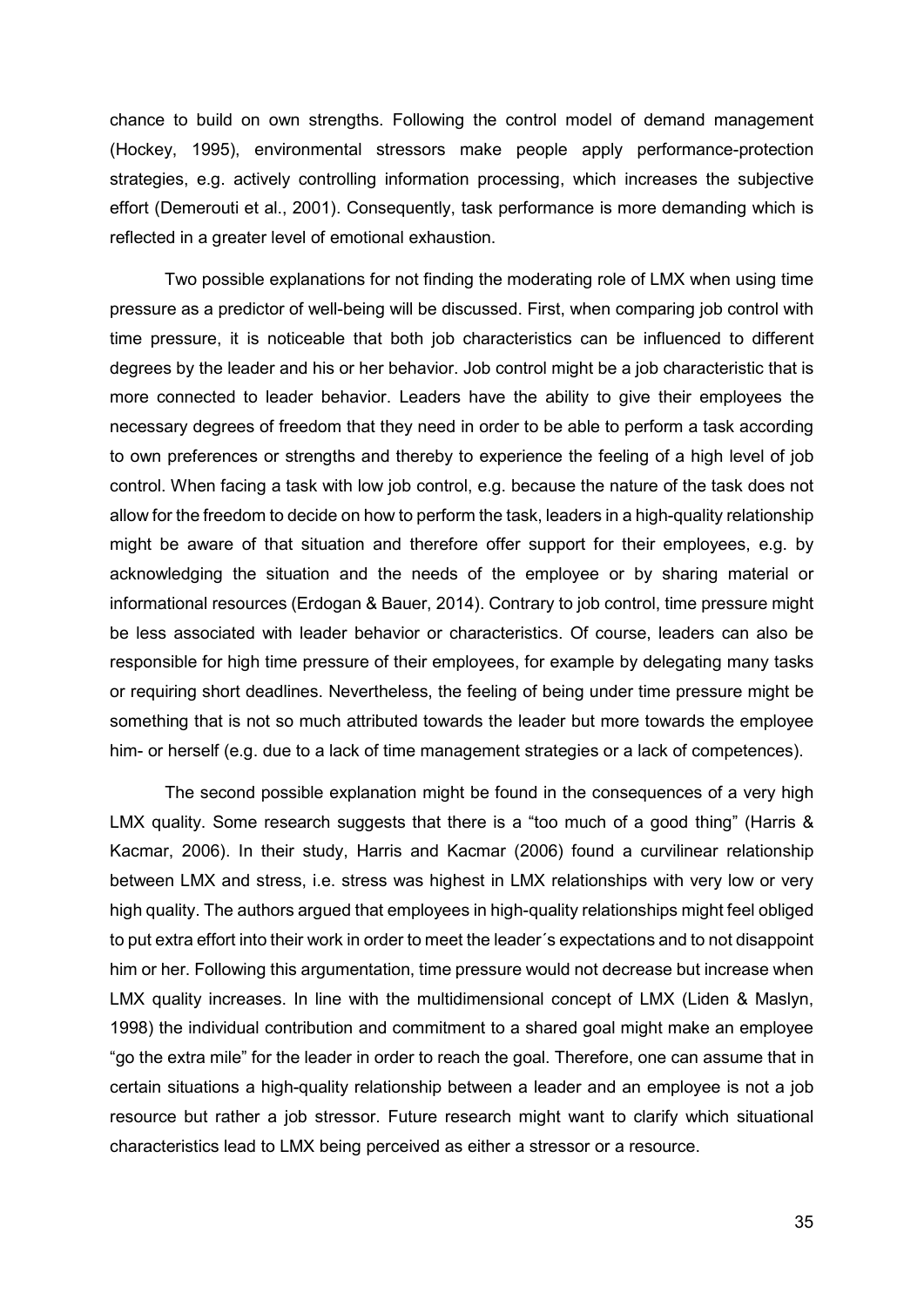#### *Lagged effects of daily job characteristics on next-day well-being*

Contrasting my hypotheses, no lagged effects of job characteristics on next-day wellbeing have been observed. This is surprising as previous research showed that events on one day have an effect on next day variables (e.g. Fritz & Sonnentag, 2009; Nicholson & Griffin, 2015). A reason for not finding the proposed lagged relationships of job characteristics on emotional exhaustion might be found in the recovery literature. Sufficient recovery in the evening is able to compensate for stressful work events during the day, which gives employees the chance to start the next day with their resources being fully recharged (Bennett et al., 2018; cf. Sonnentag et al., 2017). Therefore, also an increased level of emotional exhaustion can be neutralized by efficient evening recovery. Unfortunately, I did not control for evening recovery activities and therefore cannot rule out this explanation. Future research might want to include quantitative or qualitative measurements of recovery experiences when studying the lagged effects of job characteristics on well-being.

Next, two possible reasons for not finding lagged effects of job characteristics on job satisfaction will be discussed: the stability of job satisfaction and the role of mood in job satisfaction. Starting with the first reason, job satisfaction is a construct that is rather stable across time (Dormann & Zapf, 2001). This assumption is also supported by current data and recent research that demonstrated that the amount of within-person variation in job satisfaction is somewhat lower than in other constructs in applied psychology (N. P. Podsakoff et al., 2019). Besides explaining the stability of job satisfaction with heritage, other researchers (Bowling et al., 2005) proposed that every person has its own equilibrium level of job satisfaction which is formed by past experiences, for instance. Nevertheless, day-level changes in job satisfaction exist and by focusing on within-person differences in job satisfaction the present study followed a call by Ilies and Judge (2002) who encouraged researchers to consider the dynamic nature of job satisfaction. Therefore, one can assume that workplace events or stressful job characteristics have an effect on job satisfaction but only for a short period. But how short is short? Following the results of the present study, the effects of job characteristics on job satisfaction are limited to the same day and do not transfer onto the next day. Having Bowling et al.´s (2005) proposition of the equilibrium level of job satisfaction in mind it might be possible that at the end of the day participants´ daily job satisfaction commuted in their more stable degree of job satisfaction again. However, the velocity by which daily job satisfaction is leveling off again might depend on the strength of the stressor. Participants in the present study were perhaps not confronted with drastic stressors and therefore their decrease in job satisfaction was rather low, consequently having the chance to start the new day with their average level of job satisfaction again. Not only the strength of the stressor but also personality traits could influence the way in which a person reacts to workplace events (Bowling et al., 2005).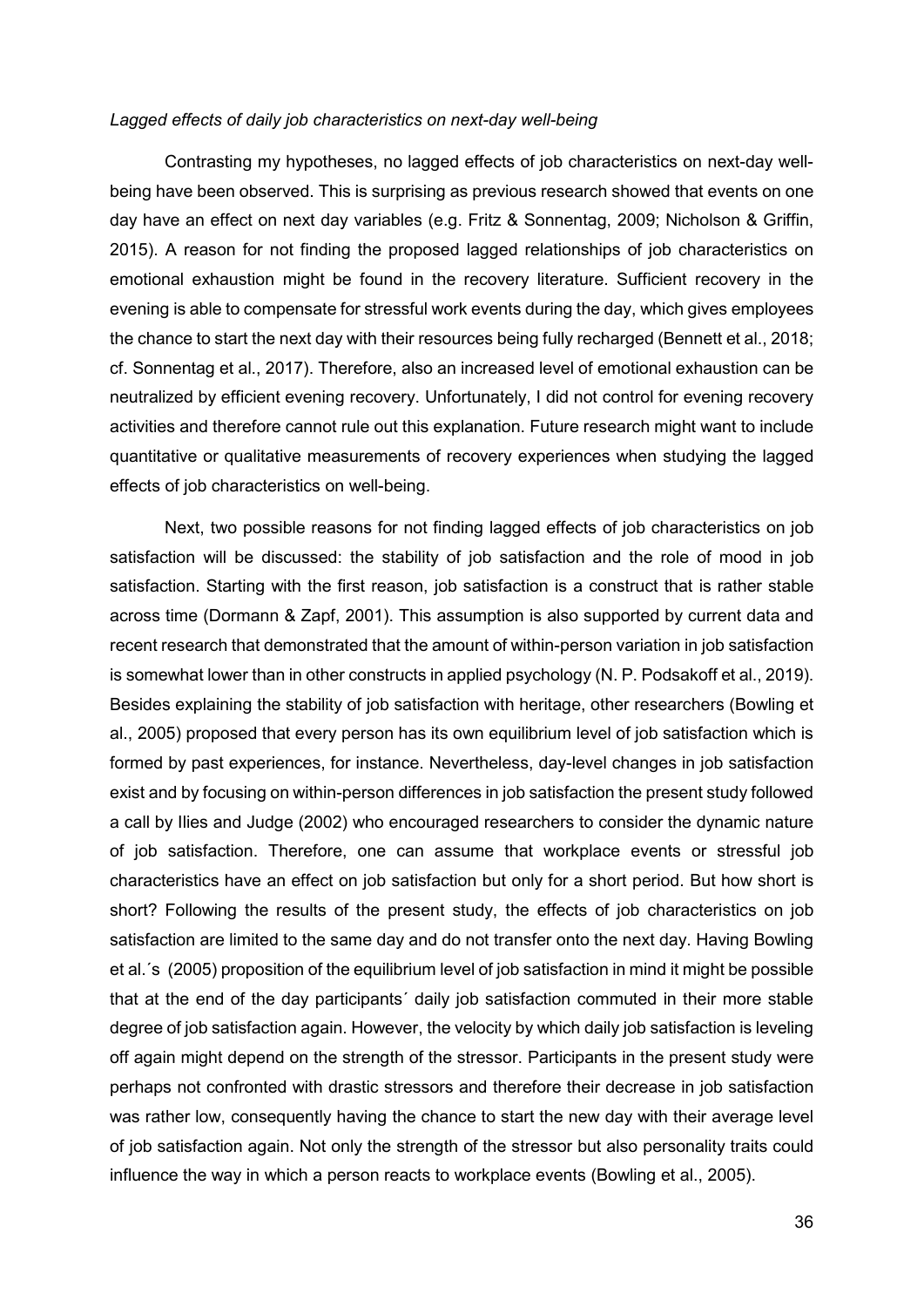I recommend researchers to include personality traits (e.g. emotional stability or self-efficacy) in future studies in order to investigate if these affect the time lag with which job characteristics influence job satisfaction.

The second possible explanation, the role of mood in job satisfaction, can be derived from the study of Ilies and Judge (2002). They demonstrated that temporary mood accounts for almost one third of the within-person variance in job satisfaction and job satisfaction and mood varied concurrently. As from one day to another lots of work (other than job characteristics) or non-work events have the chance to influence participants´ mood, the effects of the job characteristics could have lost some of their significance in the meantime. This would be in line with the results of Judge and Ilies (2004) who found that the link of mood and job satisfaction dissipated rather quickly as time went by.

The present study focused only on a limited number of work-relevant variables. Future research might want to consider the moderating role of LMX on the relationship of other variables as well. For instance, these could include outcomes such as work engagement, work performance or negative and positive affect. Additionally, predictors such as positive or negative work events are conceivable as well.

### **5.4 Practical implications**

Some practical implications can be drawn from the findings of the study. First, if possible, jobs should be designed in a beneficial manner in order to be related to high job satisfaction and low emotional exhaustion. That means that employees should be given autonomy and control over the way they perform their tasks. Leaders can reach this by upskilling their employees, sharing necessary information with them, emphasizing that the result of the task is more important than the way the task is performed and additionally trusting their employees that they will perform their task well. However, leaders should keep in mind that the ideal degree of autonomy might vary between individuals, as high levels of job control could be overwhelming for some employees, especially when being confronted with new tasks. Additionally, one should aim at reaching lower degrees of time pressure as this showed to go along with increased job satisfaction and decreased emotional exhaustion. On the one hand a reduction of time pressure at work can be enhanced by leader behavior, e.g. by not demanding unnecessarily strict deadlines or by equipping employees with time management strategies. On the other hand employees as well can actively try to reduce their time pressure, e.g. by avoiding multitasking, by communicating with their leader about the current workload or by rethinking their working style. However, even though this study suggested a linear relationship of time pressure and well-being and therefore suggests low degrees of time pressure to be the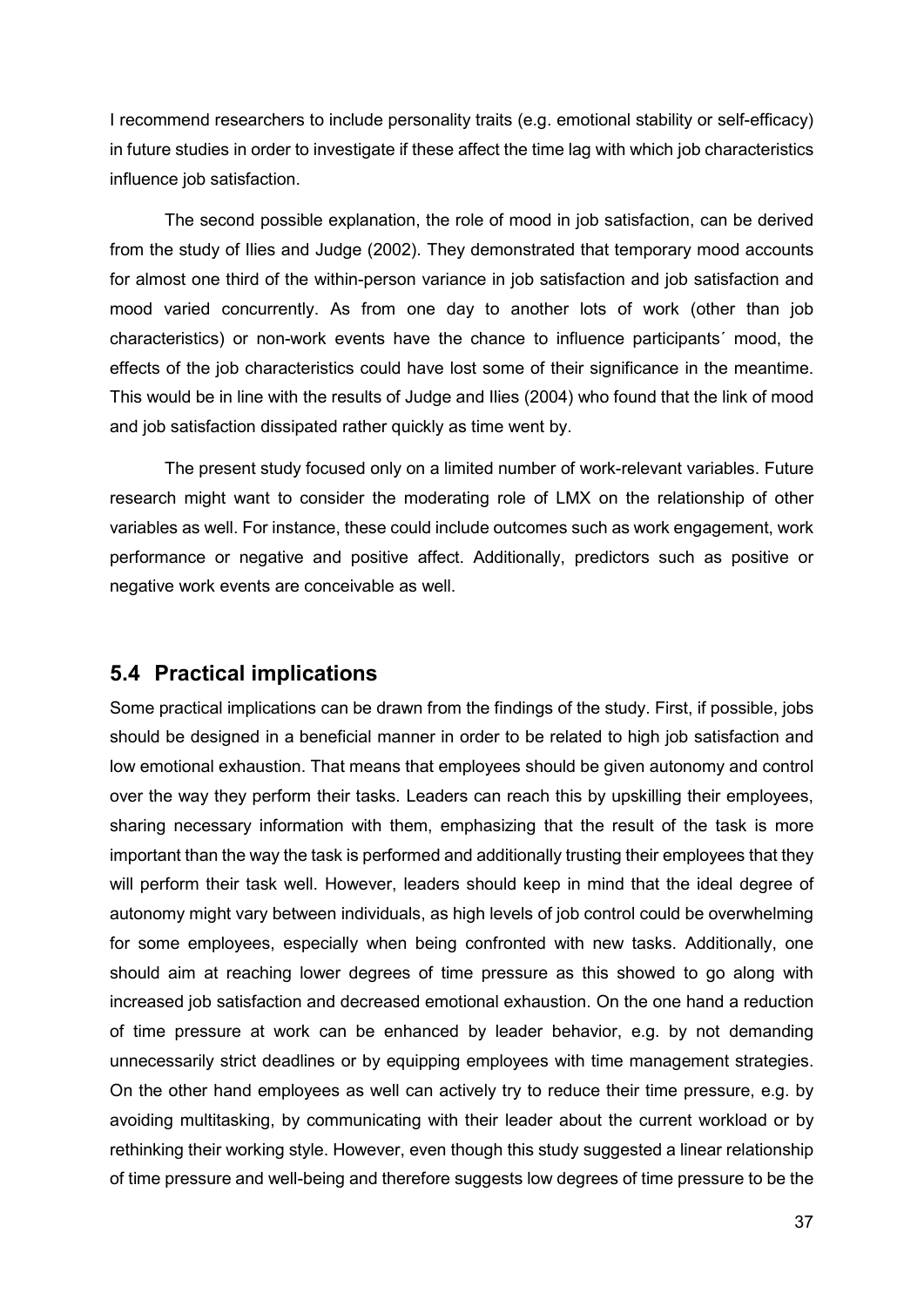ideal, one should keep in mind that for some people a medium level of time pressure might lead to more job satisfaction than working without any time pressure at all.

Second, leaders should not underestimate the role they play for job satisfaction and should be aware of the buffer effect of a high-quality relationship with their employees. This buffer effect might especially be significant in situations in which job characteristics, such as job control, cannot (easily) be changed, e.g. when there are none or only few degrees of freedom to perform a task. By demonstrating attention and loyalty to them, leaders can give their employees the feeling that their situation is acknowledged. Additionally, leaders can try to make sense of situations that are perceived as threats (Harris & Kacmar, 2006) or provide their employees with guidance on the task (Wayne et al., 1997).

Third, this study showed that there is some day-to-day variance in the researched constructs. For example, in case of LMX almost half (46%) of the total variance was withinperson variance. This suggests that LMX is not an entirely stable construct but the quality of the relationship might be susceptible to slight changes. This view is also supported by other researchers (Ellis et al., 2019). Consequently, leaders should not rely on the quality of the relationship they once built up, but should keep in mind that changes in the perceptions of the quality might be possible and therefore they should invest in a high-quality relationship on a regular basis and make sure that the quality level stays the same or increases.

### **6 Conclusion**

Having energetic and satisfied employees is beneficial for organizations in many different ways. Job characteristics and leader behavior are two aspects of the work environment that have the potential to influence employees´ well-being. The present study makes three important contributions to the current literature on job characteristics, well-being and leadership: First, the present study fits into a current research stream centering around the JD-R model focusing on day-level stressor-strain relationships instead of applying crosssectional designs. Research is extended by demonstrating that daily perceptions of high job control are not only relevant for motivational and affective outcomes but also for health-relevant outcomes (i.e. emotional exhaustion) as well as by demonstrating that daily perceptions of high time pressure not only relate to health-relevant outcomes but also to affective und attitudinal outcomes (i.e. job satisfaction). Second, the present study connects with two lines of research that investigate on the one hand the buffering role of LMX on stressor–strain relationships and on the other hand the role of day-level variability of LMX. The present study goes beyond existing literature on LMX as an organizational resource for employees by combining these to recent approaches on LMX and by demonstrating that day-level LMX acts as a buffer on the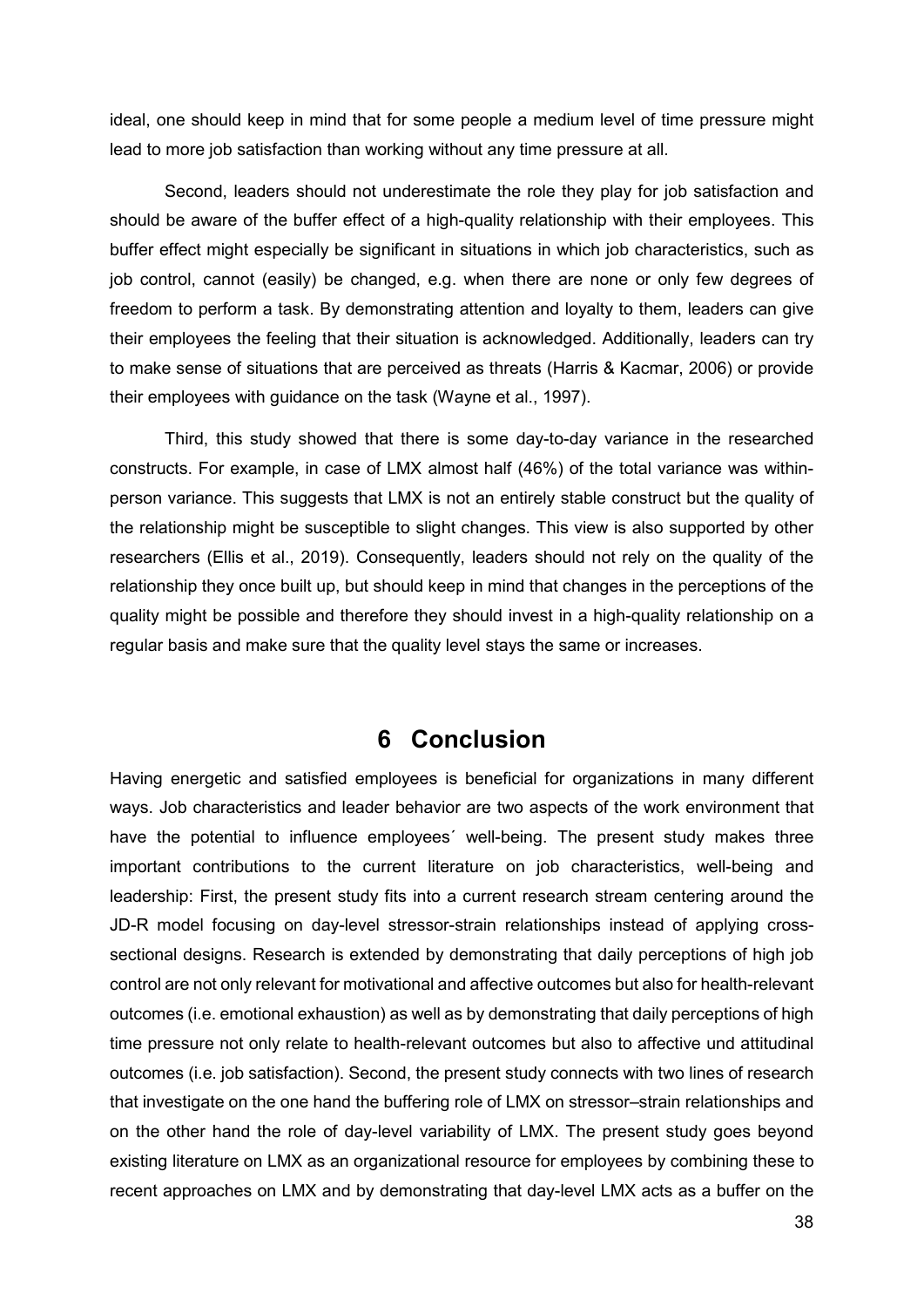job control – job satisfaction relationship. Therefore, this study suggests that, if possible, jobs should be designed beneficially for employees and that leaders have the chance to buffer negative consequences when employees are facing unfavorable working conditions. Future research should investigate if a high-quality relationship does also have buffering effects for leaders´ well-being. Last, the present study relates to existing research on the stability of effects of work events and well-being. Not finding the assumed lagged effects from one day to another, despite sufficient statistical power, helps to understand the nature of the studied variables better and gives hints for potential mediators and moderators. Researchers could investigate under which conditions lagged effects from one day to another can be observed.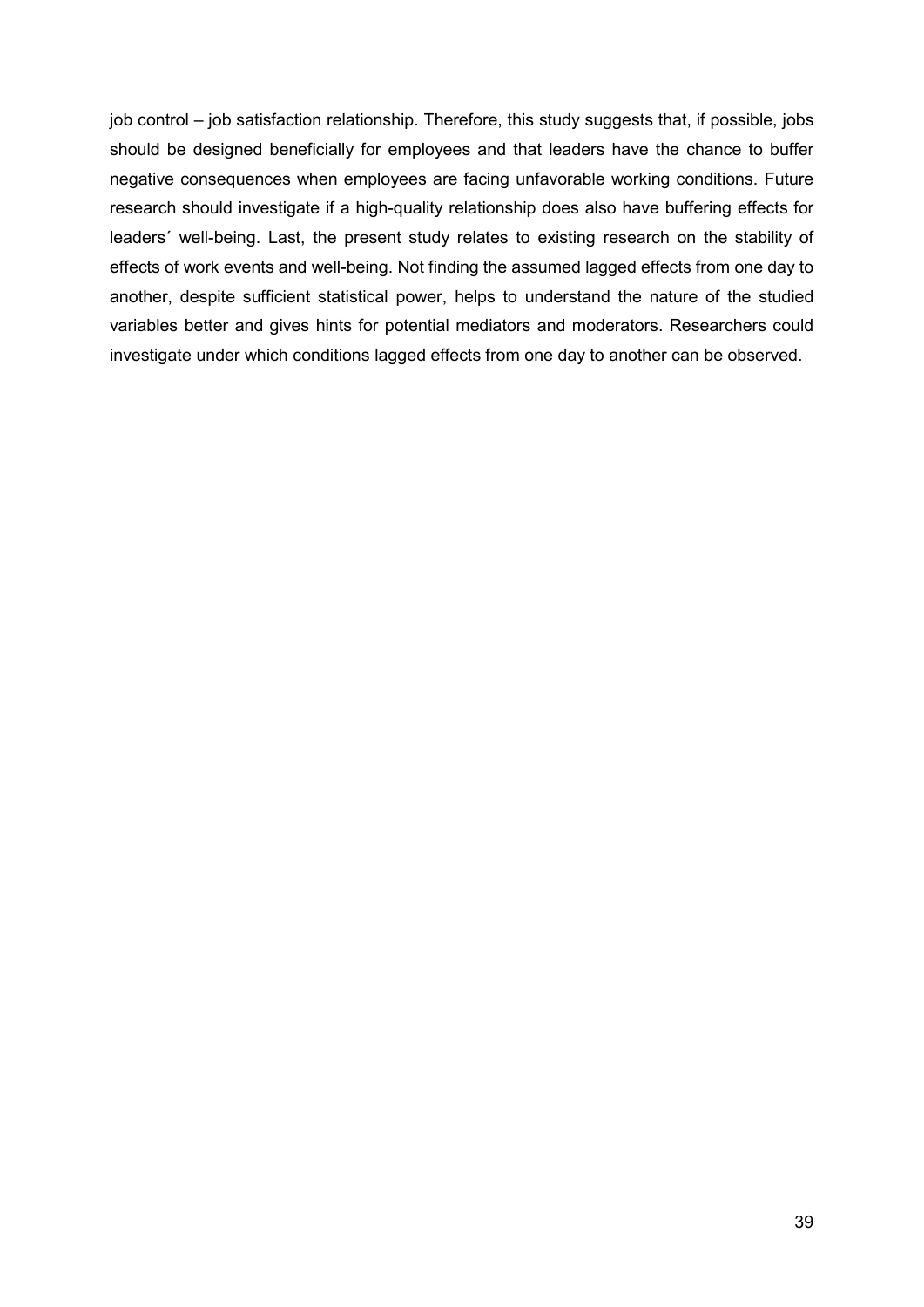### **7 References**

- Alessandri, G., Borgogni, L., & Latham, G. P. (2017). A Dynamic Model of the Longitudinal Relationship between Job Satisfaction and Supervisor-Rated Job Performance. *Applied Psychology: An International Review*, *66*(2), 207–232. https://doi.org/10.1111/apps.12091
- Arend, M. G., & Schäfer, T. (2019). Statistical power in two-level models: A tutorial based on Monte Carlo simulation. *Psychological Methods*, *24*(1), 1–19. https://doi.org/10.1037/met0000195
- Baethge, A., & Rigotti, T. (2013). Interruptions to workflow: Their relationship with irritation and satisfaction with performance, and the mediating roles of time pressure and mental demands. *Work & Stress*, *27*(1), 43–63. https://doi.org/10.1080/02678373.2013.761783
- Baethge, A., Vahle-Hinz, T., Schulte-Braucks, J., & van Dick, R. (2018). A matter of time? Challenging and hindering effects of time pressure on work engagement. *Work & Stress*, *32*(3), 228–247. https://doi.org/10.1080/02678373.2017.1415998
- Bakker, A. B. (2015). Towards a multilevel approach of employee well-being. *European Journal of Work and Organizational Psychology*, *24*(6), 839–843. https://doi.org/10.1080/1359432X.2015.1071423
- Bakker, A. B., & Oerlemans, W. G. M. (2012). Subjective well-being in organizations. In K. S. Cameron & G. M. Spreitzer (Eds.), *Oxford library of psychology. The Oxford handbook of positive organizational scholarship* (pp. 178–189). Oxford University Press.
- Bennett, A. A., Bakker, A. B., & Field, J. G. (2018). Recovery from work-related effort: A meta-analysis. *Journal of Organizational Behavior*, *39*(3), 262–275. https://doi.org/10.1002/job.2217
- Bernerth, J. B., Cole, M. S., Taylor, E. C., & Walker, H. J. (2018). Control Variables in Leadership Research: A Qualitative and Quantitative Review. *Journal of Management*, *44*(1), 131–160. https://doi.org/10.1177/0149206317690586
- Binnewies, C., Sonnentag, S., & Mojza, E. J. (2009). Daily performance at work: feeling recovered in the morning as a predictor of day-level job performance. *Journal of Organizational Behavior*, *30*(1), 67–93. https://doi.org/10.1002/job.541
- Bowling, N. A., Beehr, T. A., Wagner, S. H., & Libkuman, T. M. (2005). Adaptation-Level Theory, Opponent Process Theory, and Dispositions: An Integrated Approach to the Stability of Job Satisfaction. *Journal of Applied Psychology*, *90*(6), 1044–1053. https://doi.org/10.1037/0021-9010.90.6.1044
- Breevaart, K., Bakker, A. B., Demerouti, E., & van den Heuvel, M. (2015). Leader-member exchange, work engagement, and job performance. *Journal of Managerial Psychology*, *30*(7), 754–770. https://doi.org/10.1108/JMP-03-2013-0088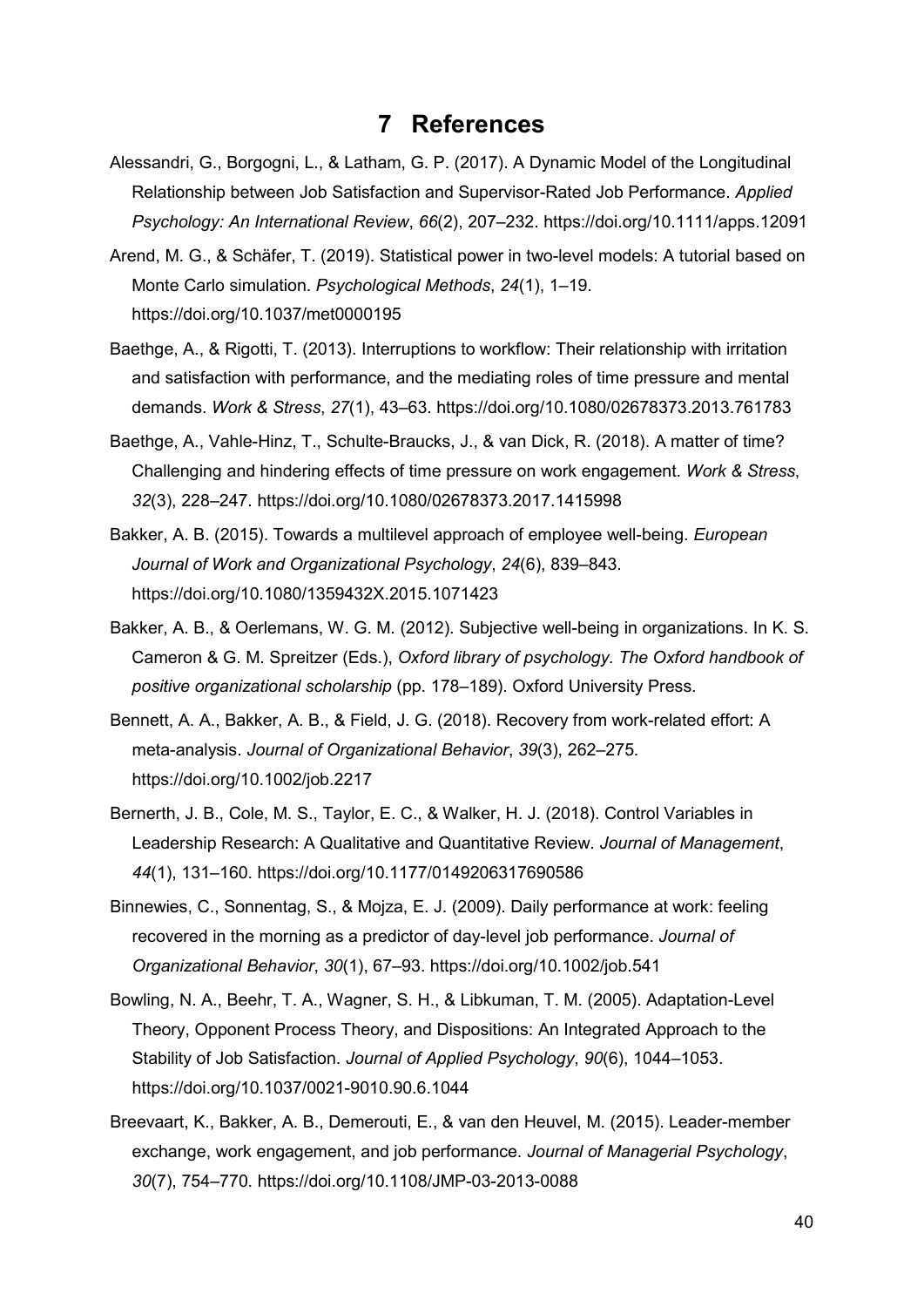- Breevaart, K., Bakker, A., Hetland, J., Demerouti, E., Olsen, O. K., & Espevik, R. (2014). Daily transactional and transformational leadership and daily employee engagement. *Journal of Occupational and Organizational Psychology*, *87*(1), 138–157. https://doi.org/10.1111/joop.12041
- Carr, M. D., & Mellizo, P. (2013). The relative effect of voice, autonomy, and the wage on satisfaction with work. *The International Journal of Human Resource Management*, *24*(6), 1186–1201. https://doi.org/10.1080/09585192.2012.706818
- Cavanaugh, M. A., Boswell, W. R., Roehling, M. V., & Boudreau, J. W. (2000). An empirical examination of self-reported work stress among US managers. *Journal of Applied Psychology*, *85*(1), 65–74. https://doi.org/10.1037/0021-9010.85.1.65
- Chawla, N., MacGowan, R. L., Gabriel, A. S., & Podsakoff, N. P. (2019). Unplugging or staying connected? Examining the nature, antecedents, and consequences of profiles of daily recovery experiences. *Journal of Applied Psychology.* Advance online publication. https://doi.org/10.1037/apl0000423
- Chen, G., Bliese, P. D., & Mathieu, J. E. (2005). Conceptual Framework and Statistical Procedures for Delineating and Testing Multilevel Theories of Homology. *Organizational Research Methods*, *8*(4), 375–409. https://doi.org/10.1177/1094428105280056
- Clark, A. E. (1997). Job satisfaction and gender: Why are women so happy at work? *Labour Economics*, *4*(4), 341–372. https://doi.org/10.1016/S0927-5371(97)00010-9
- Crawford, E. R., LePine, J. A [Jeffery A.], & Rich, B. L. (2010). Linking job demands and resources to employee engagement and burnout: A theoretical extension and metaanalytic test. *Journal of Applied Psychology*, *95*(5), 834–848. https://doi.org/10.1037/a0019364
- Demerouti, E., Bakker, A. B., Nachreiner, F., & Schaufeli, W. B. (2001). The job demandsresources model of burnout. *Journal of Applied Psychology*, *86*(3), 499–512. https://doi.org/10.1037/0021-9010.86.3.499
- Demerouti, E., Bakker, A. B., Vardakou, I., & Kantas, A. (2003). The Convergent Validity of Two Burnout Instruments: A Multitrait-Multimethod Analysis. *European Journal of Psychological Assessment*, *19*(1), 12–23. https://doi.org/10.1027//1015-5759.19.1.12
- Doest, L., & Jonge, J. (2006). Testing causal models of job characteristics and employee well-being: A replication study using cross-lagged structural equation modelling. *Journal of Occupational and Organizational Psychology*, *79*(3), 499–507. https://doi.org/10.1348/096317905X55271
- Dormann, C., & Zapf, D. (2001). Job satisfaction: A meta-analysis of stabilities. *Journal of Organizational Behavior*, *22*(5), 483–504. https://doi.org/10.1002/job.98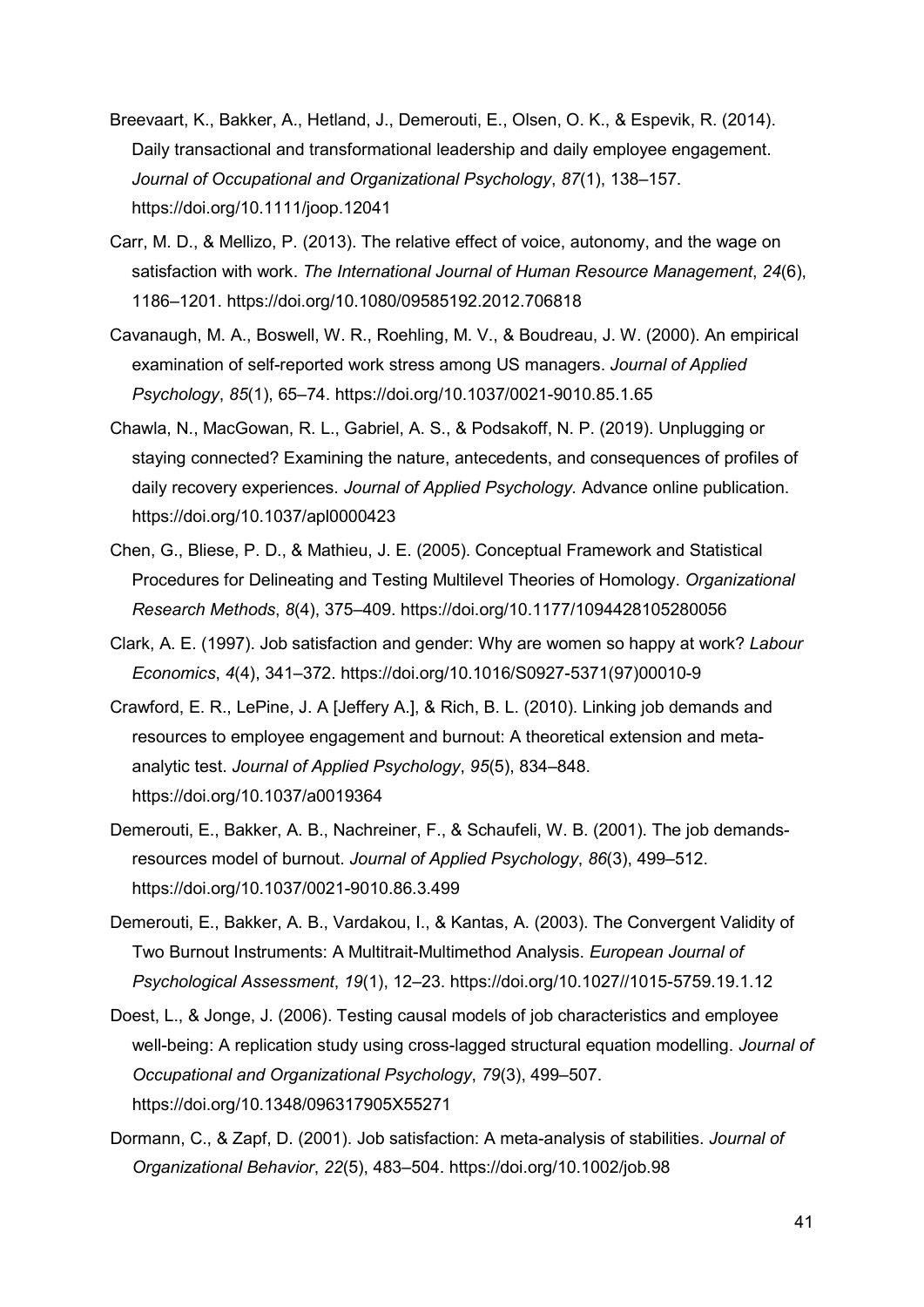- Dormann, C., & Zapf, D. (2002). Social stressors at work, irritation, and depressive symptoms: Accounting for unmeasured third variables in a multi-wave study. *Journal of Occupational and Organizational Psychology*, *75*(1), 33–58. https://doi.org/10.1348/096317902167630
- Dudenhoeffer, S., & Dormann, C. (2013). Customer-related social stressors and service providers' affective reactions. *Journal of Organizational Behavior*, *34*(4), 520–539. https://doi.org/10.1002/job.1826
- Dulebohn, J. H., Bommer, W. H., Liden, R. C., Brouer, R. L., & Ferris, G. R. (2012). A metaanalysis of antecedents and consequences of leader-member exchange: Integrating the past with an eye toward the future. *Journal of Management*, *38*(6), 1715–1759. https://doi.org/10.1177/0149206311415280
- Ellis, A. M., Bauer, T. N., Erdogan, B., & Truxillo, D. M. (2019). Daily perceptions of relationship quality with leaders: implications for follower well-being. *Work & Stress*, *33*(2), 119–136. https://doi.org/10.1080/02678373.2018.1445670
- Erdogan, B., & Bauer, T. N. (2014). Leader-Member Exchange (LMX) Theory: The Relational Approach to Leadership. In D. V. Day (Ed.), *Oxford library of psychology. The Oxford handbook of leadership and organizations* (pp. 407–433). Oxford University Press.
- Fay, D., & Sonnentag, S. (2002). Rethinking the effects of stressors: A longitudinal study on personal initiative. *Journal of Occupational Health Psychology*, *7*(3), 221–234. https://doi.org/10.1037//1076-8998.7.3.221
- Fernet, C., Guay, F., & Senécal, C. (2004). Adjusting to job demands: The role of work selfdetermination and job control in predicting burnout. *Journal of Vocational Behavior*, *65*(1), 39–56. https://doi.org/10.1016/S0001-8791(03)00098-8
- Ford, M. T., Matthews, R. A., Wooldridge, J. D., Mishra, V., Kakar, U. M., & Strahan, S. R. (2014). How do occupational stressor-strain effects vary with time? A review and metaanalysis of the relevance of time lags in longitudinal studies. *Work & Stress*, *28*(1), 9–30. https://doi.org/10.1080/02678373.2013.877096
- Fritz, C., & Sonnentag, S. (2009). Antecedents of Day-Level Proactive Behavior: A Look at Job Stressors and Positive Affect During the Workday. *Journal of Management*, *35*(1), 94–111. https://doi.org/10.1177/0149206307308911
- Gerstner, C. R., & Day, D. V. (1997). Meta-Analytic Review of Leader-Member Exchange Theory: Correlates and Construct Issues. *Journal of Applied Psychology*, *82*(6), 827–844.
- Gottfredson, R. K., & Aguinis, H. (2017). Leadership behaviors and follower performance: Deductive and inductive examination of theoretical rationales and underlying mechanisms. *Journal of Organizational Behavior*, *38*(4), 558–591. https://doi.org/10.1002/job.2152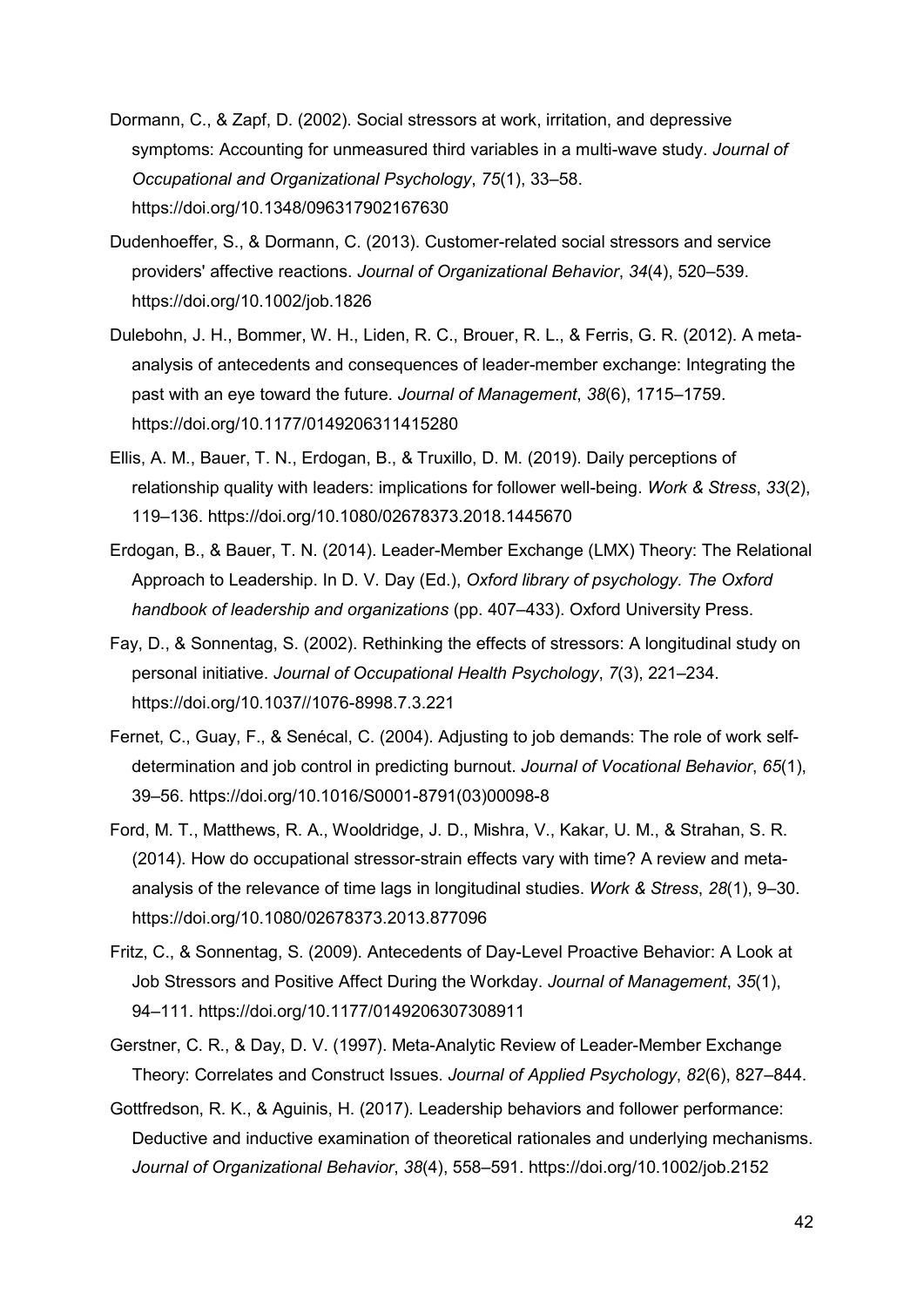- Graen, G. B., & Scandura, T. A. (1987). Toward a psychology of dyadic organizing. *Research in Organizational Behavior*, *9*, 175–208.
- Graen, G. B., & Uhl-Bien, M. (1995). Relationship-based approach to leadership: Development of leader-member exchange (LMX) theory of leadership over 25 years: Applying a multi-level multi-domain perspective. *The Leadership Quarterly*, *6*(2), 219–247. https://doi.org/10.1016/1048-9843(95)90036-5
- Gregersen, S., Vincent-Höper, S., & Nienhaus, A. (2014). Health-Relevant Leadership Behaviour: A Comparison of Leadership Constructs. *German Journal of Human Resource Management: Zeitschrift Für Personalforschung*, *28*(1-2), 117–138. https://doi.org/10.1177/239700221402800107
- Gregersen, S., Vincent-Höper, S., & Nienhaus, A. (2016). Job-related resources, leader– member exchange and well-being – a longitudinal study. *Work & Stress*, *30*(4), 356–373. https://doi.org/10.1080/02678373.2016.1249440
- Griep, Y., Vantilborgh, T., Baillien, E., & Pepermans, R. (2016). The mitigating role of leadermember exchange when perceiving psychological contract violation: a diary survey study among volunteers. *European Journal of Work and Organizational Psychology*, *25*(2), 254– 271. https://doi.org/10.1080/1359432X.2015.1046048
- Hackett, R. D., & Guion, R. M. (1985). A reevaluation of the absenteeism-job satisfaction relationship. *Organizational Behavior and Human Decision Processes*, *35*(3), 340–381. https://doi.org/10.1016/0749-5978(85)90028-7
- Hackman, J. R., & Oldham, G. R. (1980). *Work redesign*. *Addison-Wesley series on organization development*. Addison-Wesley.
- Hackney, K. J., Maher, L. P., Daniels, S. R., Hochwarter, W. A., & Ferris, G. R. (2018). Performance, Stress, and Attitudinal Outcomes of Perceptions of Others' Entitlement Behavior: Supervisor–Subordinate Work Relationship Quality as Moderator in Two Samples. *Group & Organization Management*, *43*(1), 101–137. https://doi.org/10.1177/1059601117696676
- Haeusser, J. A., Mojzisch, A., Niesel, M., & Schulz-Hardt, S. (2010). Ten years on: A review of recent research on the job demand-control (-support) model and psychological wellbeing. *Work & Stress*, *24*(1), 1–35. https://doi.org/10.1080/02678371003683747
- Halbesleben, J. R. B. (2011). A meta-analysis of work engagement: Relationships with burnout, demands, resources, and consequences. In A. B. Bakker & M. P. Leiter (Eds.), *Work engagement: A handbook of essential theory and research.* Psychology Press.
- Harris, K. J., & Kacmar, K. M. (2006). Too much of a good thing: The curvilinear effect of leader-member exchange on stress. *The Journal of Social Psychology*, *146*(1), 65–84. https://doi.org/10.3200/SOCP.146.1.65-84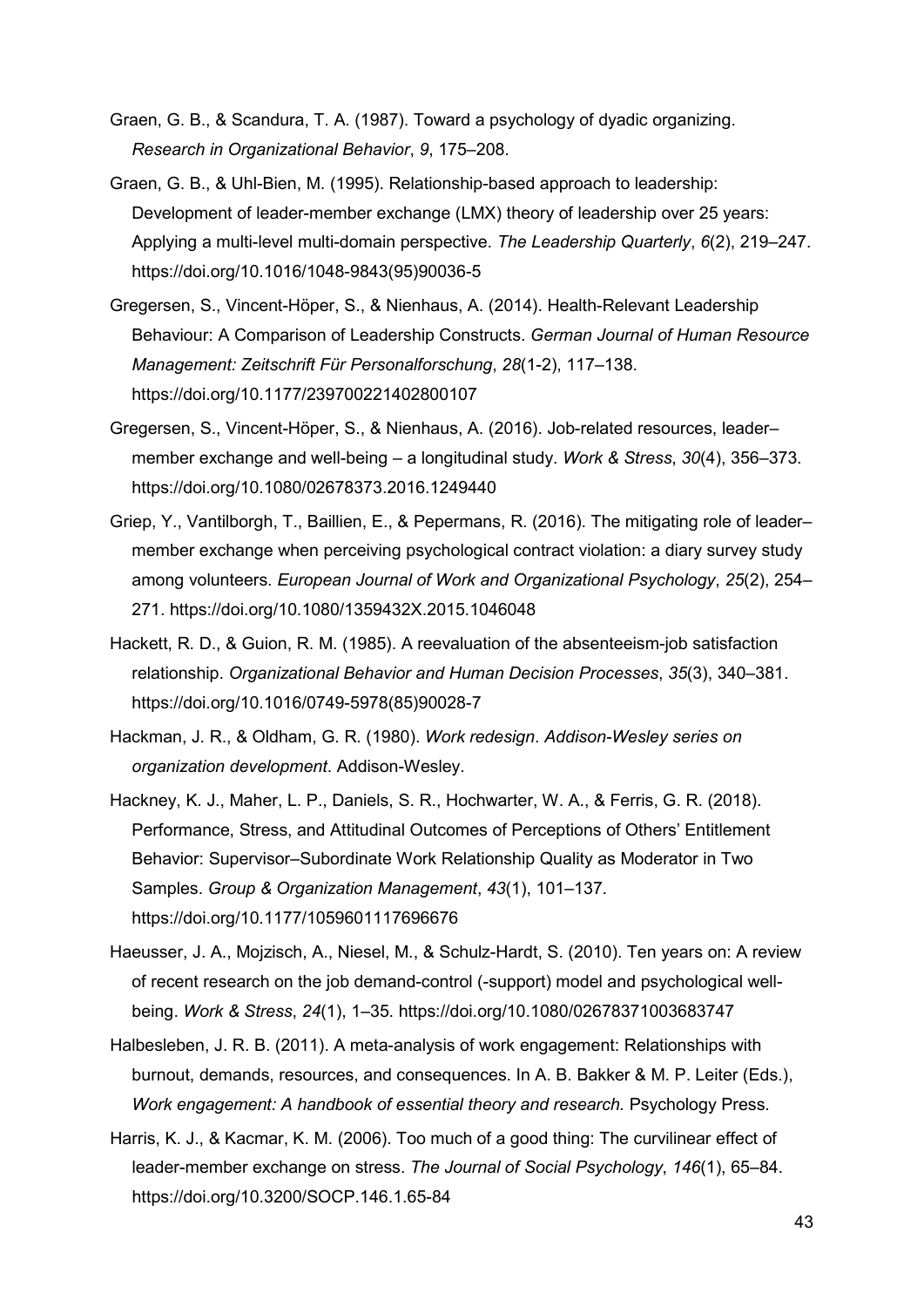- Hobfoll, S. E. (1989). Conservation of resources: A new attempt at conceptualizing stress. *American Psychologist*, *44*(3), 513–524. https://doi.org/10.1037/0003-066X.44.3.513
- Hobfoll, S. E., Halbesleben, J., Neveu, J.-P., & Westman, M. (2018). Conservation of Resources in the Organizational Context: The Reality of Resources and Their Consequences. *Annual Review of Organizational Psychology and Organizational Behavior*, *5*(1), 103–128. https://doi.org/10.1146/annurev-orgpsych-032117-104640
- Hockey, G. R. J. (1995). Cognitive-energetical control mechanisms in the management of work demands and psychological health. In A. Baddeley & D. Broadbent (Eds.), *Attention: Selection, awareness, and control: A tribute to Donald Broadbent* (pp. 328–345). Clarendon Press.
- Hornung, S., Weigl, M., Glaser, J., & Angerer, P. (2013). Is It So Bad or Am I So Tired? Cross-Lagged Relationships Between Job Stressors and Emotional Exhaustion of Hospital Physicians. *Journal of Personnel Psychology*, *12*(3), 124–131. https://doi.org/10.1027/1866-5888/a000088
- Humphrey, S. E., Nahrgang, J. D., & Morgeson, F. P. (2007). Integrating motivational, social, and contextual work design features: A meta-analytic summary and theoretical extension of the work design literature. *Journal of Applied Psychology*, *92*(5), 1332–1356. https://doi.org/10.1037/0021-9010.92.5.1332
- Ilies, R., Aw, S. S. Y., & Pluut, H. (2015). Intraindividual models of employee well-being: What have we learned and where do we go from here? *European Journal of Work and Organizational Psychology*, *24*(6), 827–838. https://doi.org/10.1080/1359432X.2015.1071422
- Ilies, R., & Judge, T. A. (2002). Understanding the dynamic relationships among personality, mood, and job satisfaction: A field experience sampling study. *Organizational Behavior and Human Decision Processes*, *89*(2), 1119–1139. https://doi.org/10.1016/S0749- 5978(02)00018-3
- Janssen, O., & van Yperen, N. W. (2004). Employees' Goal Orientations, the Quality of Leader-Member Exchange, and the Outcomes of Job Performance and Job Satisfaction. *Academy of Management Journal*, *47*(3), 368–384. https://doi.org/10.5465/20159587
- Jonge, J. de, Dormann, C., Janssen, P. P. M., Dollard, M. F., Landeweerd, J. A., & Nijhuis, F. J. N. (2001). Testing reciprocal relationships between job characteristics and psychological well-being: A cross-lagged structural equation model. *Journal of Occupational and Organizational Psychology*, *74*(1), 29–46. https://doi.org/10.1348/096317901167217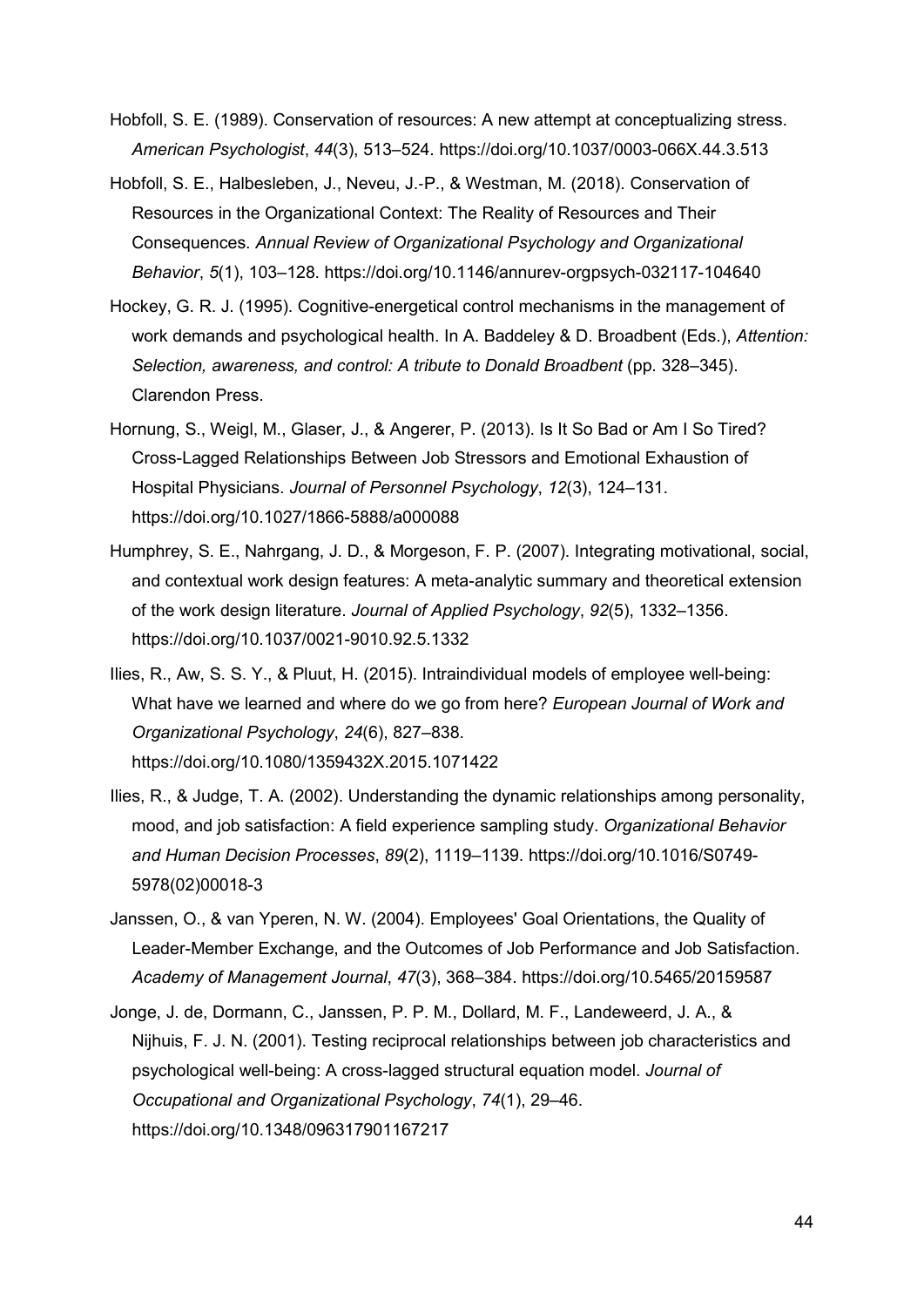- Judge, T. A., & Ilies, R. (2004). Affect and job satisfaction: A study of their relationship at work and at home. *Journal of Applied Psychology*, *89*(4), 661–673. https://doi.org/10.1037/0021-9010.89.4.661
- Judge, T. A., Thoresen, C. J., Bono, J. E., & Patton, G. K. (2001). The job satisfaction–job performance relationship: A qualitative and quantitative review. *Psychological Bulletin*, *127*(3), 376–407. https://doi.org/10.1037/0033-2909.127.3.376
- Kaplan, S. A., Warren, C. R., Barsky, A. P., & Thoresen, C. J. (2009). A note on the relationship between affect(ivity) and differing conceptualizations of job satisfaction: Some unexpected meta-analytic findings. *European Journal of Work and Organizational Psychology*, *18*(1), 29–54. https://doi.org/10.1080/13594320701873264
- Karasek, R., & Theorell, T. (1999). *Healthy work: Stress, productivity, and the reconstruction of working life*. Basic Books.
- Kram, K. E. (1988). *Mentoring at work: Developmental relationships in organizational life*. Univ. Press of America.
- Kühnel, J., Sonnentag, S., & Bledow, R. (2012). Resources and time pressure as day-level antecedents of work engagement. *Journal of Occupational and Organizational Psychology*, *85*(1), 181–198. https://doi.org/10.1111/j.2044-8325.2011.02022.x
- Kunin, T. (1955). The Construction of a New Type of Attitude Measure. *Personnel Psychology*, *8*(1), 65–77. https://doi.org/10.1111/j.1744-6570.1955.tb01189.x

Lazarus, R. S., & Folkman, S. (1984). *Stress, appraisal, and coping*. Springer.

- Lee, R. T., & Ashforth, B. E. (1996). A meta-analytic examination of the correlates of the three dimensions of job burnout. *Journal of Applied Psychology*, *81*(2), 123–133. https://doi.org/10.1037/0021-9010.81.2.123
- Leiter, M. P., Harvie, P., & Frizzel, C. (1998). The correspondence of patient satisfaction and nurse burnout. *Social Science & Medicine*, *47*(10), 1611–1617. https://doi.org/10.1016/S0277-9536(98)00207-X
- LePine, J. A [Jeffery A.], Podsakoff, N. P., & LePine, M. A. (2005). A Meta-Analytic Test of the Challenge Stressor–Hindrance Stressor Framework: An Explanation for Inconsistent Relationships Among Stressors and Performance. *Academy of Management Journal*, *48*(5), 764–775. https://doi.org/10.5465/amj.2005.18803921
- LePine, J. A [Jeffrey A.], LePine, M. A., & Jackson, C. L. (2004). Challenge and Hindrance Stress: Relationships With Exhaustion, Motivation to Learn, and Learning Performance. *Journal of Applied Psychology*, *89*(5), 883–891. https://doi.org/10.1037/0021- 9010.89.5.883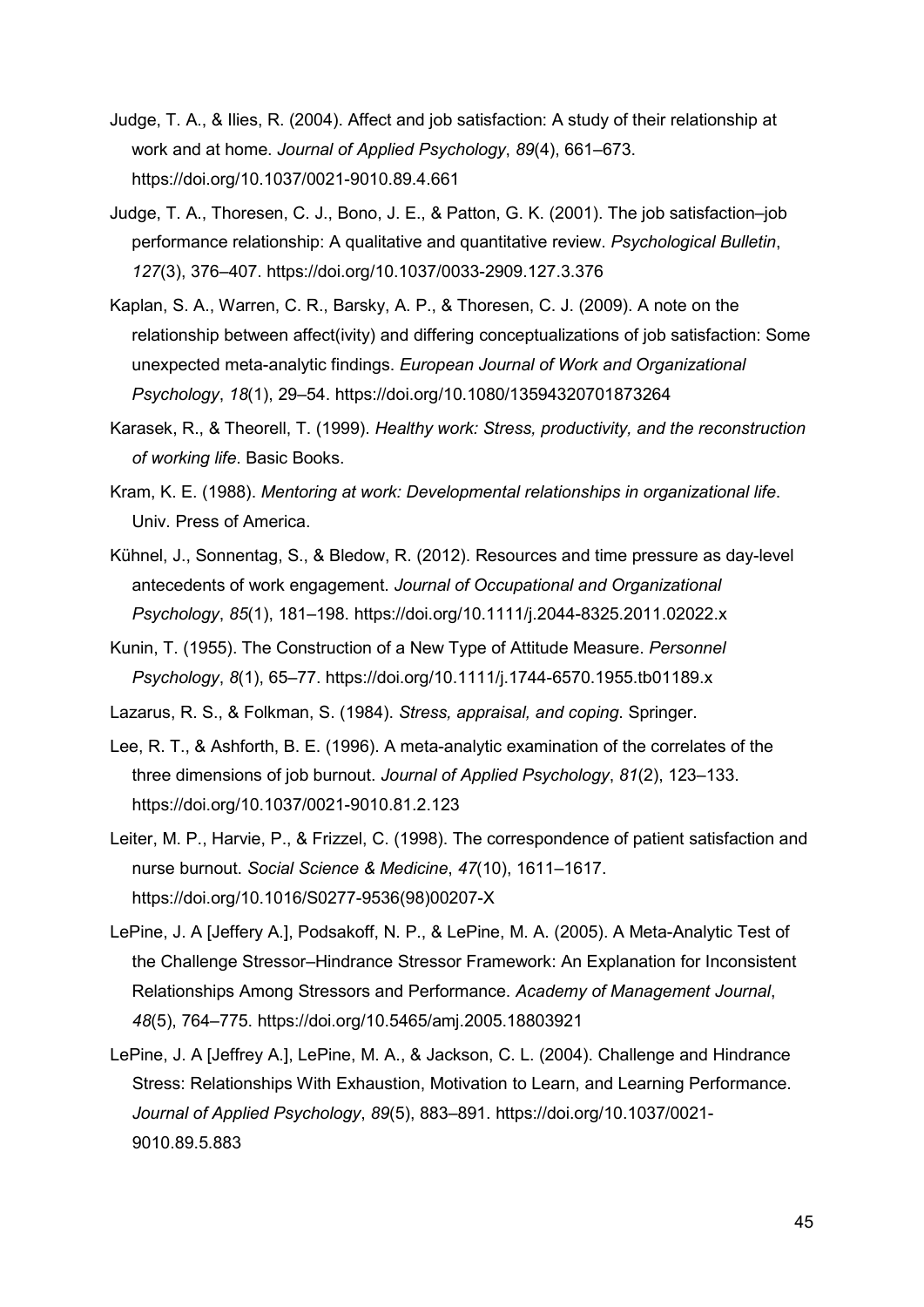- Liden, R. C., & Maslyn, J. M. (1998). Multidimensionality of Leader-Member Exchange: An Empirical Assessment through Scale Development. *Journal of Management*, *24*(1), 43– 72.
- Locke, E. A. (1969). What is job satisfaction? *Organizational Behavior and Human Performance*, *4*(4), 309–336. https://doi.org/10.1016/0030-5073(69)90013-0
- Loher, B. T., Noe, R. A., Moeller, N. L., & Fitzgerald, M. P. (1985). A meta-analysis of the relation of job characteristics to job satisfaction. *Journal of Applied Psychology*, *70*(2), 280–289. https://doi.org/10.1037/0021-9010.70.2.280
- Maslach, C., Leiter, M. P., & Schaufeli, W. B. (2009). Measuring burnout. In S. Cartwright & C. L. Cooper (Eds.), *The Oxford handbook of organizational well-being* (pp. 86–108). Oxford Univ. Press.
- Maslach, C., & Zimbardo, P. G. (2003). *Burnout: The cost of caring*. Malor Books.
- Mathieu, C., Fabi, B., Lacoursière, R., & Raymond, L. (2016). The role of supervisory behavior, job satisfaction and organizational commitment on employee turnover. *Journal of Management & Organization*, *22*(1), 113–129. https://doi.org/10.1017/jmo.2015.25
- Nahrgang, J. D., Morgeson, F. P., & Hofmann, D. A. (2011). Safety at work: A meta-analytic investigation of the link between job demands, job resources, burnout, engagement, and safety outcomes. *Journal of Applied Psychology*, *96*(1), 71–94. https://doi.org/10.1037/a0021484
- Nicholson, T., & Griffin, B. (2015). Here today but not gone tomorrow: Incivility affects afterwork and next-day recovery. *Journal of Occupational Health Psychology*, *20*(2), 218–225. https://doi.org/10.1037/a0038376
- Nielsen, K., Nielsen, M. B., Ogbonnaya, C., Känsälä, M., Saari, E., & Isaksson, K. (2017). Workplace resources to improve both employee well-being and performance: A systematic review and meta-analysis. *Work & Stress*, *31*(2), 101–120. https://doi.org/10.1080/02678373.2017.1304463
- Ohly, S., & Fritz, C. (2010). Work characteristics, challenge appraisal, creativity, and proactive behavior: A multi-level study. *Journal of Organizational Behavior*, *31*(4), 543– 565. https://doi.org/10.1002/job.633
- Ohly, S., Sonnentag, S., Niessen, C., & Zapf, D. (2010). Diary Studies in Organizational Research. *Journal of Personnel Psychology*, *9*(2), 79–93. https://doi.org/10.1027/1866- 5888/a000009
- Orth, M., & Volmer, J. (2017). Daily within-person effects of job autonomy and work engagement on innovative behaviour: The cross-level moderating role of creative selfefficacy. *European Journal of Work and Organizational Psychology*, *26*(4), 601–612. https://doi.org/10.1080/1359432X.2017.1332042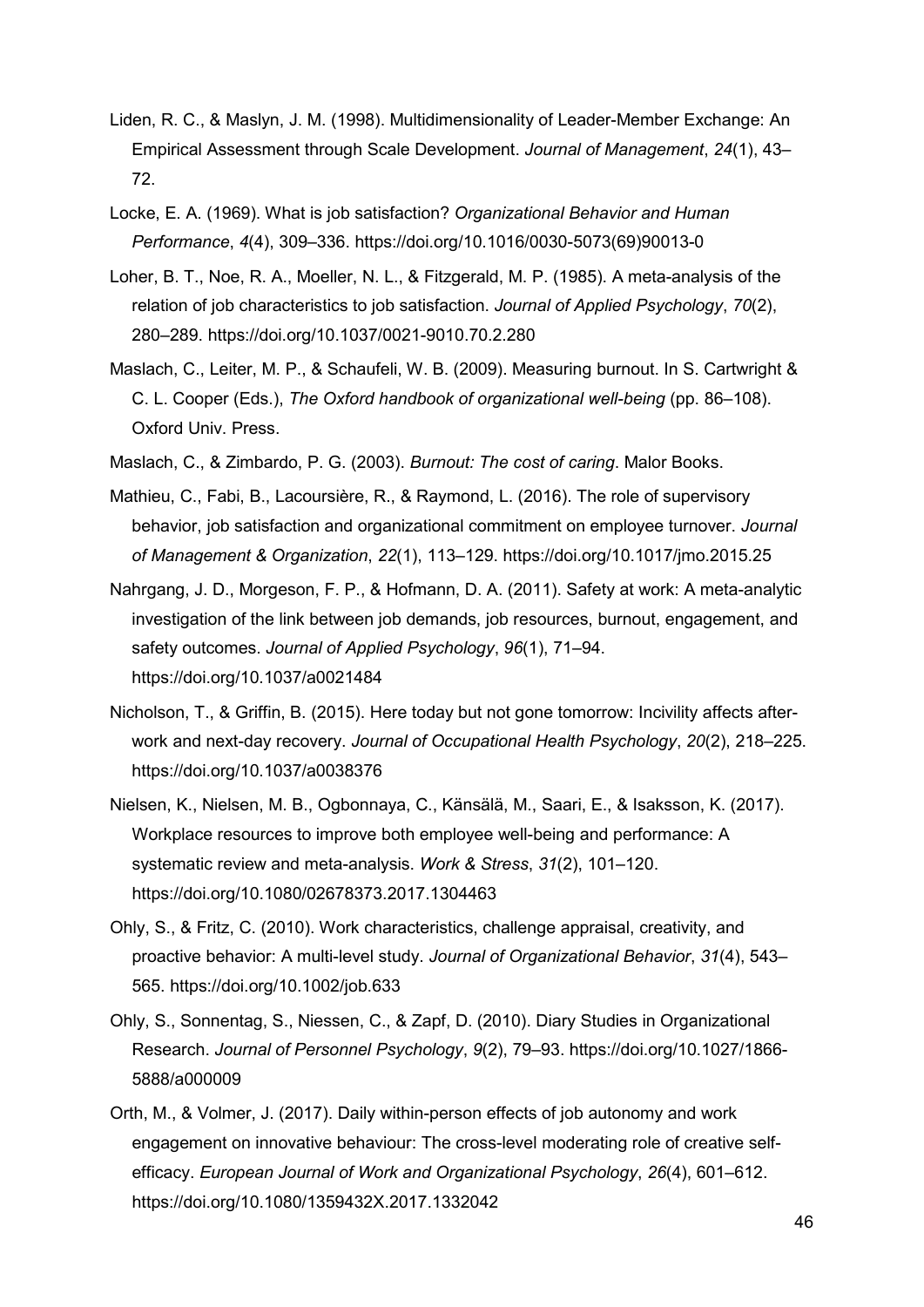- Parker, S. K. (2014). Beyond motivation: Job and work design for development, health, ambidexterity, and more. *Annual Review of Psychology*, *65*, 661–691. https://doi.org/10.1146/annurev-psych-010213-115208
- Pindek, S., Arvan, M. L., & Spector, P. E. (2019). The stressor–strain relationship in diary studies: A meta-analysis of the within and between levels. *Work & Stress*, *33*(1), 1–21. https://doi.org/10.1080/02678373.2018.1445672
- Podsakoff, N. P., LePine, J. A [Jeffery A.], & LePine, M. A. (2007). Differential challenge stressor-hindrance stressor relationships with job attitudes, turnover intentions, turnover, and withdrawal behavior: A meta-analysis. *Journal of Applied Psychology*, *92*(2), 438– 454. https://doi.org/10.1037/0021-9010.92.2.438
- Podsakoff, N. P., Spoelma, T. M., Chawla, N., & Gabriel, A. S. (2019). What predicts withinperson variance in applied psychology constructs? An empirical examination. *Journal of Applied Psychology*, *104*(6), 727–754. https://doi.org/10.1037/apl0000374
- Podsakoff, P. M., MacKenzie, S. B., Lee, J.‑Y., & Podsakoff, N. P. (2003). Common method biases in behavioral research: A critical review of the literature and recommended remedies. *Journal of Applied Psychology*, *88*(5), 879–903. https://doi.org/10.1037/0021- 9010.88.5.879
- Podsakoff, P. M., MacKenzie, S. B., & Podsakoff, N. P. (2012). Sources of method bias in social science research and recommendations on how to control it. *Annual Review of Psychology*, *63*, 539–569. https://doi.org/10.1146/annurev-psych-120710-100452
- Prem, R., Paškvan, M., Kubicek, B., & Korunka, C. (2018). Exploring the ambivalence of time pressure in daily working life. *International Journal of Stress Management*, *25*(1), 35–43. https://doi.org/10.1037/str0000044
- Raudenbush, S. W., & Bryk, A. S. (2002). *Hierarchical linear models: Applications and data analysis methods* (2nd ed.). *Advanced quantitative techniques in the social sciences series: Vol. 1*. Sage Publications.
- Raudenbush, S. W., Bryk, A. S., Cheong, Y. F., Congdon, R. T., & Du Toit, M. (2011). *HLM 7: Hierarchical linear and nonlinear modeling*. Scientific Software International, Inc.
- Reis, D., Hoppe, A., Arndt, C., & Lischetzke, T. (2017). Time pressure with state vigour and state absorption: are they non-linearly related? *European Journal of Work and Organizational Psychology*, *26*(1), 94–106. https://doi.org/10.1080/1359432X.2016.1224232
- Rudolph, C. W., Clark, M. A., Jundt, D. K., & Baltes, B. B. (2016). Differential Reactivity and the Within-person Job Stressor-Satisfaction Relationship. *Stress and Health*, *32*(5), 449– 462. https://doi.org/10.1002/smi.2641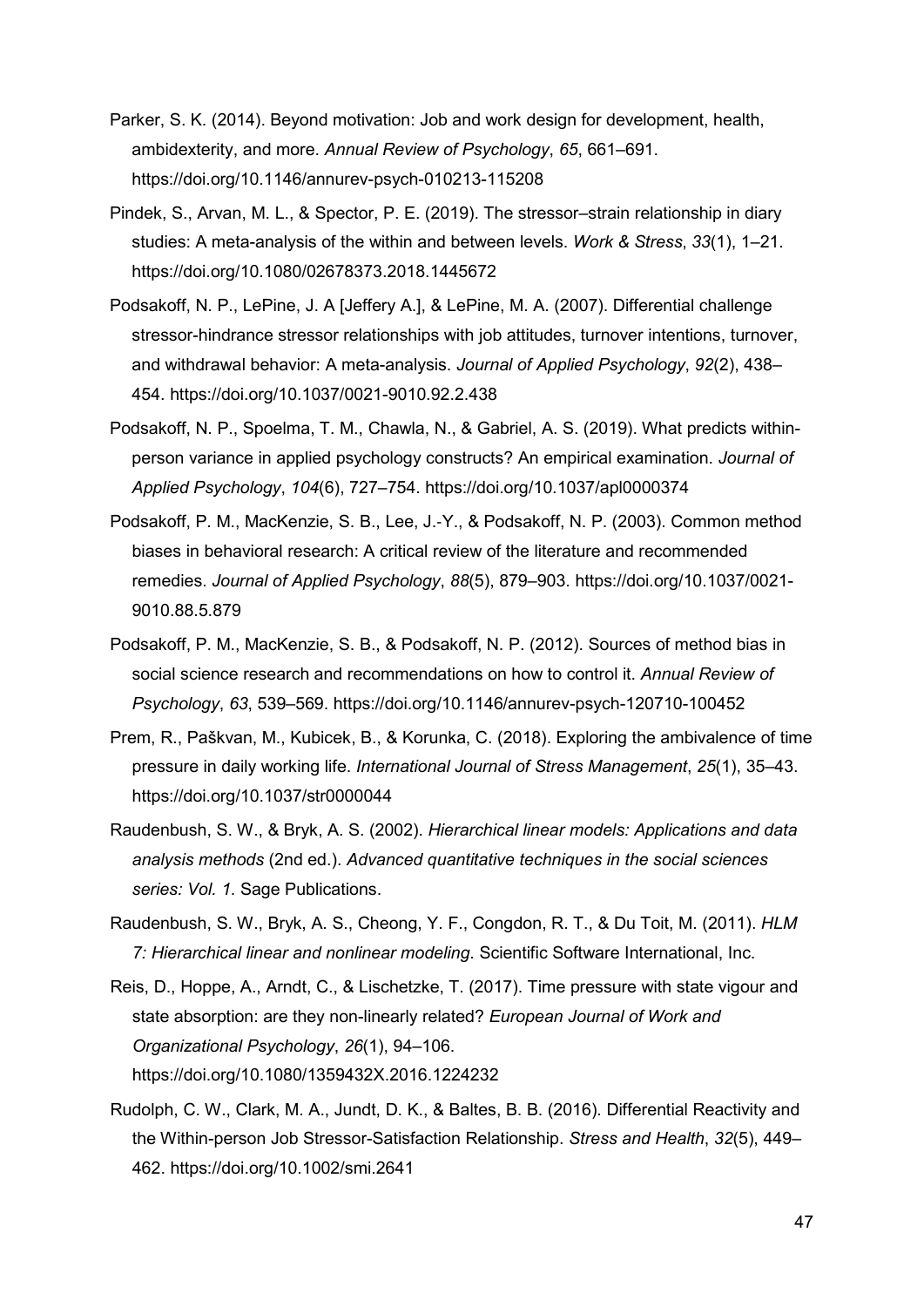- Schulte, K. (2006). Macht Alter zufrieden mit dem Beruf? Eine empirische Analyse über die hohe Arbeitszufriedenheit älterer Beschäftigter. In L. Fischer (Ed.), *Wirtschaftspsychologie. Arbeitszufriedenheit: Konzepte und empirische Befunde* (2nd ed., pp. 273–290). Hogrefe.
- Schyns, B. (2002). Überprüfung einer deutschsprachigen Skala zum Leader-Member-Exchange-Ansatz: Evaluation of a German Scale for the Assessment of Leader-Member Exchange. *Zeitschrift Für Differentielle Und Diagnostische Psychologie*, *23*(2), 235–245. https://doi.org/10.1024//0170-1789.23.2.235
- Schyns, B., & Day, D. (2010). Critique and review of leader–member exchange theory: Issues of agreement, consensus, and excellence. *European Journal of Work and Organizational Psychology*, *19*(1), 1–29. https://doi.org/10.1080/13594320903024922
- Semmer, N., Zapf, D., & Dunckel, H. (1999). Instrument zur stressbezogenen Tätigkeitsanalyse (ISTA). In H. Dunckel (Ed.), *Mensch, Technik, Organisation: Vol. 14. Handbuch psychologischer Arbeitsanalyseverfahren* (pp. 179–204). Vdf, Hochschulverl. an der ETH Zürich.
- Shirom, A. (1989). Burnout in work organizations. In C. L. Cooper & I. T. Robertson (Eds.), *International Review of Industrial and Organizational Psychology* (pp. 25–48). Wiley.
- Sin, H.‑P., Nahrgang, J. D., & Morgeson, F. P. (2009). Understanding why they don't see eye to eye: An examination of leader-member exchange (LMX) agreement. *Journal of Applied Psychology*, *94*(4), 1048–1057. https://doi.org/10.1037/a0014827
- Snijders, T. A. B., & Bosker, R. J. (2012). *Multilevel analysis: An introduction to basic and advanced multilevel modeling* (2nd ed.). Sage.
- Sonnentag, S. (2015). Dynamics of Well-Being. *Annual Review of Organizational Psychology and Organizational Behavior*, *2*(1), 261–293. https://doi.org/10.1146/annurev-orgpsych-032414-111347
- Sonnentag, S., & Pundt, A. (2016). Leader-Member Exchange from a Job-Stress Perspective. In T. N. Bauer & B. Erdogan (Eds.), *Oxford library of psychology. The Oxford handbook of leader-member exchange* (pp. 189–208). Oxford University Press.
- Sonnentag, S., Venz, L., & Casper, A. (2017). Advances in recovery research: What have we learned? What should be done next? *Journal of Occupational Health Psychology*, *22*(3), 365–380. https://doi.org/10.1037/ocp0000079
- Spector, P. E. (1986). Perceived Control by Employees: A Meta-Analysis of Studies Concerning Autonomy and Participation at Work. *Human Relations*, *39*(11), 1005–1016. https://doi.org/10.1177/001872678603901104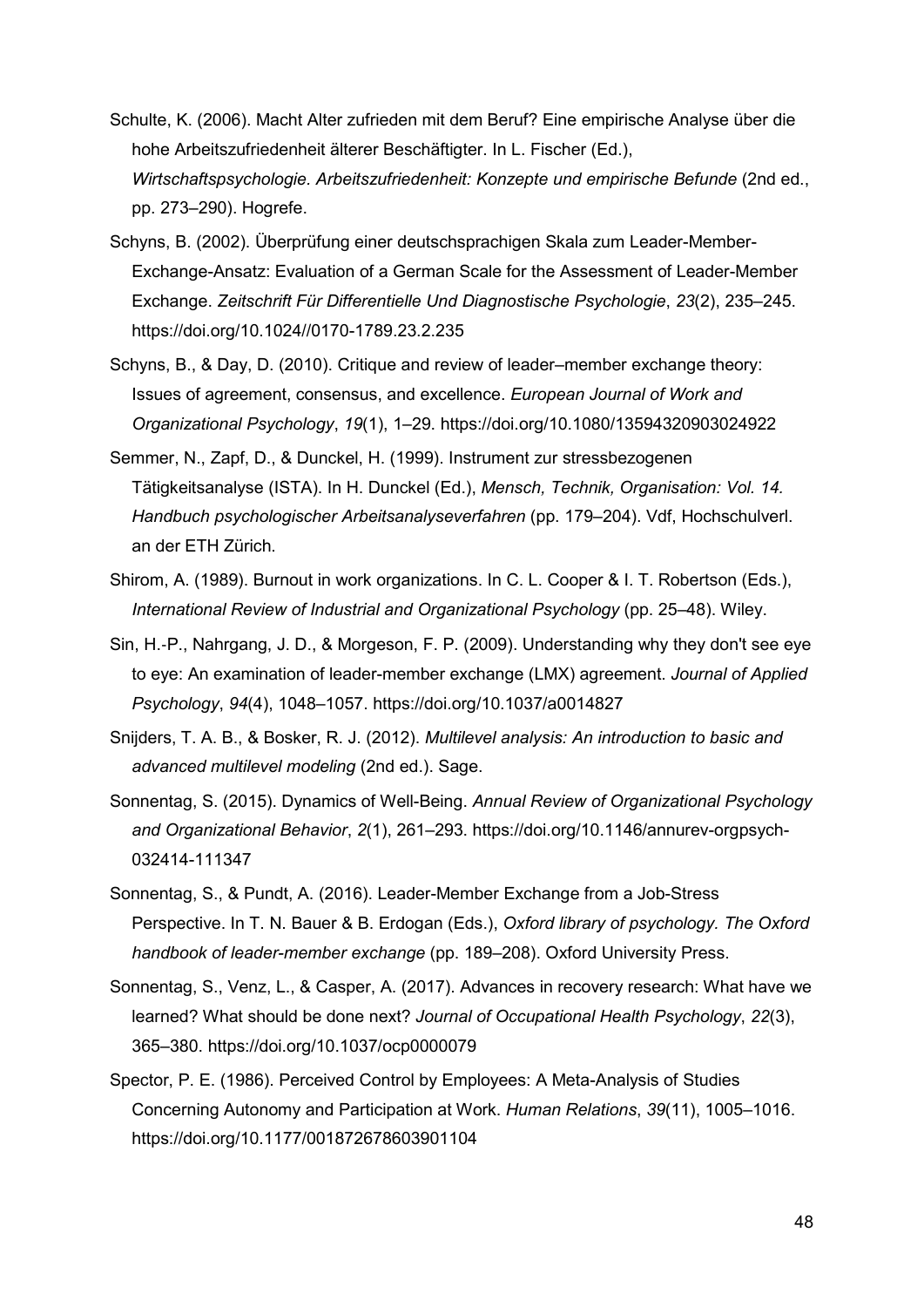- Spector, P. E. (1997). *Job satisfaction: Application, assessment, cause, and consequences*. *Advanced topics in organizational behavior*. Sage. http://www.loc.gov/catdir/enhancements/fy0655/97004598-d.html
- Spector, P. E., & Pindek, S. (2016). The Future of Research Methods in Work and Occupational Health Psychology. *Applied Psychology: An International Review*, *65*(2), 412–431. https://doi.org/10.1111/apps.12056
- ten Brummelhuis, L. L., & Bakker, A. B. (2012). Staying engaged during the week: The effect of off-job activities on next day work engagement. *Journal of Occupational Health Psychology*, *17*(4), 445–455. https://doi.org/10.1037/a0029213
- Tett, R. P., & Meyer, J. P. (1993). Job satisfaction, organizational commitment, turnover intention, and turnover: Path analyses based on meta-analytic findings. *Personnel Psychology*, *46*(2), 259–293. https://doi.org/10.1111/j.1744-6570.1993.tb00874.x
- Totterdell, P., Wood, S., & Wall, T. (2006). An intra-individual test of the demands-control model: A weekly diary study of psychological strain in portfolio workers. *Journal of Occupational and Organizational Psychology*, *79*(1), 63–84. https://doi.org/10.1348/096317905X52616
- Tuckey, M. R., Searle, B. J., Boyd, C. M., Winefield, A. H., & Winefield, H. R. (2015). Hindrances are not threats: Advancing the multidimensionality of work stress. *Journal of Occupational Health Psychology*, *20*(2), 131–147. https://doi.org/10.1037/a0038280
- Ulich, E. (2011). *Arbeitspsychologie*. vdf Hochschulverlag AG an der ETH Zürich; Schöffer-Poeschel Verlag.
- Volmer, J., Niessen, C., Spurk, D., Linz, A., & Abele, A. E. (2011). Reciprocal Relationships between Leader-Member Exchange (LMX) and Job Satisfaction: A Cross-Lagged Analysis. *Applied Psychology: An International Review*, *60*(4), 522–545. https://doi.org/10.1111/j.1464-0597.2011.00446.x
- Waldron, V. R. (1991). Achieving communication goals in superior-subordinate relationships: The multi‑functionality of upward maintenance tactics. *Communication Monographs*, *58*(3), 289–306. https://doi.org/10.1080/03637759109376231
- Wayne, S. J., Shore, L. M., & Liden, R. C. (1997). Perceived Organizational Support And Leader-Member Exchange: A Social Exchange Perspective. *Academy of Management Journal*, *40*(1), 82–111. https://doi.org/10.5465/257021
- Weiss, H. M., Nicholas, J. P., & Daus, C. S. (1999). An Examination of the Joint Effects of Affective Experiences and Job Beliefs on Job Satisfaction and Variations in Affective Experiences over Time. *Organizational Behavior and Human Decision Processes*, *78*(1), 1–24. https://doi.org/10.1006/obhd.1999.2824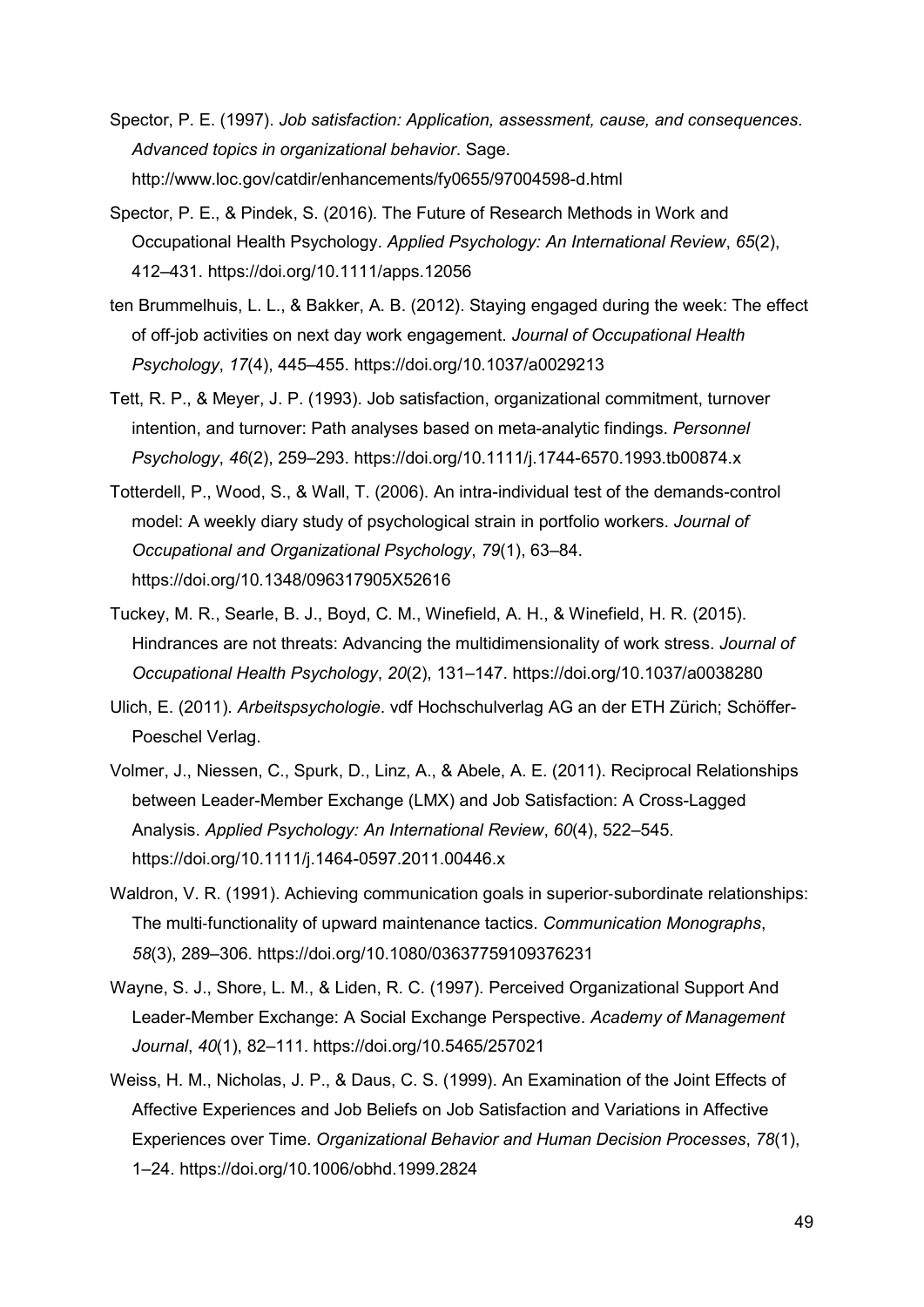- Widmer, P. S., Semmer, N. K., Kälin, W., Jacobshagen, N., & Meier, L. L. (2012). The ambivalence of challenge stressors: Time pressure associated with both negative and positive well-being. *Journal of Vocational Behavior*, *80*(2), 422–433. https://doi.org/10.1016/j.jvb.2011.09.006
- Wilson, K. S., Sin, H.‑P., & Conlon, D. E. (2010). What About the Leader in Leader-Member Exchange? The Impact of Resource Exchanges and Substitutability on the Leader. *Academy of Management Review*, *35*(3), 358–372. https://doi.org/10.5465/amr.35.3.zok358
- Wright, T. A., & Bonett, D. G. (2007). Job Satisfaction and Psychological Well-Being as Nonadditive Predictors of Workplace Turnover. *Journal of Management*, *33*(2), 141–160. https://doi.org/10.1177/0149206306297582
- Wright, T. A., & Cropanzano, R. (2000). Psychological well-being and job satisfaction as predictors of job performance. *Journal of Occupational Health Psychology*, *5*(1), 84–94. https://doi.org/10.1037/1076-8998.5.1.84
- Xanthopoulou, D., Bakker, A. B., Demerouti, E., & Schaufeli, W. B. (2012). A diary study on the happy worker: How job resources relate to positive emotions and personal resources. *European Journal of Work and Organizational Psychology*, *21*(4), 489–517. https://doi.org/10.1080/1359432X.2011.584386
- Xanthopoulou, D., Bakker, A. B., & Ilies, R. (2012). Everyday working life: Explaining withinperson fluctuations in employee well-being. *Human Relations*, *65*(9), 1051–1069. https://doi.org/10.1177/0018726712451283
- Zhang, R., Wu, Y., & Ferreira-Meyers, K. (2019). The Work-Family Spillover Effects of Customer Mistreatment for Service Employees: The Moderating Roles of Psychological Detachment and Leader-Member Exchange. *Frontiers in Psychology*, *10*, 2107. https://doi.org/10.3389/fpsyg.2019.02107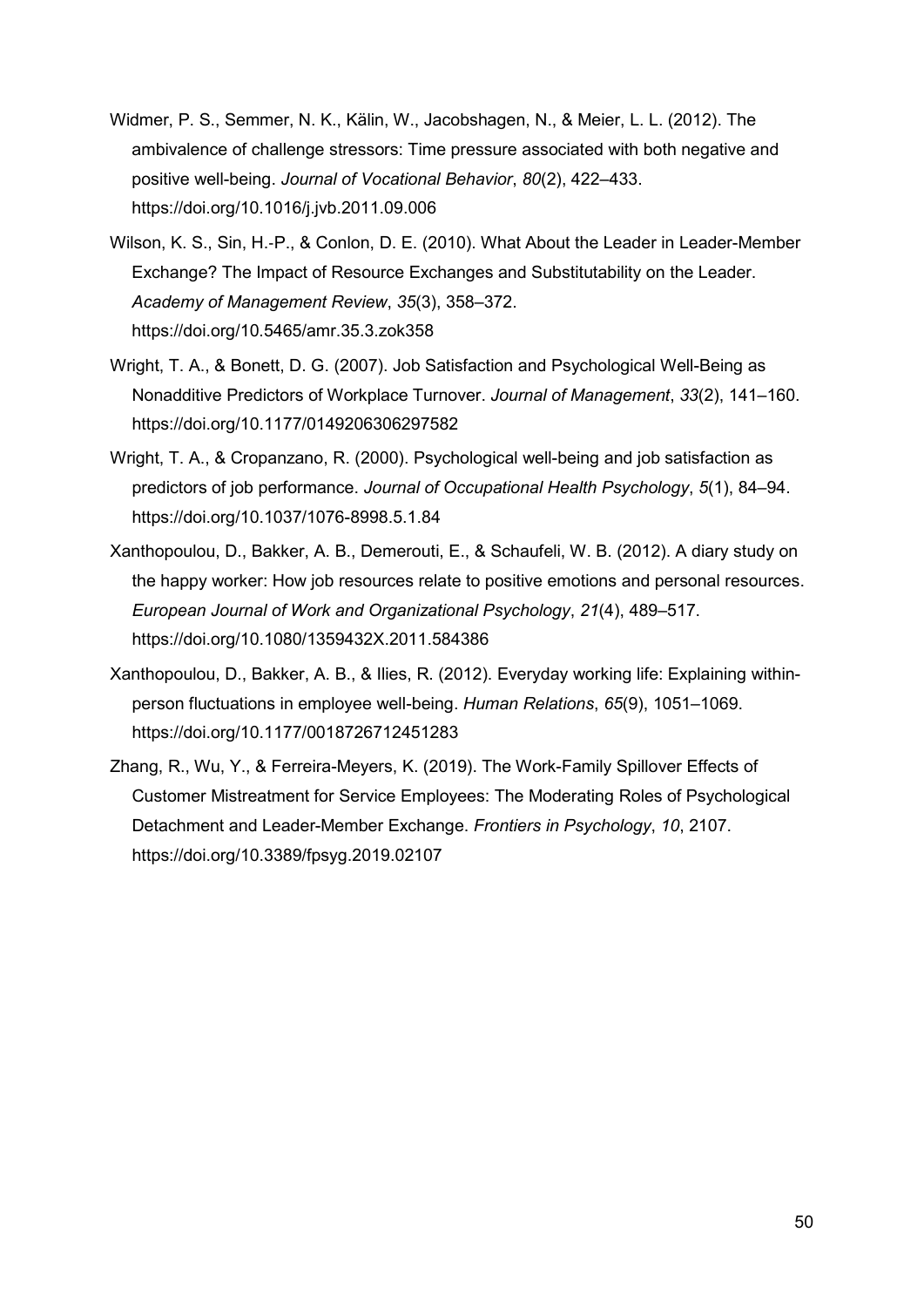# **Appendix: Results of HLM analyses of lagged effects**

### **Table A1**

|                                     | Null model |            |       | Model 1    |                         |                  | Model 2   |              |         | Model 3   |                |         | Model 4   |            |         |
|-------------------------------------|------------|------------|-------|------------|-------------------------|------------------|-----------|--------------|---------|-----------|----------------|---------|-----------|------------|---------|
|                                     | Est        | <b>SE</b>  | t     | Est        | <b>SE</b>               | $\boldsymbol{t}$ | Est       | <b>SE</b>    | t       | Est       | <b>SE</b>      | t       | Est       | <b>SE</b>  | t       |
| Intercept                           | $5.04***$  | 0.08       | 60.23 | $5.05***$  | 0.06                    | 88.93            | $5.05***$ | 0.06         | 80.33   | $5.04***$ | 0.07           | 69.48   | $5.03***$ | 0.07       | 69.63   |
| Agea                                |            |            |       | 0.01       | 0.01                    | 0.99             | 0.01      | 0.01         | 0.92    | 0.01      | 0.01           | 0.78    | 0.01      | 0.01       | 0.72    |
| Gender <sup>a</sup>                 |            |            |       | $-0.01$    | 0.14                    | $-0.09$          | $-0.08$   | 0.15         | $-0.52$ | $-0.12$   | 0.20           | $-0.61$ | $-0.15$   | 0.19       | $-0.80$ |
| Dyad Tenure <sup>a</sup>            |            |            |       | 0.00       | 0.03                    | 0.16             | 0.02      | 0.03         | 0.52    | 0.01      | 0.04           | 0.21    | 0.01      | 0.04       | 0.20    |
| Trait Job satisfaction <sup>a</sup> |            |            |       | $0.58***$  | 0.06                    | 9.05             | $0.56***$ | 0.07         | 7.94    | $0.58***$ | 0.08           | 7.61    | $0.59***$ | 0.08       | 7.70    |
| Job control <sup>b</sup>            |            |            |       |            |                         |                  | 0.02      | 0.05         | 0.44    | 0.00      | 0.05           | 0.05    | $-0.01$   | 0.05       | $-0.25$ |
| <b>LMXb</b>                         |            |            |       |            |                         |                  |           |              |         | 0.08      | 0.05           | 1.83    | $0.09*$   | 0.04       | 2.06    |
| Job control*LMX <sup>b</sup>        |            |            |       |            |                         |                  |           |              |         |           |                |         | $-0.07$   | 0.05       | $-1.51$ |
| $-2$ *log (lh)                      |            | 2484.30    |       |            | 2397.64                 |                  |           | 1940.22      |         |           | 1203.40        |         |           | 1198.35    |         |
| Difference of -2*log (lh)           |            |            |       |            | 86.67***                |                  |           | 457.42***    |         |           | 736.82***      |         |           | 5.05       |         |
| dfc                                 |            |            |       |            | $\overline{\mathbf{4}}$ |                  |           | $\mathbf{3}$ |         |           | $\overline{4}$ |         |           | 5          |         |
| Level 1 intercept variance (SE)     |            | 0.62(0.03) |       | 0.62(0.03) |                         |                  |           | 0.60(0.03)   |         |           | 0.56(0.05)     |         |           | 0.55(0.04) |         |
| Level 2 intercept variance (SE)     |            | 0.70(0.10) |       |            | 0.28(0.05)              |                  |           | 0.33(0.06)   |         |           | 0.36(0.07)     |         |           | 0.36(0.07) |         |

*Multilevel regression analysis predicting next day morning job satisfaction*

*Note.* a Predictors at the person-level. **b** Predictors at the day level. c df refers to the number of parameters added to the model.

 $* p < .05$ . \*\*\*  $p < .001$ .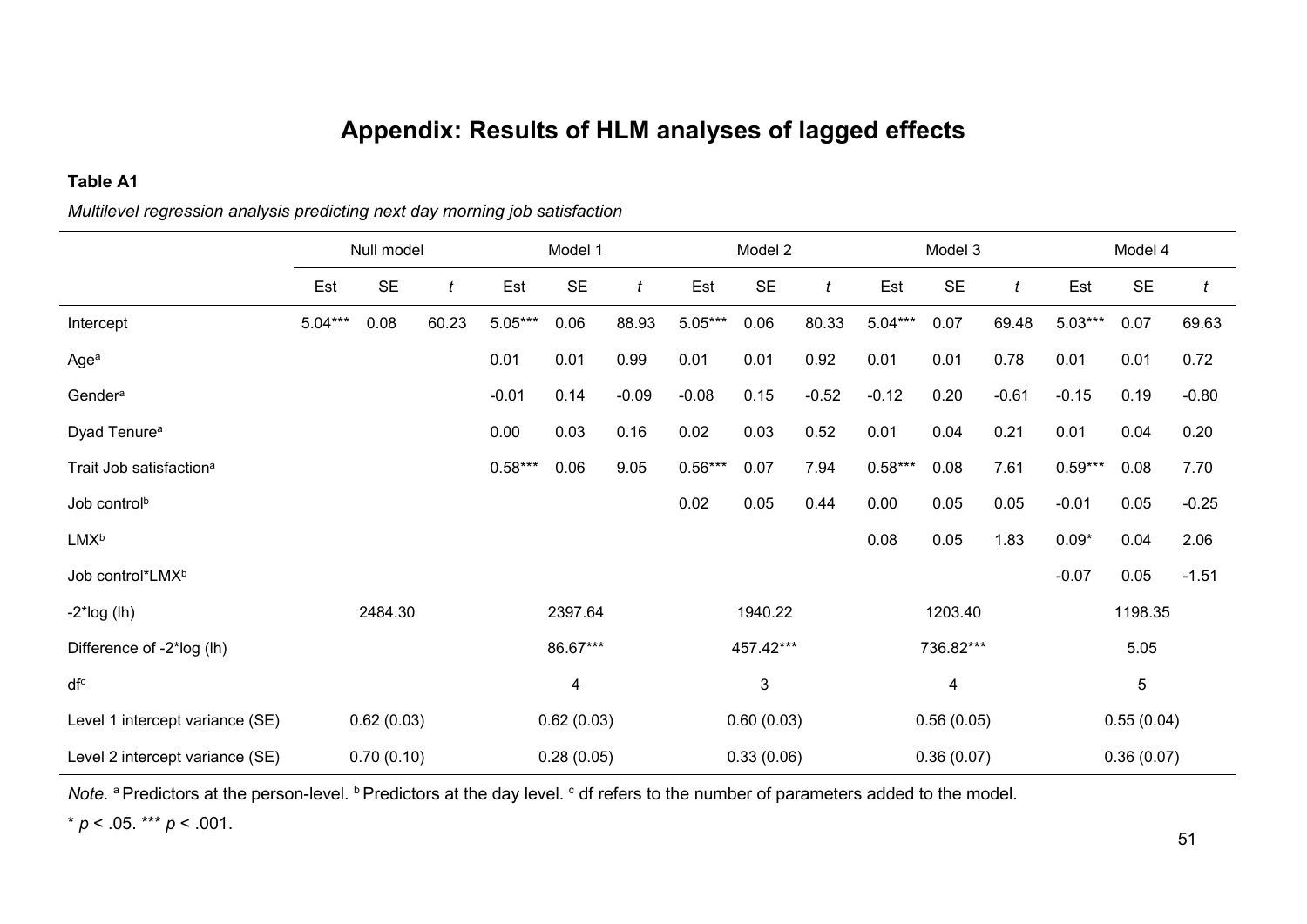### **Table A2**

### *Multilevel regression analysis predicting next day morning job satisfaction*

|                                     | Null model |            |       | Model 1    |            |         | Model 2   |            |         | Model 3   |            |         | Model 4   |            |         |
|-------------------------------------|------------|------------|-------|------------|------------|---------|-----------|------------|---------|-----------|------------|---------|-----------|------------|---------|
|                                     | Est        | <b>SE</b>  | t     | Est        | <b>SE</b>  | t       | Est       | <b>SE</b>  | t       | Est       | <b>SE</b>  | t       | Est       | <b>SE</b>  | t       |
| Intercept                           | $5.04***$  | 0.08       | 60.23 | $5.05***$  | 0.06       | 88.93   | $5.05***$ | 0.06       | 80.44   | $5.04***$ | 0.07       | 68.88   | $5.04***$ | 0.07       | 68.89   |
| Agea                                |            |            |       | 0.01       | 0.01       | 0.99    | 0.01      | 0.01       | 0.87    | 0.01      | 0.01       | 0.78    | 0.01      | 0.01       | 0.84    |
| Gender <sup>a</sup>                 |            |            |       | $-0.01$    | 0.14       | $-0.09$ | $-0.07$   | 0.15       | $-0.49$ | $-0.13$   | 0.20       | $-0.66$ | $-0.16$   | 0.20       | $-0.80$ |
| Dyad Tenure <sup>a</sup>            |            |            |       | 0.00       | 0.03       | 0.16    | 0.02      | 0.03       | 0.59    | 0.00      | 0.04       | 0.11    | 0.00      | 0.04       | 0.10    |
| Trait Job satisfaction <sup>a</sup> |            |            |       | $0.58***$  | 0.06       | 9.05    | $0.58***$ | 0.06       | 9.32    | $0.59***$ | 0.07       | 8.31    | $0.59***$ | 0.07       | 8.23    |
| Time pressure <sup>b</sup>          |            |            |       |            |            |         | $-0.02$   | 0.04       | $-0.41$ | $-0.08$   | 0.05       | $-1.51$ | $-0.08$   | 0.05       | $-1.45$ |
| <b>LMXb</b>                         |            |            |       |            |            |         |           |            |         | 0.09      | 0.04       | 1.93    | $0.10*$   | 0.05       | 2.09    |
| Time pressure*LMX <sup>b</sup>      |            |            |       |            |            |         |           |            |         |           |            |         | 0.05      | 0.05       | 0.99    |
| $-2$ *log (lh)                      |            | 2484.30    |       |            | 2397.64    |         |           | 1968.18    |         |           | 1209.04    |         |           | 1206.40    |         |
| Difference of -2*log (lh)           |            |            |       |            | 86.67***   |         |           | 429.46***  |         |           | 759.14***  |         |           | 2.65       |         |
| dfc                                 |            |            |       | 4          |            |         |           | 3          |         |           | 4          |         |           | 5          |         |
| Level 1 intercept variance (SE)     |            | 0.62(0.03) |       | 0.62(0.03) |            |         |           | 0.60(0.03) |         |           | 0.54(0.04) |         |           | 0.52(0.04) |         |
| Level 2 intercept variance (SE)     |            | 0.70(0.10) |       |            | 0.28(0.05) |         |           | 0.33(0.06) |         |           | 0.37(0.07) |         |           | 0.38(0.07) |         |

*Note.* <sup>a</sup> Predictors at the person-level. <sup>b</sup> Predictors at the day level. <sup>c</sup> df refers to the number of parameters added to the model.

 $* p < .05.$  \*\*\*  $p < .001.$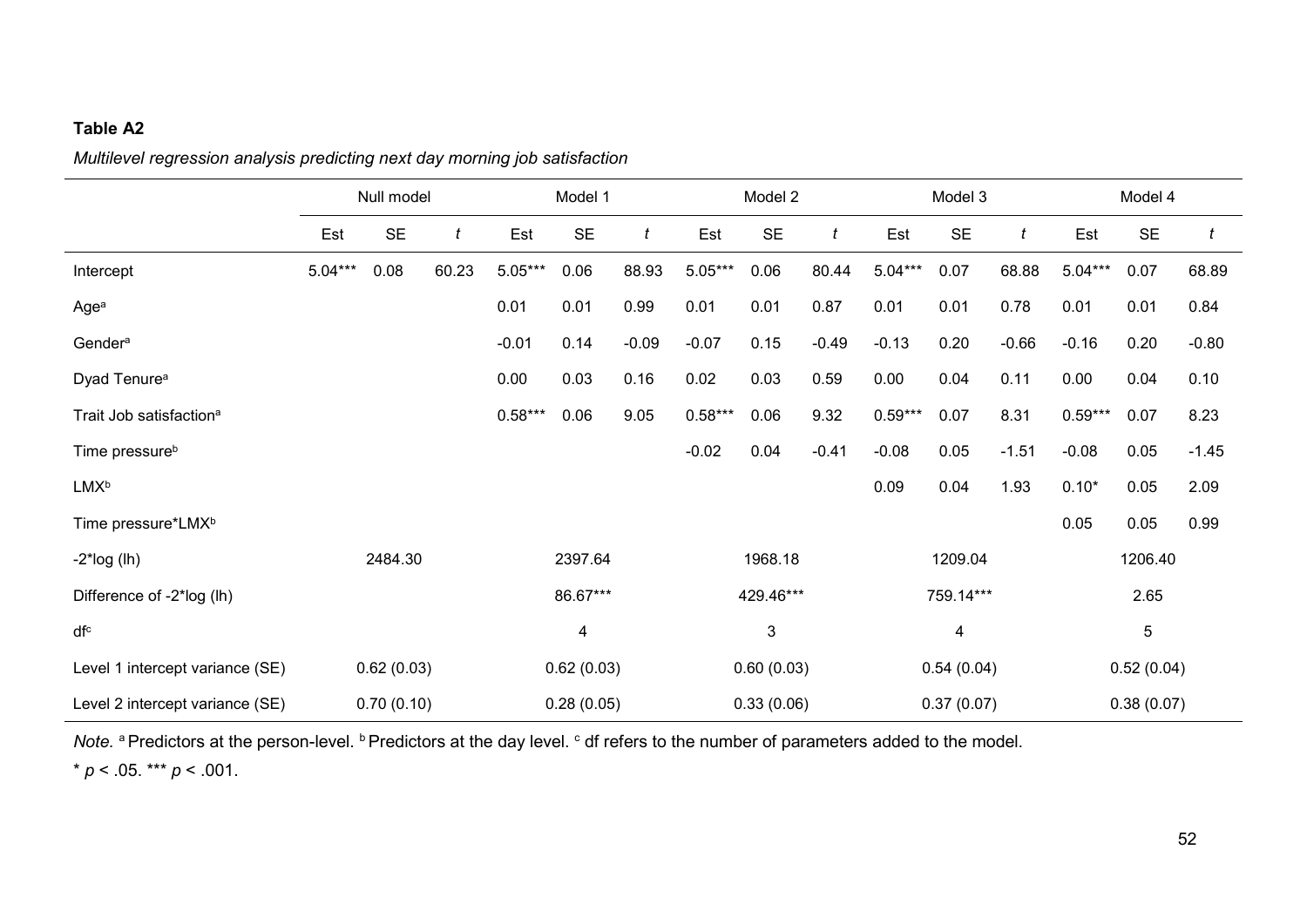### **Table A3**

*Multilevel regression analysis predicting next day morning emotional exhaustion*

|                                         | Null model |            |       | Model 1    |            |         | Model 2   |              |         | Model 3   |            |         | Model 4   |            |         |
|-----------------------------------------|------------|------------|-------|------------|------------|---------|-----------|--------------|---------|-----------|------------|---------|-----------|------------|---------|
|                                         | Est        | <b>SE</b>  | t     | Est        | <b>SE</b>  | t       | Est       | <b>SE</b>    | t       | Est       | <b>SE</b>  | t       | Est       | <b>SE</b>  |         |
| Intercept                               | $1.93***$  | 0.04       | 52.05 | $1.93***$  | 0.03       | 65.84   | $1.93***$ | 0.03         | 58.61   | $1.92***$ | 0.04       | 49.40   | $1.92***$ | 0.04       | 49.42   |
| Agea                                    |            |            |       | $-0.01$    | 0.01       | $-1.75$ | $-0.01$   | 0.01         | $-1.50$ | $-0.01$   | 0.01       | $-0.99$ | $-0.01$   | 0.01       | $-1.02$ |
| Gender <sup>a</sup>                     |            |            |       | $-0.03$    | 0.07       | $-0.39$ | $-0.02$   | 0.08         | $-0.22$ | 0.05      | 0.09       | 0.52    | 0.05      | 0.09       | 0.51    |
| Dyad Tenure <sup>a</sup>                |            |            |       | 0.02       | 0.01       | 1.10    | 0.01      | 0.02         | 0.78    | 0.00      | 0.02       | 0.04    | 0.00      | 0.02       | 0.05    |
| Trait Emotional exhaustion <sup>a</sup> |            |            |       | $0.40***$  | 0.05       | 7.82    | $0.37***$ | 0.06         | 6.39    | $0.41***$ | 0.06       | 6.89    | $0.41***$ | 0.06       | 6.91    |
| Job control <sup>b</sup>                |            |            |       |            |            |         | 0.01      | 0.03         | 0.38    | 0.05      | 0.04       | 1.20    | 0.06      | 0.04       | 1.61    |
| <b>LMX</b> <sup>b</sup>                 |            |            |       |            |            |         |           |              |         | $-0.03$   | 0.03       | $-0.73$ | $-0.02$   | 0.03       | $-0.54$ |
| Job control*LMX <sup>b</sup>            |            |            |       |            |            |         |           |              |         |           |            |         | 0.02      | 0.04       | 0.42    |
| $-2$ *log (lh)                          |            | 1608.70    |       |            | 1556.37    |         |           | 1250.71      |         |           | 797.54     |         |           | 794.94     |         |
| Difference of -2*log (lh)               |            |            |       |            | 52.33***   |         |           | 305.66***    |         |           | 453.17***  |         |           | 2.60       |         |
| dfc                                     |            |            |       | 4          |            |         |           | $\mathbf{3}$ |         |           | 4          |         |           | 5          |         |
| Level 1 intercept variance (SE)         |            | 0.27(0.01) |       | 0.27(0.01) |            |         |           | 0.26(0.01)   |         |           | 0.25(0.02) |         |           | 0.25(0.02) |         |
| Level 2 intercept variance (SE)         |            | 0.12(0.02) |       |            | 0.06(0.01) |         |           | 0.08(0.02)   |         |           | 0.08(0.02) |         |           | 0.08(0.02) |         |

*Note.* <sup>a</sup> Predictors at the person-level. <sup>b</sup> Predictors at the day level. <sup>c</sup> df refers to the number of parameters added to the model.

\*\*\*  $p < .001$ .